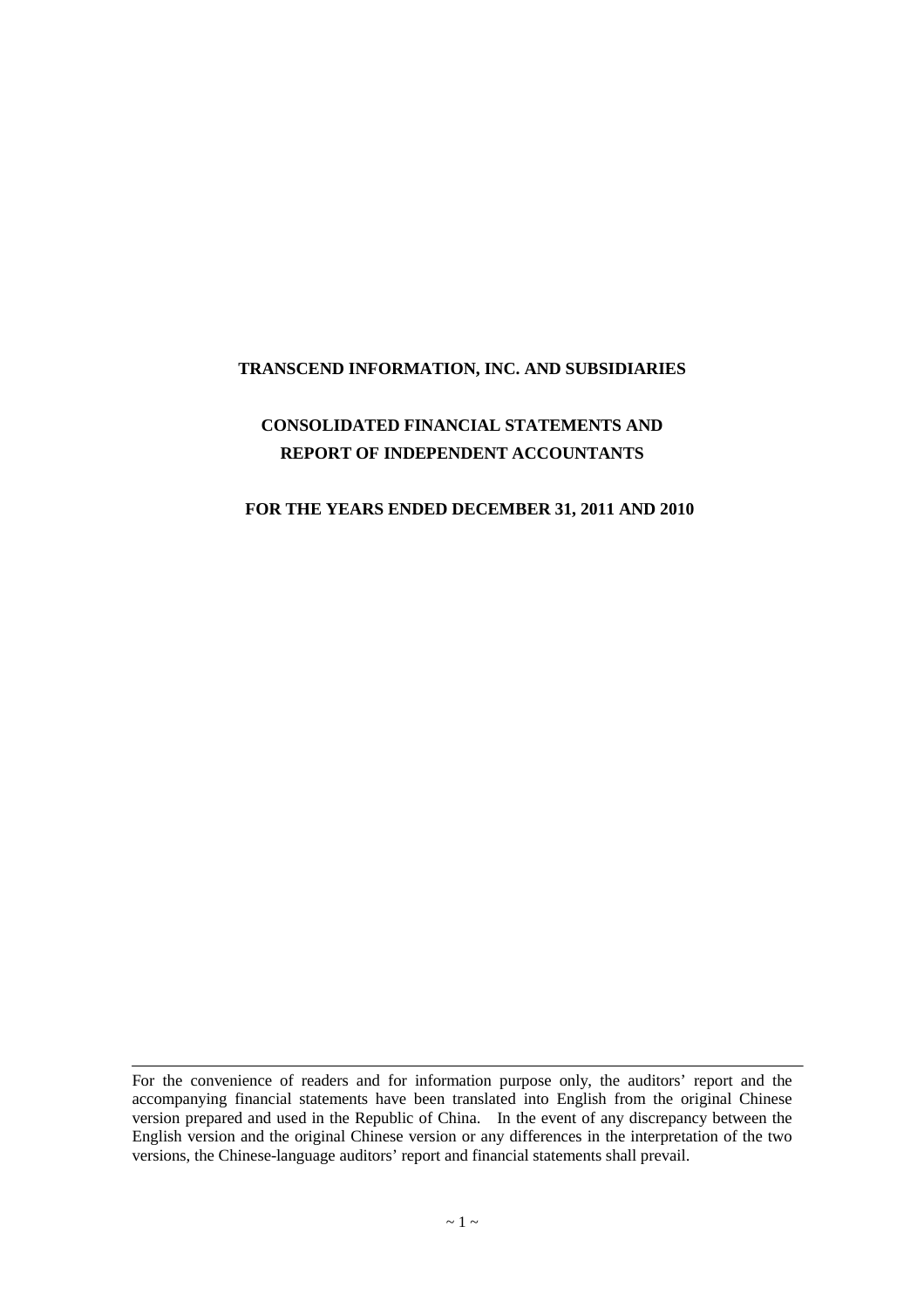#### **Report of Independent Accountants**

#### PWCR11000448

To the Board of Directors and Stockholders of Transcend Information, Inc.

We have audited the accompanying consolidated balance sheets of Transcend Information, Inc. and subsidiaries as of December 31, 2011 and 2010, and the related consolidated statements of income, of changes in stockholders' equity and of cash flows for the years then ended. These consolidated financial statements are the responsibility of the Company's management. Our responsibility is to express an opinion on these financial statements based on our audits. We did not audit the financial statements of Transcend Information Inc. (USA) and Transcend Information Trading GmbH, Hamburg, wholly-owned subsidiaries, which statements reflect total assets of NT\$684,112 thousand and NT\$695,971 thousand, constituting 3 percent and 4 percent of the related consolidated totals, as of December 31, 2011 and 2010, respectively, and total revenues of NT\$3,980,242 thousand and NT\$4,036,449 thousand, both constituting 13 percent of the related consolidated totals, for the years then ended. Those statements were audited by other auditors whose reports thereon have been furnished to us, and our opinion expressed herein, insofar as it relates to the amounts included for Transcend Information Inc. (USA) and Transcend Information Trading GmbH, Hamburg, is based solely on the reports of the other auditors.

We conducted our audits in accordance with the "Rules Governing the Examination of Financial Statements by Certified Public Accountants" and generally accepted auditing standards in the Republic of China. Those standards require that we plan and perform the audit to obtain reasonable assurance about whether the financial statements are free of material misstatement. An audit includes examining, on a test basis, evidence supporting the amounts and disclosures in the consolidated financial statements. An audit also includes assessing the accounting principles used and significant estimates made by management, as well as evaluating the overall financial statement presentation. We believe that our audits and the reports of the other auditors provide a reasonable basis for our opinion.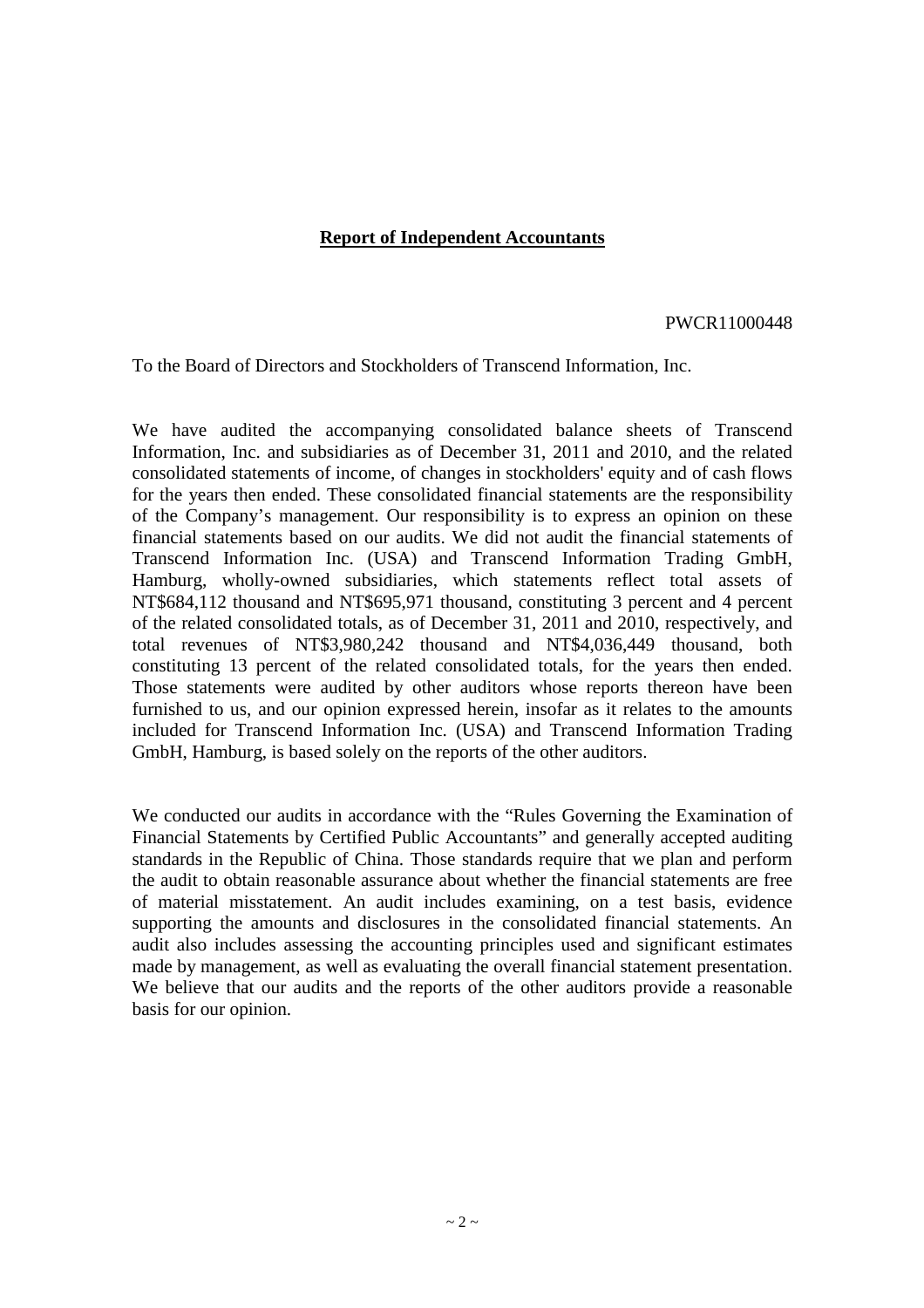In our opinion, based on our audits and the reports of the other auditors, the consolidated financial statements referred to above present fairly, in all material respects, the financial position of Transcend Information, Inc. and subsidiaries as of December 31, 2011 and 2010, and the results of their operations and their cash flows for the years then ended in conformity with the "Rules Governing the Preparation of Financial Statements by Securities Issuers" and accounting principles generally accepted in the Republic of China.

March 22, 2012 Taipei, Taiwan Republic of China

---------------------------------------------------------------------------------------------------------- The accompanying consolidated financial statements are not intended to present the financial position and results of operations and cash flows in accordance with accounting principles generally accepted in countries and jurisdictions other than the Republic of China. The standards, procedures and practices in the Republic of China governing the audit of such financial statements may differ from those generally accepted in countries and jurisdictions other than the Republic of China. Accordingly, the accompanying consolidated financial statements and report of independent accountants are not intended for use by those who are not informed about the accounting principles or auditing standards generally accepted in the Republic of China, and their applications in practice.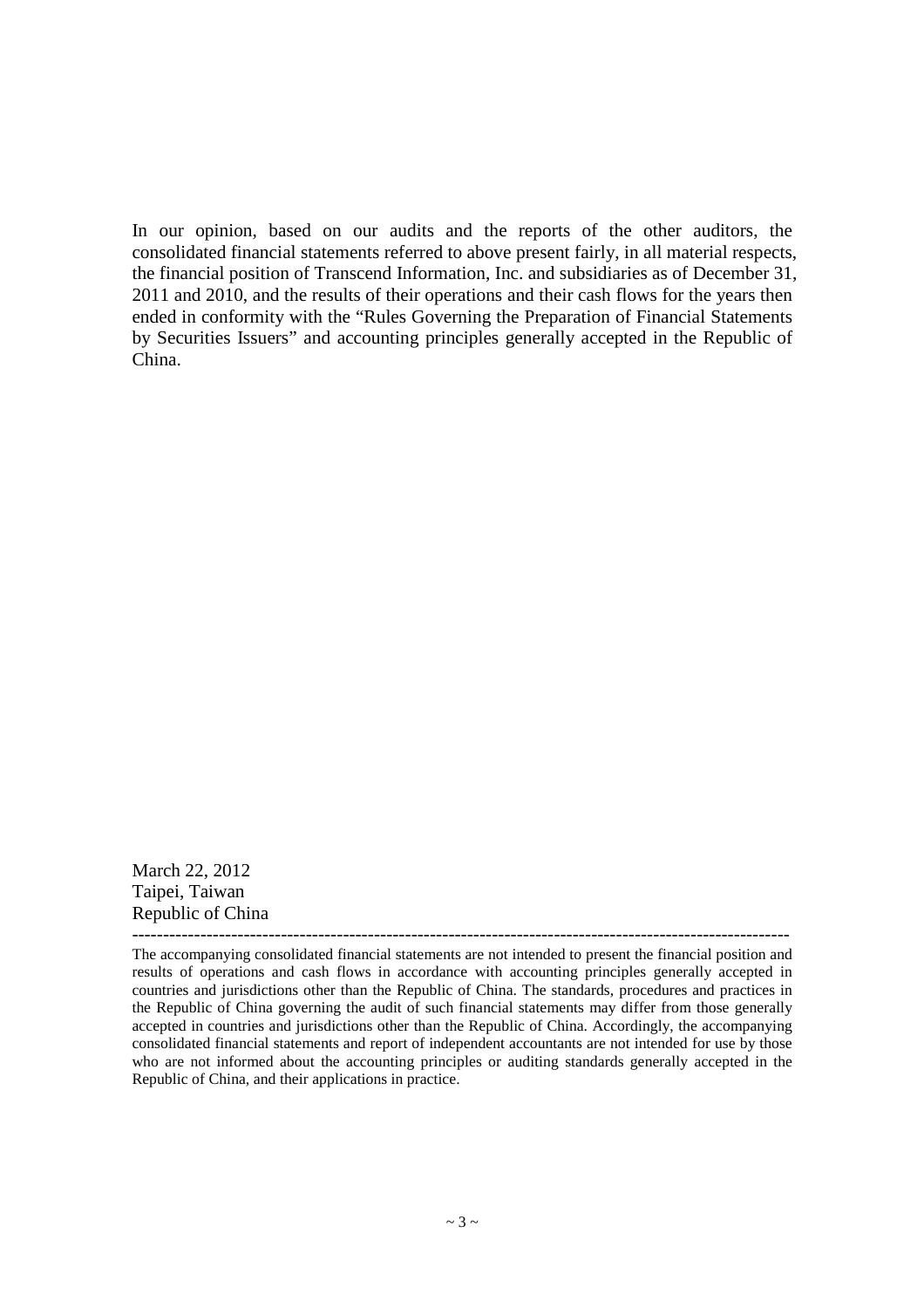#### TRANSCEND INFORMATION, INC. AND SUBSIDIARIES

#### CONSOLIDATED BALANCE SHEETS DECEMBER 31, 2011 AND 2010

#### (EXPRESSED IN THOUSANDS OF NEW TAIWAN DOLLARS)

|                                                              | 2011         | 2010            |                                                                 | 2011         | 2010         |
|--------------------------------------------------------------|--------------|-----------------|-----------------------------------------------------------------|--------------|--------------|
| <b>ASSETS</b>                                                |              |                 | <b>LIABILITIES AND STOCKHOLDERS' EQUITY</b>                     |              |              |
| <b>Current Assets</b>                                        |              |                 | <b>Current Liabilities</b>                                      |              |              |
| Cash and cash equivalents (Note 4(1))                        | 9,708,263    | 5,838,294<br>\$ | Notes payable                                                   | \$<br>167    | \$<br>47,969 |
| Financial assets at fair value through profit or loss-       |              |                 | Accounts payable                                                | 1,713,204    | 1,304,974    |
| current (Note $4(2)$ )                                       |              | 500,517         | Income tax payable (Note $4(11)$ )                              | 427,409      | 51,857       |
| Investment in bonds without active markets -current          | 96,140       |                 | Accrued expenses                                                | 561,565      | 401,023      |
| (Note 4(3))                                                  |              |                 | Long-term liabilities – current portion (Note $4(12)$ )         |              | 356,588      |
| Notes receivable, net                                        | 7,780        | 1,994           | Other current liabilities                                       | 59,540       | 57,675       |
| Accounts receivable – third parties, net (Note $4(4)$ )      | 2,430,418    | 2,737,463       |                                                                 | 2,761,885    | 2,220,086    |
| Accounts receivable - related parties, net (Note 5)          | 108,774      | 173,589         |                                                                 |              |              |
| Other receivables (Note 4(5))                                | 331,478      | 1,799,892       | <b>Other Liabilities</b>                                        |              |              |
| Inventories, net (Note $4(6)$ )                              | 4,502,324    | 3, 263, 036     | Accrued pension liabilities (Note 4(13))                        | 20,054       | 18,146       |
| Other current assets (Note 4(11))                            | 92,856       | 120,450         | Deferred income tax liabilities – non - current (Note $4(11)$ ) | 300,478      | 215,115      |
|                                                              | 17,278,033   | 14, 435, 235    | Other liabilities - other                                       | 32,815       | 28,755       |
| <b>Funds and Investments</b>                                 |              |                 |                                                                 | 353,347      | 262,016      |
| Available-for-sale financial assets-noncurrent (Note<br>4(7) | 204,922      | 177,940         | <b>Total Liabilities</b>                                        | 3, 115, 232  | 2,482,102    |
| Financial assets carried at cost-noncurrent (Note 4(8))      | 446,055      | 875,055         |                                                                 |              |              |
| Other fnancial assets $-$ non-current (Note 6)               | 3,028        | 2,913           |                                                                 |              |              |
|                                                              | 654,005      | 1,055,908       | <b>Stockholders' Equity</b>                                     |              |              |
| <b>Property, Plant and Equipment, net (Notes 4(9) and 6)</b> |              |                 | Capital (Note $4(14)$ )                                         |              |              |
| Cost                                                         |              |                 | Common stock                                                    | 4,307,617    | 4, 254, 767  |
| Land                                                         | 906,623      | 893,754         | Capital reserve (Notes $4(12)(15)$ )                            |              |              |
| <b>Buildings</b>                                             | 3,020,494    | 2,014,291       | Paid-in capital in excess of par value of common stock          | 4,975,222    | 4,640,971    |
| Machinery                                                    | 851,703      | 719,239         | Capital surplus from donated assets                             | 4,106        | 4,106        |
| Transportation equipment                                     | 20,322       | 22,596          | Capital surplus from merger                                     | 35,128       | 35,128       |
| Furniture and fixtures                                       | 59,801       | 47,420          | Capital reserve from stock warrants                             |              | 37,344       |
| Miscellaneous equipment                                      | 68,027       | 245,283         | Retained Earnings (Note 4(16))                                  |              |              |
| Cost and revaluation increments                              | 4,926,970    | 3,942,583       | Legal reserve                                                   | 2, 162, 186  | 2,014,650    |
| Less: Accumulated depreciation                               | 901, 962)    | 715,684)        | Undistributed earnings                                          | 7,369,980    | 5,927,785    |
| Construction in progress and prepayments for equipment       | 26,870       | 617,978         | Other Stockholders' Equity Adjustments                          |              |              |
|                                                              | 4,051,878    | 3,844,877       | Unrealized gain or loss on financial instruments (Note 4(7))    | 6,922        | 99,940       |
| <b>Intangible Assets</b>                                     |              |                 | Cumulative translation adjustments                              | 172,835      | 8,649)       |
| Deferred pension costs (Note 4(13))                          | 14           | 15              | Unrecognized pension cost (Note 4(13))                          | 6,334)       | 4,725        |
| Other intangible assets (Note 4(10))                         | 119,562      | 112,948         | <b>Total Stockholders' Equity</b>                               | 19,027,662   | 17,001,317   |
|                                                              | 119,576      | 112,963         |                                                                 |              |              |
| <b>Other Assets</b>                                          |              |                 | Commitments and Contingent Liabilities (Notes 5 and 7)          |              |              |
| Refundable deposits                                          | 33,017       | 21,597          |                                                                 |              |              |
| Other assets - other                                         | 6,385        | 12,839          | <b>Significant Subsequent Event (Note 9)</b>                    |              |              |
|                                                              | 39,402       | 34,436          |                                                                 |              |              |
|                                                              | 22, 142, 894 | 19, 483, 419    | <b>TOTAL LIABILITIES AND STOCKHOLDERS' EQUITY</b>               | 22, 142, 894 | 19, 483, 419 |

The accompanying notes are an integral part of these consolidated financial statements. See report of independent accountants dated March 22, 2012.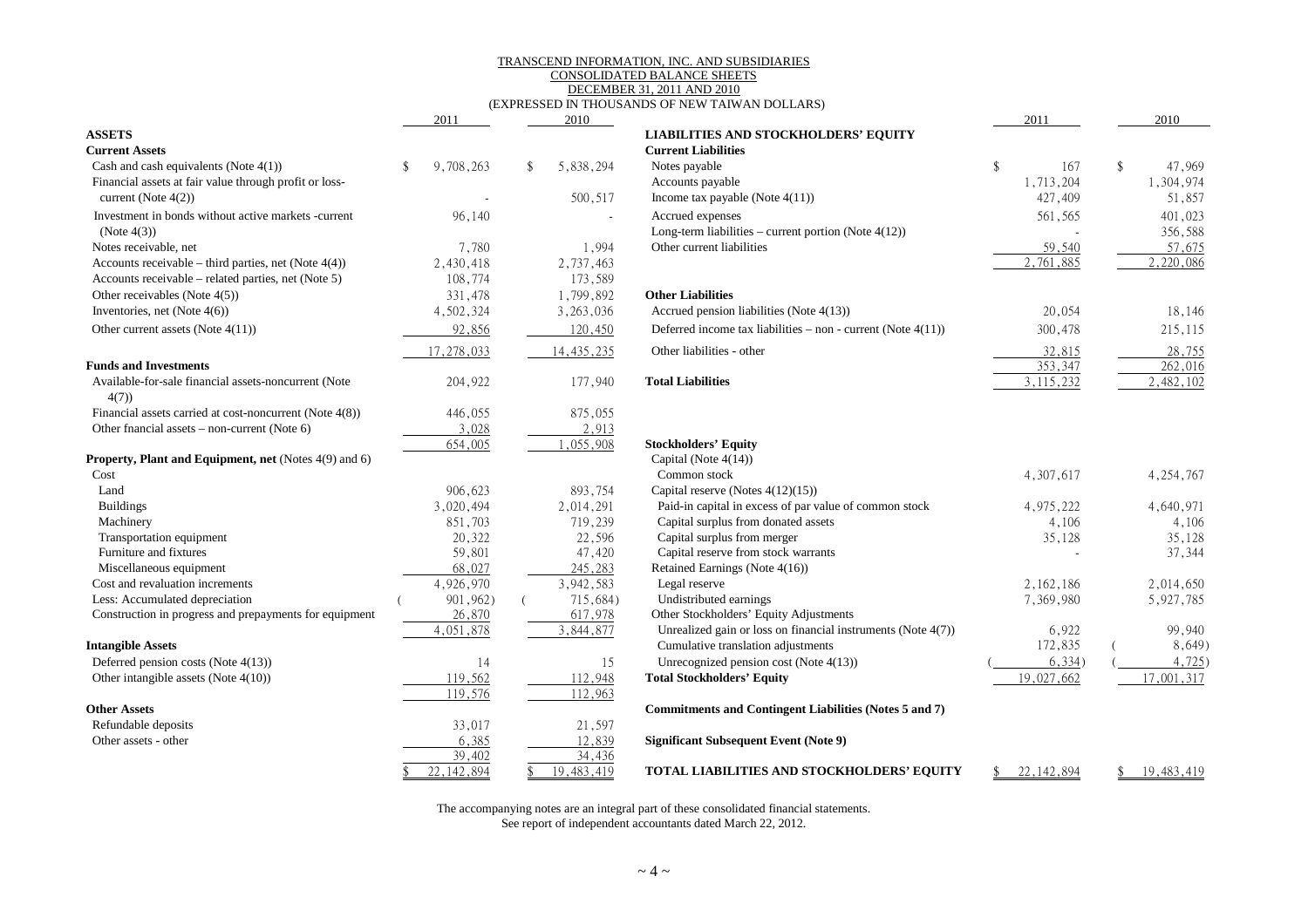#### TRANSCEND INFORMATION, INC. AND SUBSIDIARIES CONSOLIDATED STATEMENTS OF INCOME FOR THE YEARS ENDED DECEMBER 31, 2011 AND 2010 (EXPRESSED IN THOUSANDS OF NEW TAIWAN DOLLARS EXCEPT FOR EARNINGS PER SHARE AMOUNT)

|                                                           |            | 2011         |            | 2010           |
|-----------------------------------------------------------|------------|--------------|------------|----------------|
| <b>Operating Revenue</b>                                  |            |              |            |                |
| <b>Sales</b>                                              | \$         | 30,887,961   | \$         | 32,652,503     |
| Less: Sales returns                                       |            | 250,159)     | (          | 227, 363)      |
| Sales discounts                                           |            | $418,070$ )  |            | 239,516        |
| Net sales (Note 5)                                        |            | 30, 219, 732 |            | 32, 185, 624   |
| <b>Operating Costs</b>                                    |            |              |            |                |
| Cost of goods sold (Notes $4(6)(19)$ and 5)               |            | 25, 242, 300 |            | $28,371,150$ ) |
| Gross profit                                              |            | 4,977,432    |            | 3,814,474      |
| Operating Expenses (Note 4(19))                           |            |              |            |                |
| Sales and marketing expenses                              |            | 1, 114, 977) |            | 1,055,506      |
| General and administrative expenses                       |            | 414, 264)    |            | 391,532)       |
| Research and development expenses                         |            | 155,946      |            | 134,682        |
| <b>Total Operating Expenses</b>                           |            | 1,685,187    |            | 1,581,720      |
| Operating income                                          |            | 3, 292, 245  |            | 2, 232, 754    |
| Non-operating Income and Gains                            |            |              |            |                |
| Interest income (Note $4(5)$ )                            |            | 64,541       |            | 44,488         |
| Gain on valuation of financial assets (Note $4(2)$ )      |            | 1,663        |            | 3,874          |
| Dividend income                                           |            | 19,190       |            | 14,867         |
| Foreign exchange gain, net                                |            | 294,855      |            |                |
| Other non-operating income (Note 5)                       |            | 86,756       |            | 61,888         |
| Non-operating Income and Gains                            |            | 467,005      |            | 125, 117       |
| Non-operating Expenses and Losses                         |            |              |            |                |
| Interest expense                                          |            | 6,615)       | (          | 8,733)         |
| Impairment loss (Note 4 (8))                              |            | 309,000)     |            |                |
| Loss on valuation of financial liabilities (Note $4(2)$ ) |            | 362)         |            | 109,053)       |
| Foreign exchange loss, net                                |            |              |            | 285,506)       |
| Other non-operating losses                                |            | 32,390)      |            | 4,774)         |
| Non-operating Expenses and Losses                         |            | 348, 367)    |            | 408,066)       |
| Income from continuing operations before income tax       |            | 3,410,883    |            | 1,949,805      |
| Income tax expense (Note $4(11)$ )                        |            | 544, 722     |            | 474,449)       |
| Consolidated net income                                   | \$         | 2,866,161    | \$         | ,475,356       |
| Attributable to:                                          |            |              |            |                |
| Equity holders of the Company                             | \$         | 2,866,161    | \$         | 1,475,356      |
|                                                           | Before tax | After tax    | Before tax | After tax      |
| Basic earnings per share (in dollars)                     |            |              |            |                |
| Consolidated net income (Note 4(18))                      | 8.00<br>\$ | 6.72         | 4.59       | 3.48           |
| Diluted earnings per share (in dollars)                   |            |              |            |                |
| Consolidated net income (Note 4(18))                      | \$<br>7.98 | \$<br>6.70   | \$<br>4.59 | \$<br>3.47     |

The accompanying notes are an integral part of these consolidated financial statements. See report of independent accountants dated March 22, 2012.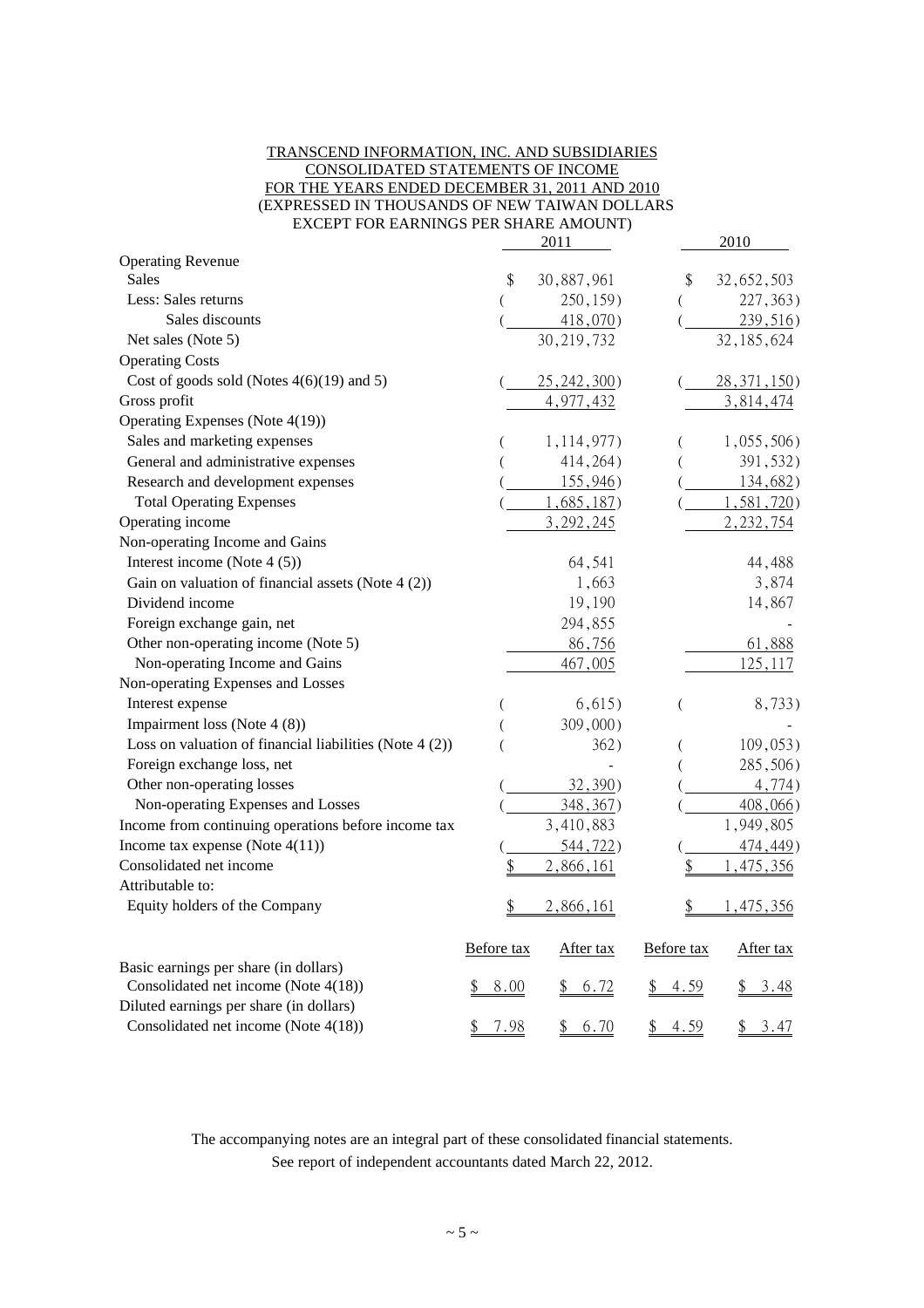#### TRANSCEND INFORMATION, INC. AND SUBSIDIARIES CONSOLIDATED STATEMENTS OF CHANGES IN STOCKHOLDERS' EQUITY FOR THE YEARS ENDED DECEMBER 31, 2011 AND 2010 (EXPRESSED IN THOUSANDS OF NEW TAIWAN DOLLARS)

|                                                                             |                               |                    | <b>Retained Earnings</b> |               |                                  |                                                               |     |                                          |        |                                     |              |
|-----------------------------------------------------------------------------|-------------------------------|--------------------|--------------------------|---------------|----------------------------------|---------------------------------------------------------------|-----|------------------------------------------|--------|-------------------------------------|--------------|
|                                                                             | <b>Common Stock</b>           | Capital<br>Reserve | <b>Legal Reserve</b>     |               | Undistributed<br><b>Earnings</b> | Unrealized Gain or<br>Loss on Financial<br><b>Instruments</b> |     | Cumulative<br>Translation<br>Adjustments |        | Unrecognized<br><b>Pension Cost</b> | Total        |
| 2010<br>Balance at January 1, 2010                                          | 4,238,603<br>\$               | 4,624,013<br>\$    | \$1,579,239              | \$            | 7,432,740                        | \$<br>134,690                                                 | \$  | 123,271                                  | $($ \$ | 6,166)                              | \$18,126,390 |
| Appropriations of 2009 earnings: (Note A)                                   |                               |                    |                          |               |                                  |                                                               |     |                                          |        |                                     |              |
| Legal reserve                                                               |                               |                    | 435,411 (                |               | ,435,411)                        |                                                               |     |                                          |        |                                     |              |
| Cash dividends                                                              |                               |                    |                          |               | 2,544,900)                       |                                                               |     |                                          |        |                                     | 2,544,900)   |
| Conversion of bonds payable to capital stock                                | 15,584                        | 87,863             |                          |               |                                  |                                                               |     |                                          |        |                                     | 103,447      |
| Employees' stock options exercised<br>Unrealized loss on available-for-sale | 580                           | 5,673              |                          |               |                                  |                                                               |     |                                          |        |                                     | 6,253        |
| Financial assets                                                            |                               |                    |                          |               |                                  | 34,750)                                                       |     |                                          |        |                                     | 34,750)      |
| Unrecognized pension cost                                                   |                               |                    |                          |               |                                  |                                                               |     |                                          |        | 1,441                               | 1,441        |
| Cumulative translation adjustments                                          |                               |                    |                          |               |                                  |                                                               |     | 131,920)                                 |        |                                     | 131,920)     |
| Consolidated net income for 2010                                            |                               |                    |                          |               | , 475, 356                       |                                                               |     |                                          |        |                                     | , 475, 356   |
| Balance at December 31, 2010                                                | 4, 254, 767                   | 4,717,549<br>\$    | 2,014,650                |               | 5,927,785                        | 99,940                                                        | `\$ | 8,649)                                   |        | 4,725                               | \$17,001,317 |
| 2011                                                                        |                               |                    |                          |               |                                  |                                                               |     |                                          |        |                                     |              |
| Balance at January 1, 2011                                                  | $\mathbb{S}^-$<br>4, 254, 767 | 4,717,549<br>\$.   | \$2,014,650              | <sup>\$</sup> | 5,927,785                        | \$<br>99,940                                                  |     | $$8,649$ )                               | $($ \$ | 4,725                               | \$17,001,317 |
| Appropriations of 2010 earnings: (Note B)                                   |                               |                    |                          |               |                                  |                                                               |     |                                          |        |                                     |              |
| Legal reserve                                                               |                               |                    | 147,536 (                |               | ,147,536)                        |                                                               |     |                                          |        |                                     |              |
| Cash dividends                                                              |                               |                    |                          |               | 1,276,430                        |                                                               |     |                                          |        |                                     | ,276,430)    |
| Conversion of bonds payable to capital stock                                | 52,850                        | 296,907            |                          |               |                                  |                                                               |     |                                          |        |                                     | 349,757      |
| Unrealized loss on available-for-sale                                       |                               |                    |                          |               |                                  |                                                               |     |                                          |        |                                     |              |
| Financial assets                                                            |                               |                    |                          |               |                                  | 93,018)                                                       |     |                                          |        |                                     | 93,018)      |
| Unrecognized pension cost                                                   |                               |                    |                          |               |                                  |                                                               |     |                                          |        | 1,609)                              | 1,609)       |
| Cumulative translation adjustments                                          |                               |                    |                          |               |                                  |                                                               |     | 181,484                                  |        |                                     | 181,484      |
| Consolidated net income for 2011                                            |                               |                    |                          |               | 2,866,161                        |                                                               |     |                                          |        |                                     | 2,866,161    |
| Balance at December 31, 2011                                                | 4,307,617                     | 5,014,456<br>\$.   | 2, 162, 186              |               | 7,369,980                        | 6,922                                                         |     | 172,835                                  |        | 6,334)                              | \$19,027,662 |

Note A: Directors' and supervisors' remuneration of \$5,100 and employees' bonus of \$130,623 for 2009 had been deducted from the consolidated statement of income. Note B : Directors' and supervisors' remuneration of \$2,951 and employees' bonus of \$43,875 for 2010 had been deducted from the consolidated statement of income.

The accompanying notes are an integral part of these consolidated financial statements.

See report of independent accountants dated March 22, 2012.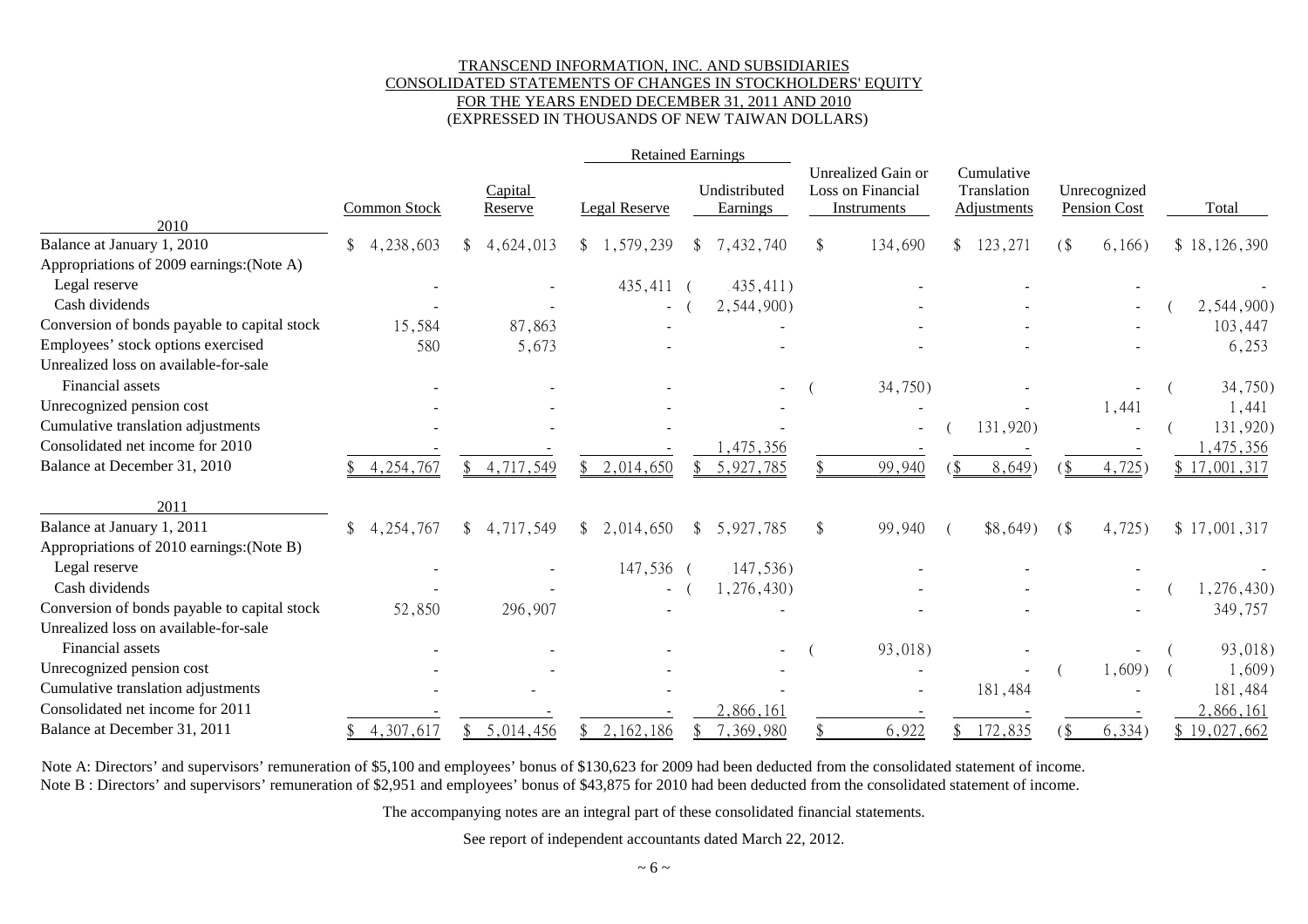# TRANSCEND INFORMATION, INC. AND SUBSIDIARIES CONSOLIDATED STATEMENTS OF CASH FLOWS FOR THE YEARS ENDED DECEMBER 31, 2011 AND 2010

(EXPRESSED IN THOUSANDS OF NEW TAIWAN DOLLARS)

|                                                                       | 2011           |            | 2010     |           |  |
|-----------------------------------------------------------------------|----------------|------------|----------|-----------|--|
| <b>Cash flows from operating activities</b>                           |                |            |          |           |  |
| Consolidated net income                                               | \$             | 2,866,161  | \$       | 1,475,356 |  |
| Adjustments to reconcile consolidated net income to net cash provided |                |            |          |           |  |
| by operating activities:                                              |                |            |          |           |  |
| Gain on valuation of financial assets                                 | $\overline{(}$ | 1,663)     | $\left($ | 3,874)    |  |
| Loss on valuation of financial liabilities                            |                | 362        |          | 109,053   |  |
| Bad debts expense                                                     |                | 21,726     |          | 4,577     |  |
| Loss on market price decline of inventory                             |                | 2,064      |          | 22,423    |  |
| Impairment loss                                                       |                | 309,000    |          |           |  |
| Depreciation                                                          |                | 206,204    |          | 182,256   |  |
| Loss (gain) on disposal of property, plant and equipment              |                | 13,704     | (        | 453)      |  |
| Amortization                                                          |                | 2,932      |          | 3,090     |  |
| Amortization of discount on bonds payable                             |                | 5,878      |          | 8,715     |  |
| Changes in assets and liabilities:                                    |                |            |          |           |  |
| Financial assets at fair value through profit or loss                 |                | 501,389    |          | 69,841    |  |
| Notes and accounts receivable                                         |                | 344,348    |          | 846,313   |  |
| Other receivables                                                     | (              | 31,586)    | $\left($ | 39,066)   |  |
| Inventories                                                           | $\left($       | 1,241,352) |          | 1,026,823 |  |
| Prepayments                                                           |                | 1,147)     |          | 24,862    |  |
| Deferred income tax assets and liabilities                            |                | 82,791     |          | 31,219    |  |
| Other current assets                                                  |                | 31,198     |          | 15,501    |  |
| Notes and accounts payable                                            |                | 360,428    |          | 384,548   |  |
| Income tax payable                                                    |                | 375,552    | $\left($ | 714,850)  |  |
| Accrued expenses                                                      |                | 160,542    | (        | 198,010)  |  |
| Other current liabilities                                             |                | 1,865      |          | 666       |  |
| Accrued pension liabilities                                           |                | 300        |          | 873)      |  |
| Net cash provided by operating activities                             |                | 4,010,696  |          | 3,248,117 |  |
|                                                                       |                |            |          |           |  |

(Continued)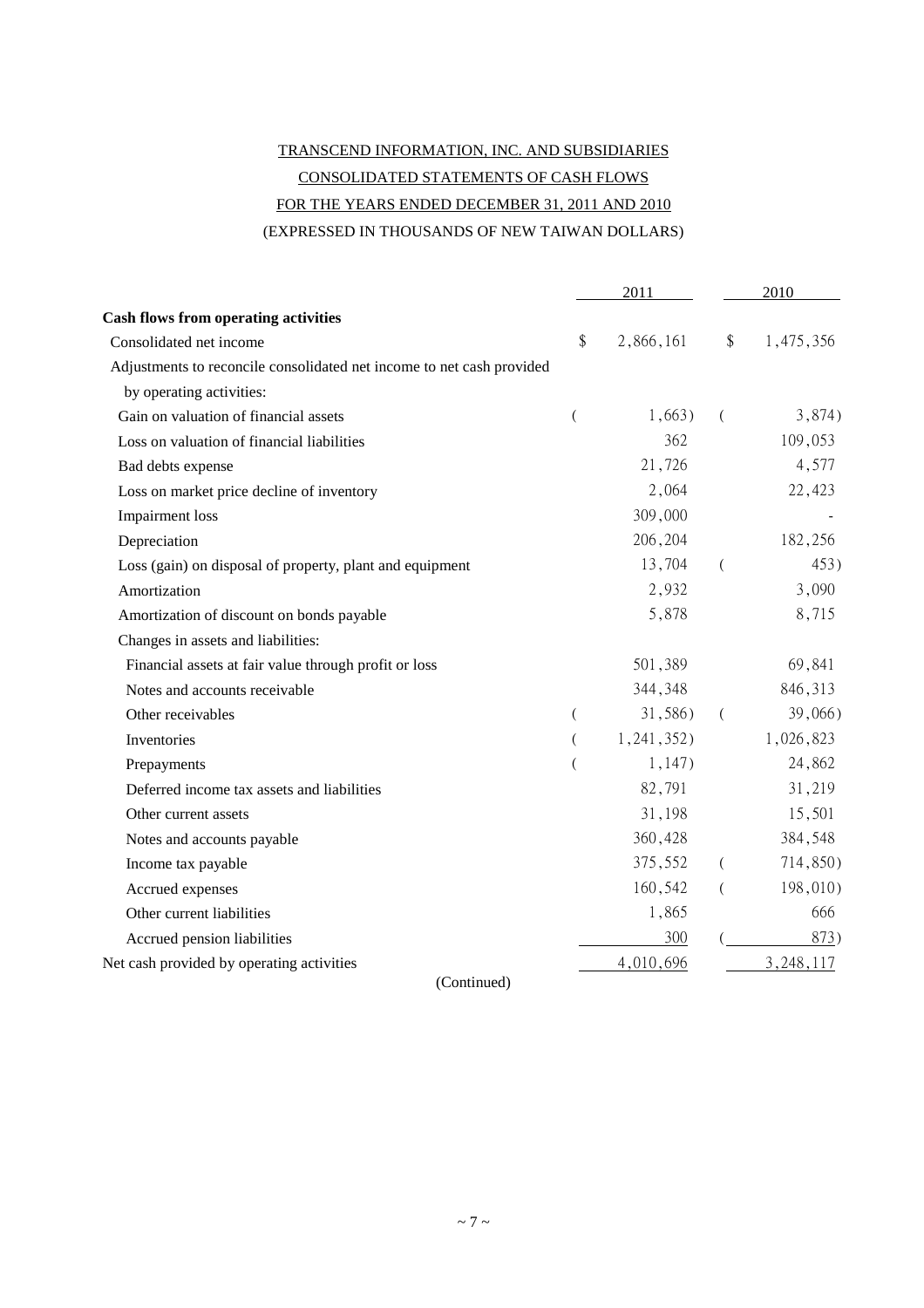# TRANSCEND INFORMATION, INC. AND SUBSIDIARIES CONSOLIDATED STATEMENTS OF CASH FLOWS (CONTINUED) FOR THE YEARS ENDED DECEMBER 31, 2011 AND 2010 (EXPRESSED IN THOUSANDS OF NEW TAIWAN DOLLARS)

|                                                               |    | 2011       | 2010            |  |
|---------------------------------------------------------------|----|------------|-----------------|--|
| <b>Cash flows from investing activities</b>                   |    |            |                 |  |
| Increase in bonds without active markets                      | (  | 95,694)    | \$              |  |
| Decrease (increase) in other receivables - loan               |    | 1,500,000  | 1,500,000       |  |
| Proceeds from disposal of available-for-sale financial assets |    |            | 1,550           |  |
| Increase in financial assets carried at cost                  |    |            | 74,580)         |  |
| Acquisition of property, plant and equipment                  | (  | 450,372)   | 560,920)        |  |
| Proceeds from disposal of property, plant and equipment       |    | 13,820     | 56,196          |  |
| Increase in refundable deposits                               |    | $11,420$ ) | 1,820)          |  |
| Decrease (increase) in other assets-other                     |    | 6,525      | 6,421)          |  |
| Net cash provided by (used in) investing activities           |    | 962,859    | 2,085,995       |  |
| <b>Cash flows from financing activities</b>                   |    |            |                 |  |
| Payment of cash dividends                                     | €  | 1,276,430  | 2,544,900)      |  |
| Employees' stock options exercised                            |    |            | 6,253           |  |
| Repayment of convertible bonds                                |    | 12,700)    |                 |  |
| Increase in other liabilities - other                         |    | 4,060      | 11,430          |  |
| Net cash used in financing activities                         |    | 1,285,070) | 2,527,217)      |  |
| Effect of foreign exchange rate changes                       |    | 181,484    | 131,920)        |  |
| Net increase (decrease) in cash and cash equivalents          |    | 3,869,969  | 1,497,015)      |  |
| Cash and cash equivalents at the beginning of year            |    | 5,838,294  | 7,335,309       |  |
| Cash and cash equivalents at the end of year                  | \$ | 9,708,263  | \$<br>5,838,294 |  |
| Supplemental disclosures of cash flow information             |    |            |                 |  |
| Cash paid during the year for:                                |    |            |                 |  |
| Interest                                                      | \$ | 151        | \$              |  |
| Income tax                                                    | \$ | 207,038    | 1,158,080       |  |
| Financing activities which have no effect on cash flows:      |    |            |                 |  |
| Unpaid cash dividends                                         | \$ | 29         | 297             |  |
| Conversion of bonds payable to capital stock                  | \$ | 349,757    | 103,447         |  |
| (Including conversion premium)                                |    |            |                 |  |

The accompanying notes are an integral part of these financial statements.

See report of independent accountants dated March 22, 2012.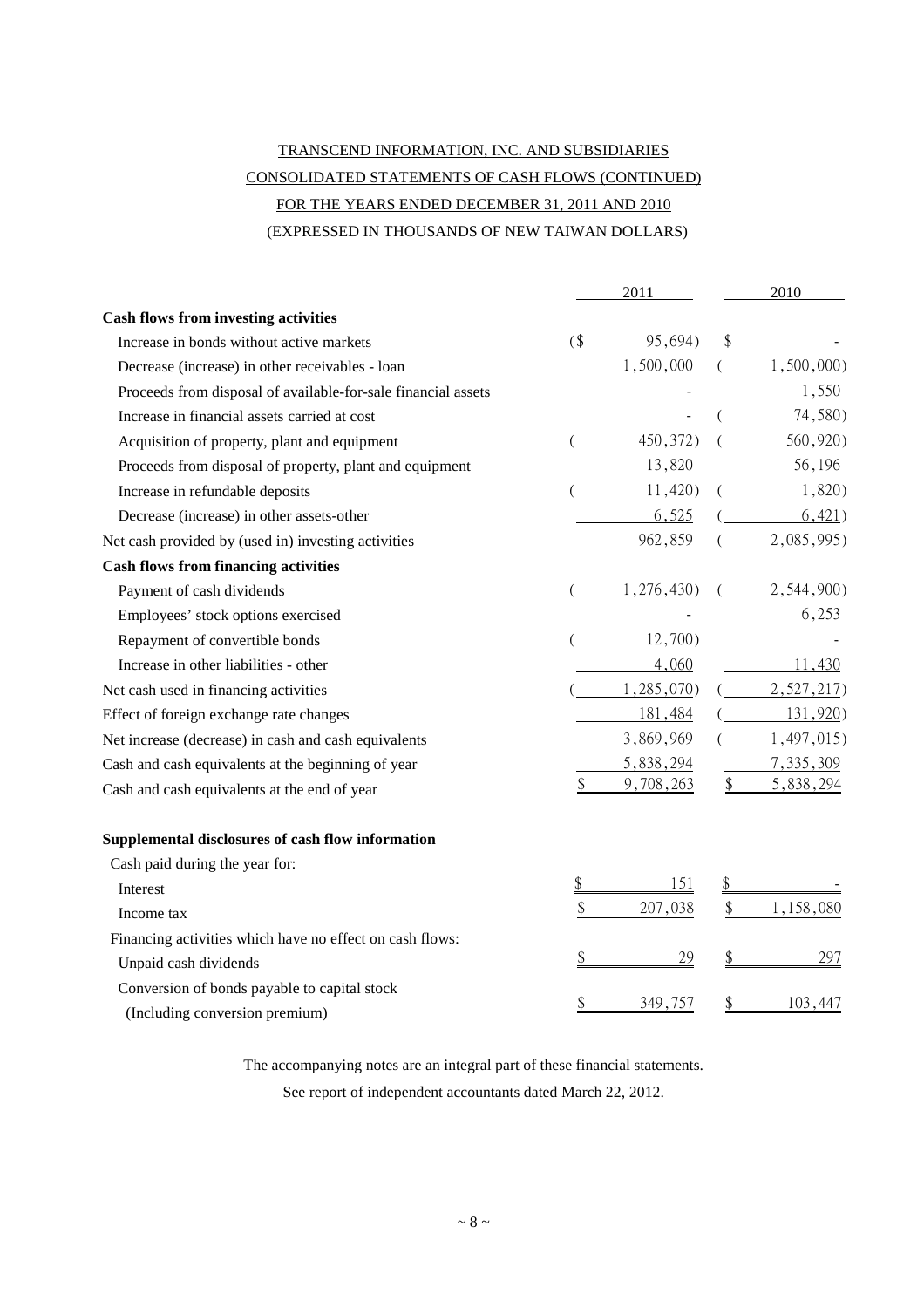## TRANSCEND INFORMATION, INC. AND SUBSIDIARIES NOTES TO CONSOLIDATED FINANCIAL STATEMENTS DECEMBER 31, 2011 AND 2010 (EXPRESSED IN THOUSANDS OF NEW TAIWAN DOLLARS, EXCEPT AS INDICATED)

## 1. HISTORY AND ORGANIZATION

Transcend Information, Inc. (the "Company") was incorporated under the provisions of the Company Law of the Republic of China (R.O.C.) in August 1989. The main activities of the Company are manufacturing, processing and the sale of computer software and hardware, peripheral equipment and other computer components.

The Securities and Futures Commission of the Republic of China had approved the Company's shares to be listed on the Taiwan Stock Exchange and the shares started trading on May 3, 2001. As of December 31, 2011, the Company and its subsidiaries had approximately 2,320 employees.

## 2. SUMMARY OF SIGNIFICANT ACCOUNTING POLICIES

The accompanying consolidated financial statements of the Company and its subsidiaries (collectively referred herein as the Group) are prepared in accordance with the "Rules Governing the Preparation of Financial Statements by Securities Issuers" and accounting principles generally accepted in the Republic of China. The Group's significant accounting policies are summarized below:

1)Basis for preparation of consolidated financial statements

- A. Basis for preparation of consolidated financial statements
	- a. All majority-owned subsidiaries and controlled entities are included in the consolidated financial statements. Effective January 1, 2008, the Company prepares consolidated financial statements on a quarterly basis.
	- b. Significant inter-company transactions and assets and liabilities arising from intercompany transactions are eliminated.
- B. Subsidiaries included in the consolidated financial statements and their changes in 2011: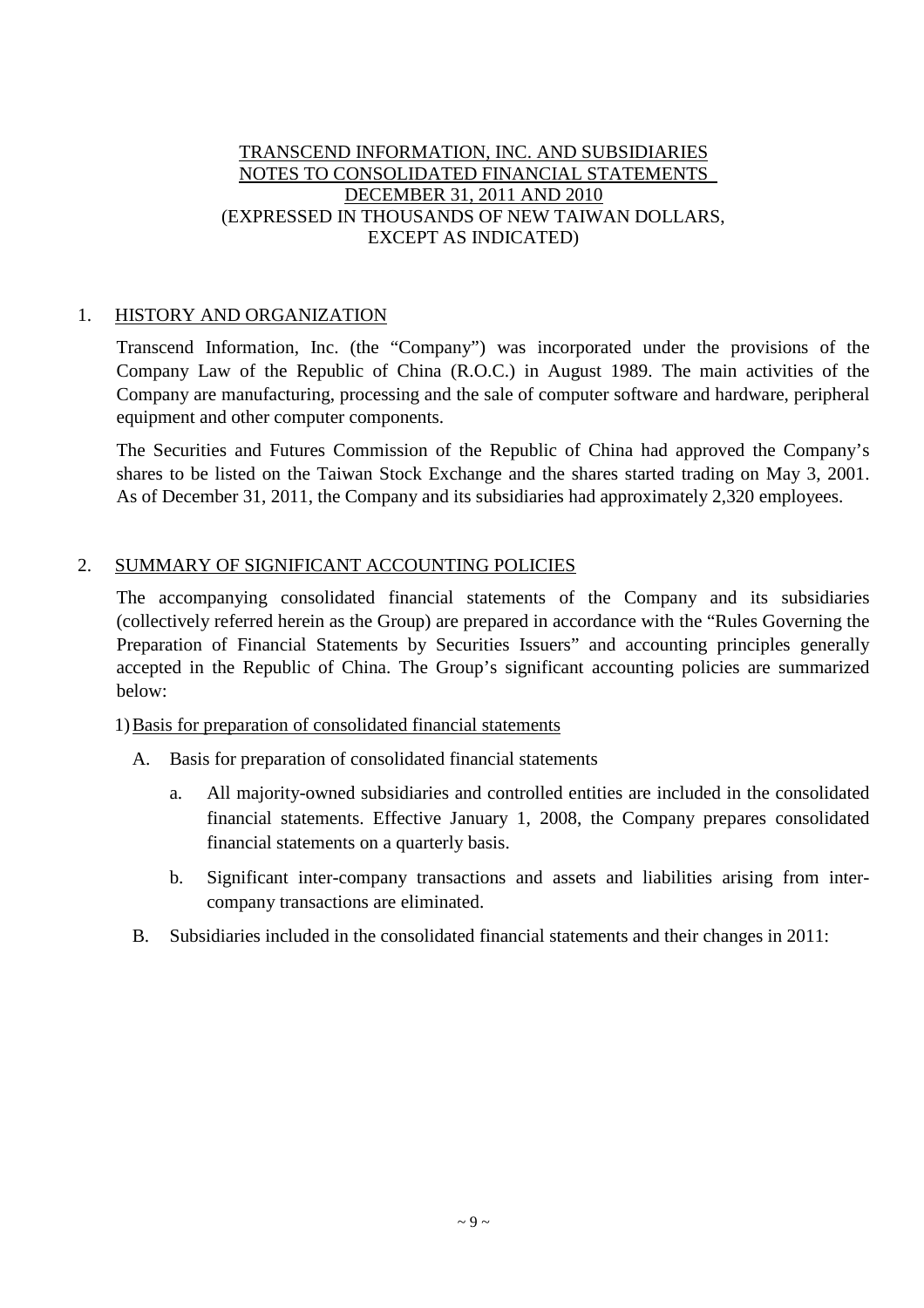|                   |                              |                          | Ownership $(\%)$ |          |             |
|-------------------|------------------------------|--------------------------|------------------|----------|-------------|
|                   |                              |                          | December         | December |             |
| Investor          | Subsidiary                   | Main activities          | 31, 2011         | 31, 2010 | Description |
| Transcend         | Saffire Investment Ltd.      | Investment holding       | 100              | 100      |             |
| Taiwan            | (Saffire)                    | company                  |                  |          |             |
| $^{\prime\prime}$ | Transcend Japan Inc.         | Wholesaler of computer   |                  |          |             |
|                   | (Transcend Japan)            | memory modules and       | 100              | 100      |             |
|                   |                              | peripheral products      |                  |          |             |
|                   | <b>Transcend Information</b> | Wholesaler of computer   |                  |          |             |
| $^{\prime\prime}$ | <b>UK</b> Limited            | memory modules and       | 100              | 100      |             |
|                   | (Transcend UK)               | peripheral products      |                  |          |             |
|                   | <b>Transcend Information</b> | Wholesaler of computer   |                  |          |             |
| $\prime\prime$    | Inc. (Transcend USA)         | memory modules and       | 100              | 100      |             |
|                   |                              | peripheral products      |                  |          |             |
|                   | Transcend Korea Inc.         | Wholesaler of computer   |                  |          |             |
| $\prime$          | (Transcend Korea)            | memory modules and       | 100              | 100      |             |
|                   |                              | peripheral products      |                  |          |             |
| Saffire           | Memhiro Pte. Ltd.            | Investment holding       | 100              | 100      |             |
| Investment Ltd.   | (Memhiro)                    | company                  |                  |          |             |
| Memhiro Pte.      | <b>Transcend Information</b> | Wholesaler of computer   |                  |          |             |
| Ltd.              | Europe B.V.                  | memory modules and       | 100              | 100      |             |
|                   | (Transcend Europe)           | peripheral products      |                  |          |             |
|                   | <b>Transcend Information</b> | Wholesaler of computer   |                  |          |             |
| $\prime$          | Trading GmbH,                | memory modules and       |                  |          |             |
|                   | Hamburg (Transcend           | peripheral products      | 100              | 100      |             |
|                   | Germany)                     |                          |                  |          |             |
|                   | <b>Transcend Information</b> | Manufacturing,           |                  |          |             |
|                   | (Shanghai), Ltd.             | processing and sale of   |                  |          |             |
|                   | (Transcend Shanghai)         | computer software and    |                  |          |             |
| $^{\prime\prime}$ |                              | hardware, peripheral     | 100              | 100      |             |
|                   |                              | equipment and other      |                  |          |             |
|                   |                              | computer components      |                  |          |             |
|                   | <b>Transtech Trading</b>     | Wholesaler of computer   |                  |          |             |
|                   | (Shanghai) Co.,              | memory modules,          |                  |          |             |
| $^{\prime\prime}$ | Ltd.(Transtech               | peripheral equipment and | 100              | 100      |             |
|                   | Shanghai)                    | other computer           |                  |          |             |
|                   |                              |                          |                  |          |             |
|                   |                              | components               |                  |          |             |

- C. Subsidiaries not included in the consolidated financial statements: None.
- D. Adjustment for subsidiaries with difference balance sheet dates: None.
- E. Special operating risks in foreign subsidiaries: None.
- F. Nature and extent of the restrictions on fund remittance from subsidiaries to the parent company: None.
- G. Contents of subsidiaries' securities issued by the parent company: None.
- H. Information on convertible bonds and common stock issued by subsidiaries: None.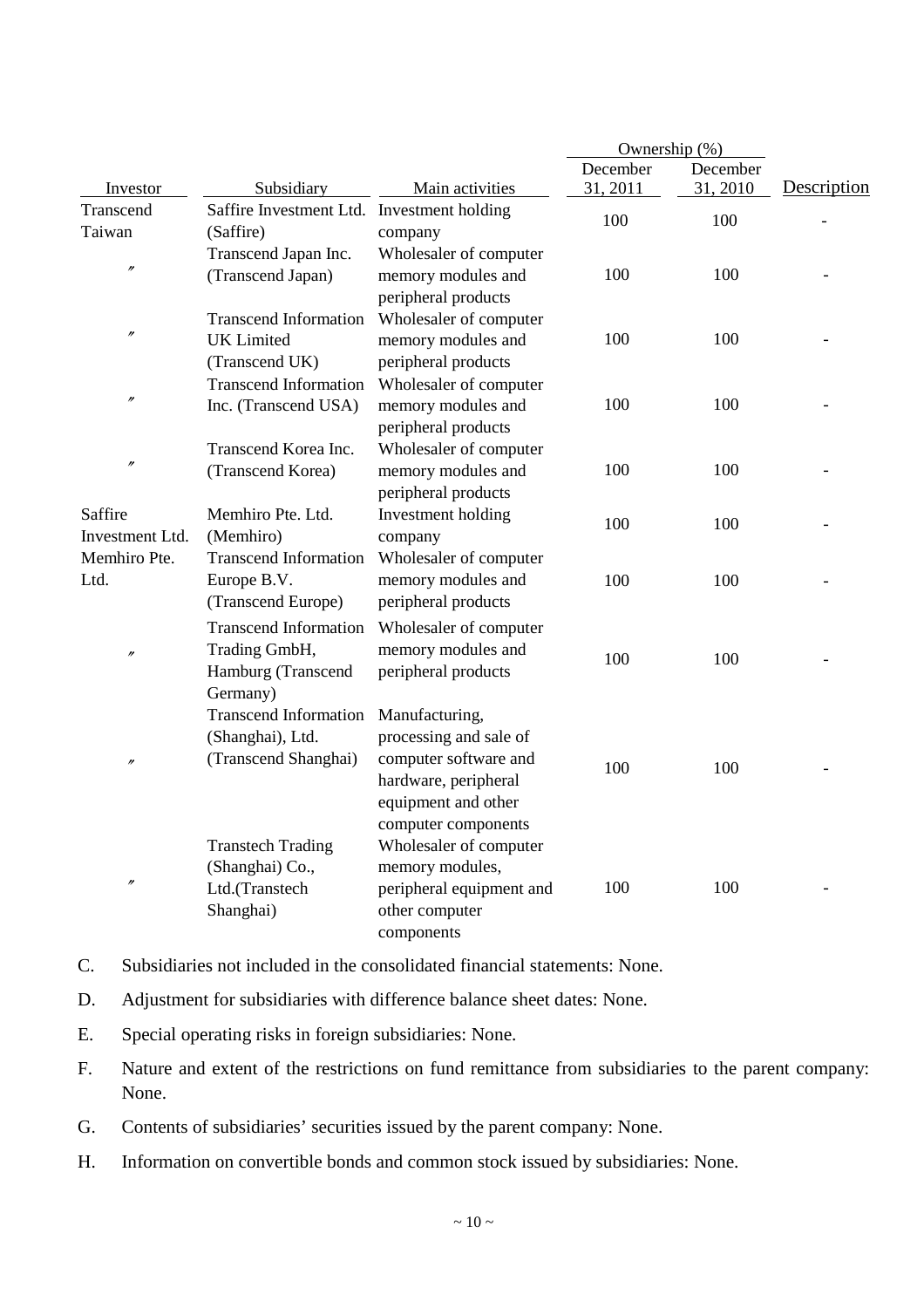## 2)Translation of financial statements of foreign subsidiaries

Assets and liabilities of foreign subsidiaries are translated into New Taiwan dollars using the exchange rates at the balance sheet date. Equity accounts are translated at historical exchange rates except for beginning retained earnings, which are carried forward from prior year's balance. Profit and loss accounts are translated at weighted-average rates of the year. The resulting translation differences are included in "cumulative translation adjustments" under stockholders' equity.

## 3) Foreign currency transactions

- A. Transactions denominated in foreign currencies are translated into functional currencies at the spot exchange rates prevailing at the transaction dates. Exchange gains or losses due to the difference between the exchange rate on the transaction date and the exchange rate on the date of actual receipt and payment are recognized in current year's profit or loss.
- B. Receivables, other monetary assets and liabilities denominated in foreign currencies are translated at the spot exchange rates prevailing at the balance sheet date. Exchange gains or losses are recognized in profit or loss.
- C. When a gain or loss on a non-monetary item is recognized directly in equity, any exchange component of that gain or loss shall be recognized directly in equity. Conversely, when a gain or loss on a non-monetary item is recognized in profit or loss, any exchange component of that gain or loss shall be recognized in profit or loss. However, non-monetary items that are measured on a historical cost basis are translated using the exchange rate at the date of the transaction.

## 4) Classification of current and non-current items

- A. Assets that meet one of the following criteria are classified as current assets; otherwise they are classified as non-current assets:
	- a) Assets arising from operating activities that are expected to be realized or consumed, or are intended to be sold within the normal operating cycle;
	- b) Assets held mainly for trading purposes;
	- c) Assets that are expected to be realized within twelve months from the balance sheet date;
	- d) Cash and cash equivalents, excluding restricted cash and cash equivalents and those that are to be exchanged or used to pay off liabilities more than twelve months after the balance sheet date.
- B. Liabilities that meet one of the following criteria are classified as current liabilities; otherwise they are classified as non-current liabilities:
	- a) Liabilities arising from operating activities that are expected to be paid off within the normal operating cycle;
	- b) Liabilities arising mainly from trading activities;
	- c) Liabilities that are to be paid off within twelve months from the balance sheet date;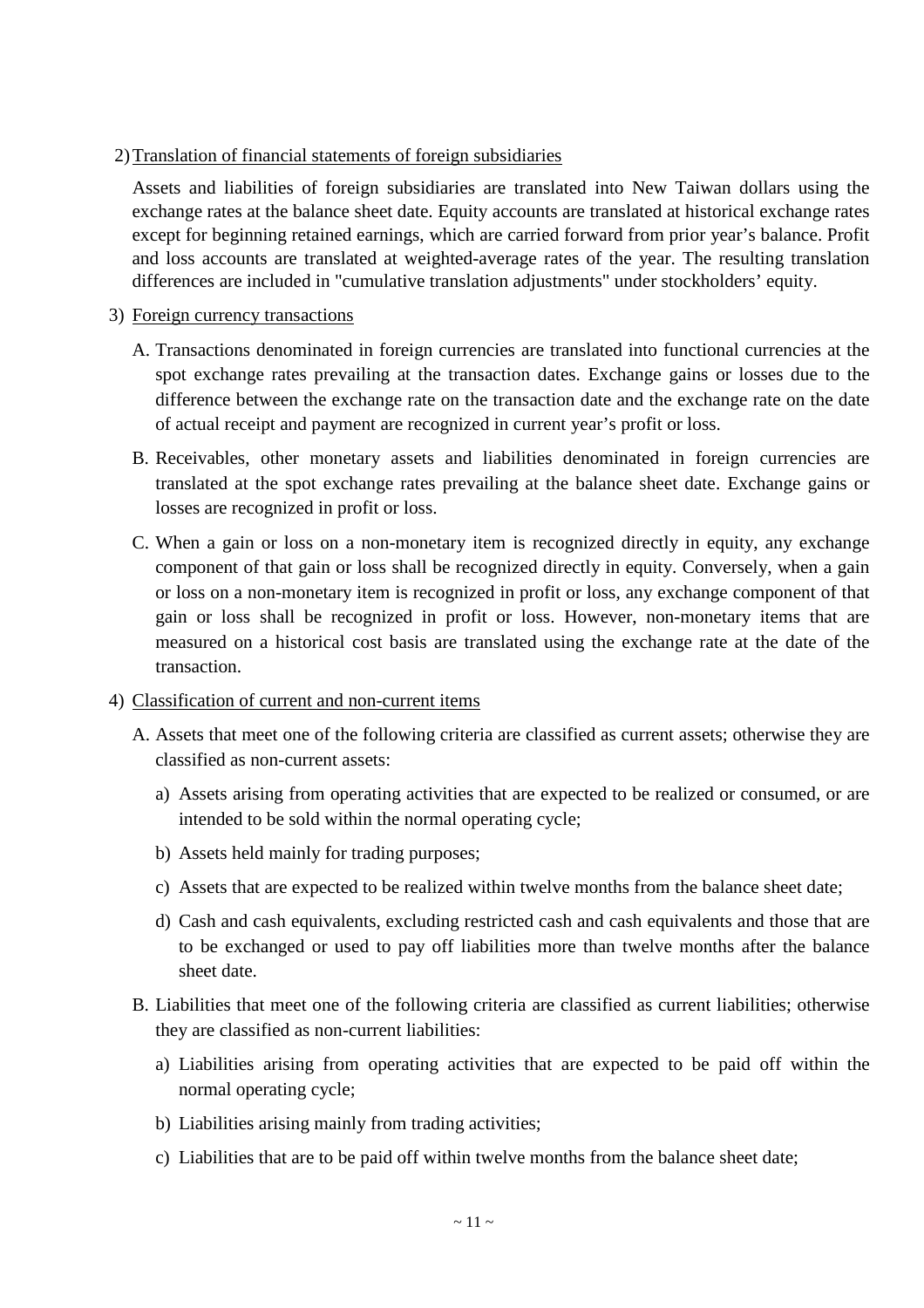- d) Liabilities for which the repayment date cannot be extended unconditionally to more than twelve months after the balance sheet date.
- 5) Financial assets and financial liabilities at fair value through profit or loss
	- A. Financial assets and financial liabilities at fair value through profit or loss are recognized and derecognized using trade date accounting and are recognized initially at fair value.
	- B. These financial instruments are subsequently remeasured and stated at fair value, and the gain or loss is recognized in profit or loss.
	- C. When a derivative is an ineffective hedging instrument, it is initially recognized at fair value on the date a derivative contract is entered into and is subsequently remeasured at its fair value. If a derivative is a non-option derivative, the fair value initially recognized is zero.
	- D. For call options, put options, resetting options and conversion options, which are embedded in bonds payable, please refer to Note 2 (14).

## 6) Investment in bonds without active markets

- A. Investment in bonds without active markets is recognized and derecognized using trade date accounting and is stated initially at its fair value plus transaction costs that are directly attributable to the acquisition of the financial asset.
- B. This financial asset is carried at amortized cost.
- C. If there is any objective evidence that the financial asset is impaired, the impairment loss is recognized in profit or loss. If, subsequently, the fair value of asset increases and the increase can be objectively related to an event occurring after the impairment loss was recognized in profit or loss, the previously recognized impairment loss shall be reversed to the extent of the amount of the amortized cost that would have been recognized at the date the impairment is reversed.

## 7) Notes, accounts and other receivables

- A. Notes and accounts receivable are claims resulting from the sale of goods or services. Receivables arising from transactions other than the sale of goods or services are classified as other receivables. Notes, accounts and other receivables are recognized initially at fair value and subsequently measured at amortized cost using the effective interest method, less provision for impairment.
- B. The Group assesses at each balance sheet date whether there is any objective evidence that a financial asset or a group of financial assets is impaired. If such evidence exists, a provision for impairment of financial asset is recognized. The amount of impairment loss is determined based on the difference between the asset's carrying amount and the present value of estimated future cash flows, discounted at the original effective interest rate. When the fair value of the asset subsequently increases and the increase can be objectively related to an event occurring after the impairment loss was recognized in profit or loss, the impairment loss shall be reversed to the extent of the loss previously recognized in profit or loss. Such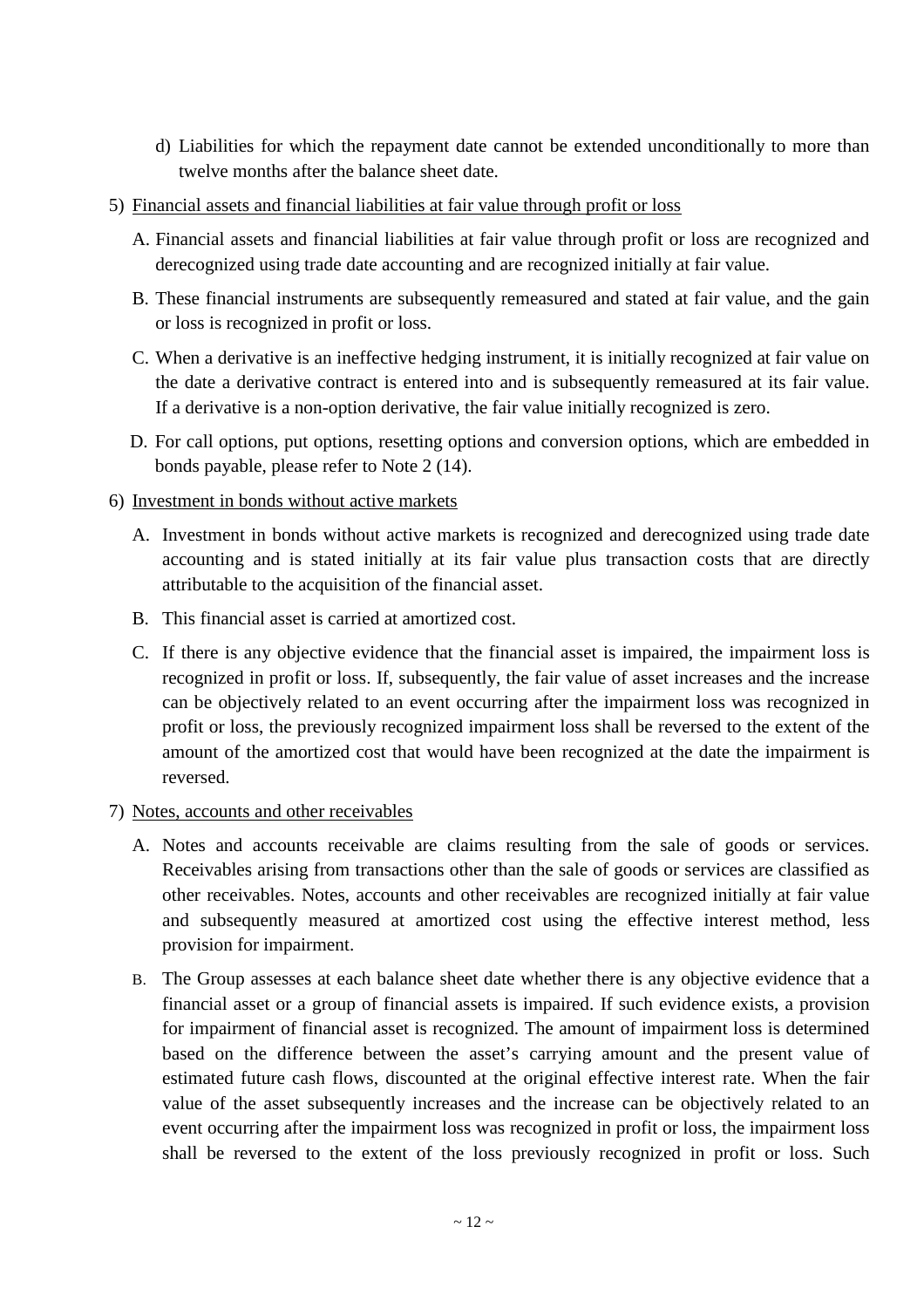recovery of impairment loss shall not result to the asset's carrying amount greater than its amortized cost where no impairment loss was recognized. Subsequent recoveries of amounts previously written off are recognized in profit or loss.

8) Inventories

The perpetual inventory system is adopted for inventory recognition. Inventories are measured using the moving average method. Fixed manufacturing overhead must be allocated on the basis of the normal capacity of the production equipment. If production fluctuates over interim periods, the cost variances resulting from such fluctuation should be considered as a deferral in the interim financial statements. At the end of period, inventories are evaluated at the lower of cost or net realizable value, and the individual item approach is used in the comparison of cost and net realizable value. The calculation of net realizable value should be based on the estimated selling price in the normal course of business, net of estimated costs of completion and estimated selling expenses.

#### 9) Available-for-sale financial assets

- A. Available-for-sale financial assets are recognized and derecognized using trade date accounting and are initially stated at fair value plus transaction costs that are directly attributable to the acquisition of the financial asset.
- B. The financial assets are remeasured and stated at fair value, and the gain or loss is recognized in equity, until the financial asset is derecognized, at which time the cumulative gain or loss previously recognized in equity shall be recognized in profit or loss. The fair value of listed stocks and OTC stocks are based on latest quoted fair prices of the accounting period.
- C. If there is any objective evidence that the financial asset is impaired, the cumulative loss that had been recognized directly in equity shall be transferred from equity to profit or loss. When the fair value of an equity instrument subsequently increases, impairment losses recognized previously in profit or loss shall not be reversed. When the fair value of a debt instrument subsequently increases and the increase can be objectively related to an event occurring after the impairment loss was recognized in profit or loss, the impairment loss shall be reversed to the extent of the loss recognized in profit or loss.
- 10) Financial assets carried at cost
	- A. Investment in unquoted equity instruments is recognized or derecognized using trade date accounting and is stated initially, at its fair value plus transaction costs that are directly attributable to the acquisition of the financial asset.
	- B. If there is any objective evidence that the financial asset is impaired, the impairment loss is recognized in profit or loss. Such impairment loss shall not be reversed when the fair value of the asset subsequently increases.
- 11) Property, plant and equipment
	- A. Property, plant and equipment are stated at cost. Interests incurred on the loans used to bring the assets to the condition and location necessary for their intended uses are capitalized.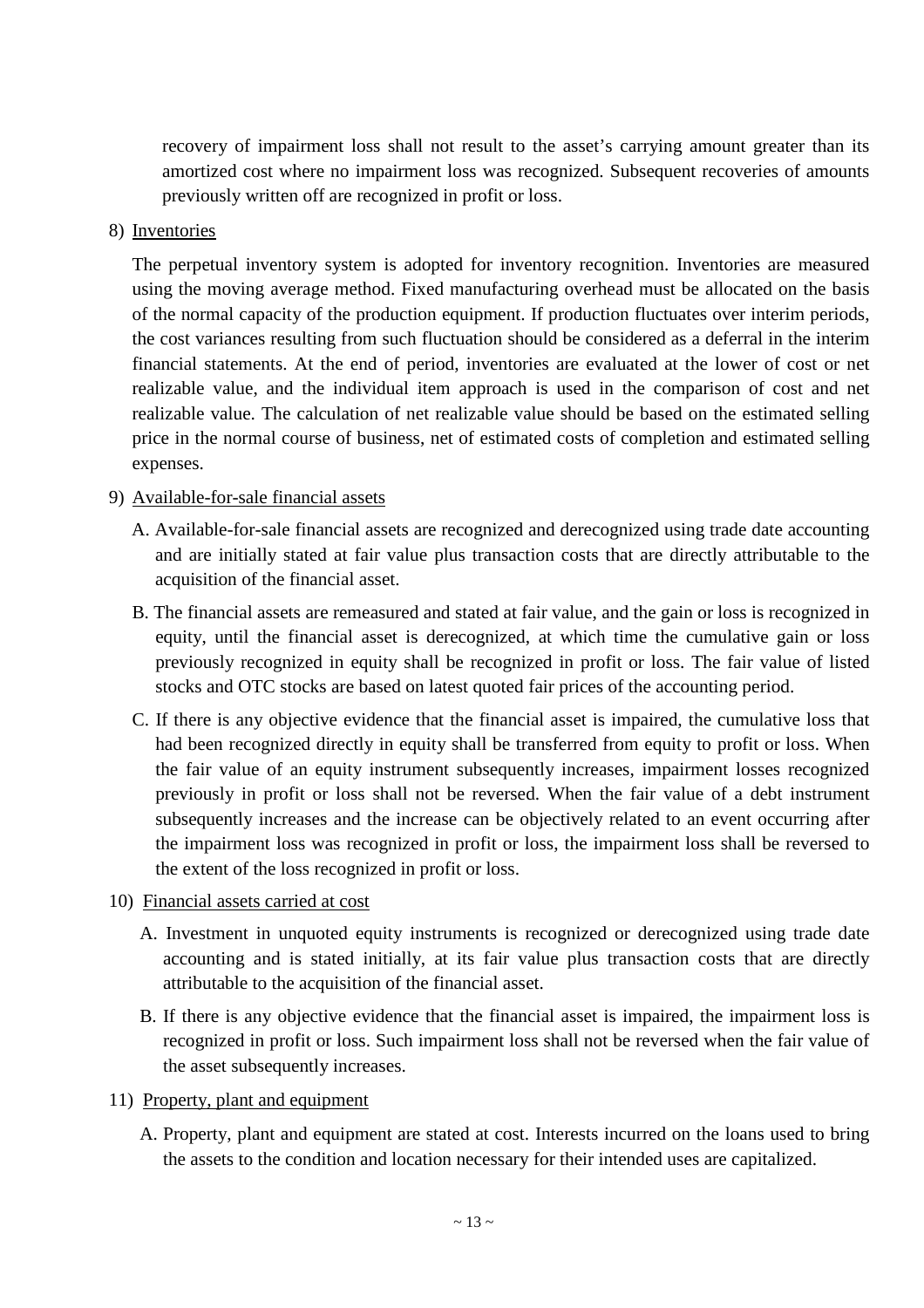- B. Depreciation is provided using the straight-line method over the estimated useful lives of the assets. The estimated useful lives are 2 to 55 years for buildings and 2 to 10 years for the other property, plant and equipment.
- C. Transcend USA calculates depreciation using the straight-line method for buildings and the double declining balance method for the other property, plant and equipment. The estimated useful life of property, plant and equipment is 5 to 7 years, except for buildings.
- D. Significant renewals or betterments are capitalized and depreciated accordingly. Maintenance and repairs are charged to expense as incurred.
- E. When an asset is sold or retired, the cost and accumulated depreciation are removed from the respective accounts and the resulting gain or loss is included in current income.
- F. Property, plant and equipment that are idle or have no value in use are reclassified to "other assets" at the lower of the fair value less costs to sell or book value. The resulting difference is included in current operations. Depreciation provided on these assets is charged to nonoperating expense.
- 12) Intangible assets

Intangible assets include royalties paid for land use right of Transcend Shanghai and are amortized over the contract period of 50 years using the straight-line method.

13) Impairment of non-financial assets

The Group recognizes impairment loss when there is indication that the recoverable amount of an asset is less than its carrying amount. The recoverable amount is the higher of the fair value less costs to sell and value in use. The fair value less costs to sell is the amount obtainable from the sale of the asset in an arm's length transaction after deducting any direct incremental disposal costs. The value in use is the present value of estimated future cash flows to be derived from continuing use of the asset and from its disposal at the end of its useful life. When the impairment no longer exists, the impairment loss recognized in prior years shall be recovered.

- 14) Convertible bonds
	- A. For the bonds payable issued after January 1, 2006, the issuer of a financial instrument shall classify the instrument, or its component parts, on initial recognition as a financial liability, a financial asset or an equity instrument in accordance with the substance of the contractual arrangement and the definitions of a financial liability, a financial asset and an equity instrument. These bonds are accounted for as follows:
		- a) The difference between the issue price and face value of convertible corporate bonds is accounted for as premium or discount which is required to be amortized over the period from the date of issuance to maturity date using the interest method and is recorded as "interest expense".
		- b) The value of any derivative features (such as a call option, put option and resetting option) embedded in the compound financial instrument is recognized as "financial assets or financial liabilities at fair value through profit or loss". These derivative features are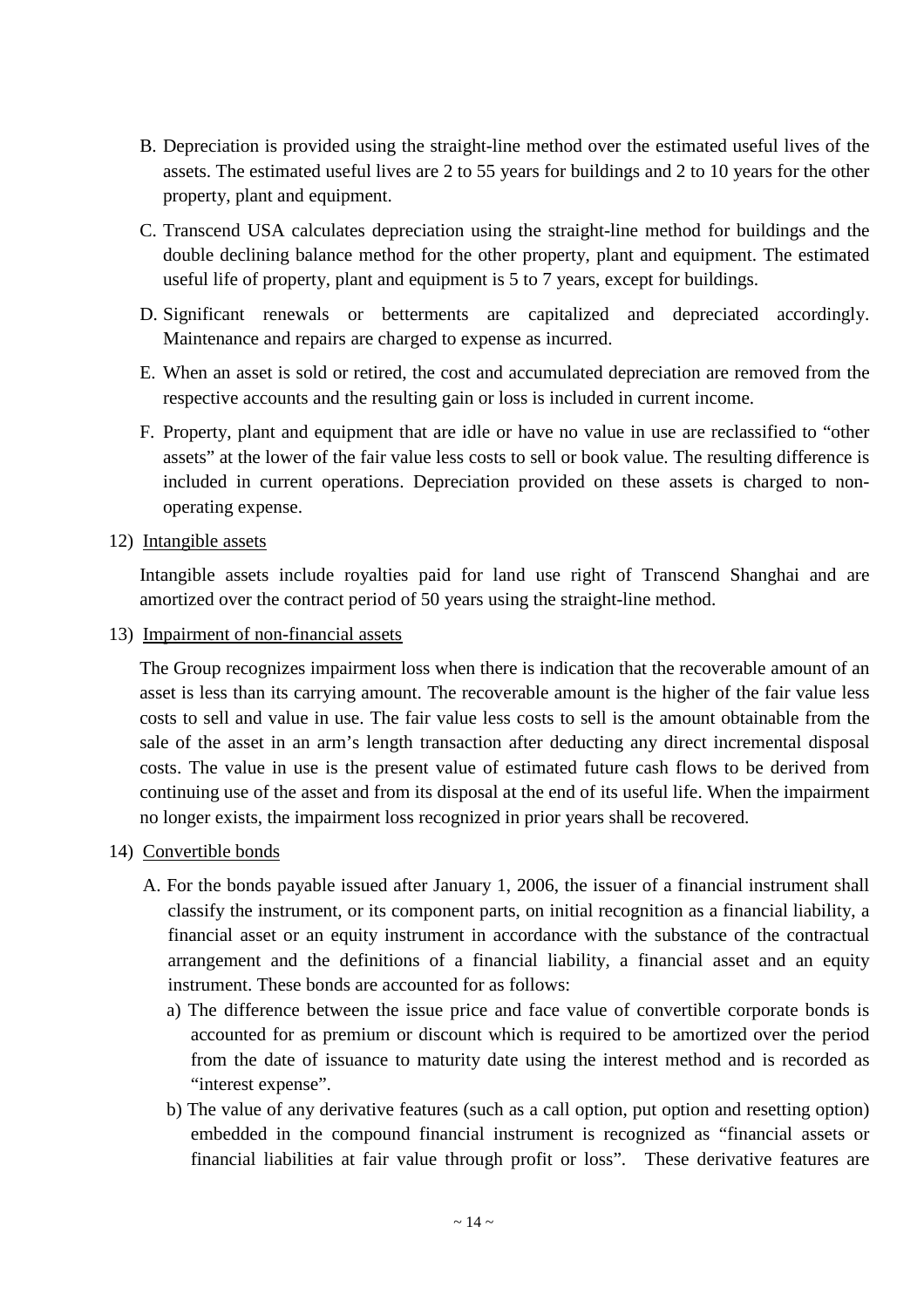subsequently remeasured and stated at fair value on each balance sheet date, and the gain or loss is recognized in "gain or loss on valuation of financial assets or financial liabilities". At the maturity of redemption period, if the fair value of common stock exceeds the redemption price, the fair value of the put option is recognized as "paid-in capital"; however, if the fair value of common stock is lower than the redemption price, the fair value of the put option is recognized as "gain or loss". The amount of fair value reduction due to the reset of conversion price is recognized in "stockholders' equity".

- c) A conversion option embedded in the bonds issued by the Company, which is convertible to an equity instrument, is recognized in "capital reserve from stock warrants". When a bondholder exercises his/her conversion rights, the liability component of the bonds (including corporate bonds and embedded derivatives) shall be revalued at fair value on the conversion date, and the resulting difference shall be recognized as "gain or loss" in the current period. The book value of the common stock issued due to the conversion shall be based on the adjusted book value of the above-mentioned liability component plus the book value of the stock warrants.
- d) Costs incurred on issuance of convertible bonds are proportionally charged to the liabilities and equities of the underlying instruments based on initial recognition costs.
- B. In the event that the bondholders may exercise put options within the following year, the underlying bonds payable shall be reclassified to current liabilities. The bonds payable whose put options are unexercised during the exercisable period shall be reversed to non-current liabilities.

## 15) Pension plan

Under the defined benefit pension plan, net periodic pension costs are recognized in accordance with the actuarial calculations. Net periodic pension costs include service cost, interest cost, expected return on plan assets, and amortization of unrecognized net transition obligation and gains or losses on plan assets. Unrecognized net transition obligation is amortized on a straightline basis over average remaining service life of employees. Under the defined contribution pension plan, net periodic pension costs are recognized as incurred.

#### 16) Income tax

A. Provision for income tax includes deferred income tax resulting from temporary differences, investment tax credits and loss carry-forward. Valuation allowance on deferred tax assets is provided to the extent that it is more likely than not that the tax benefit will not be realized. Over or under provision of prior years' income tax liabilities is included in current year's income tax. When a change in the tax laws is enacted, the deferred tax liability or asset should be recomputed accordingly in the period of change. The difference between the new amount and the original amount, that is, the effect of changes in the deferred tax liability or asset, should be recognized as an adjustment to income tax expense (benefit) for income from continuing operations in the current period.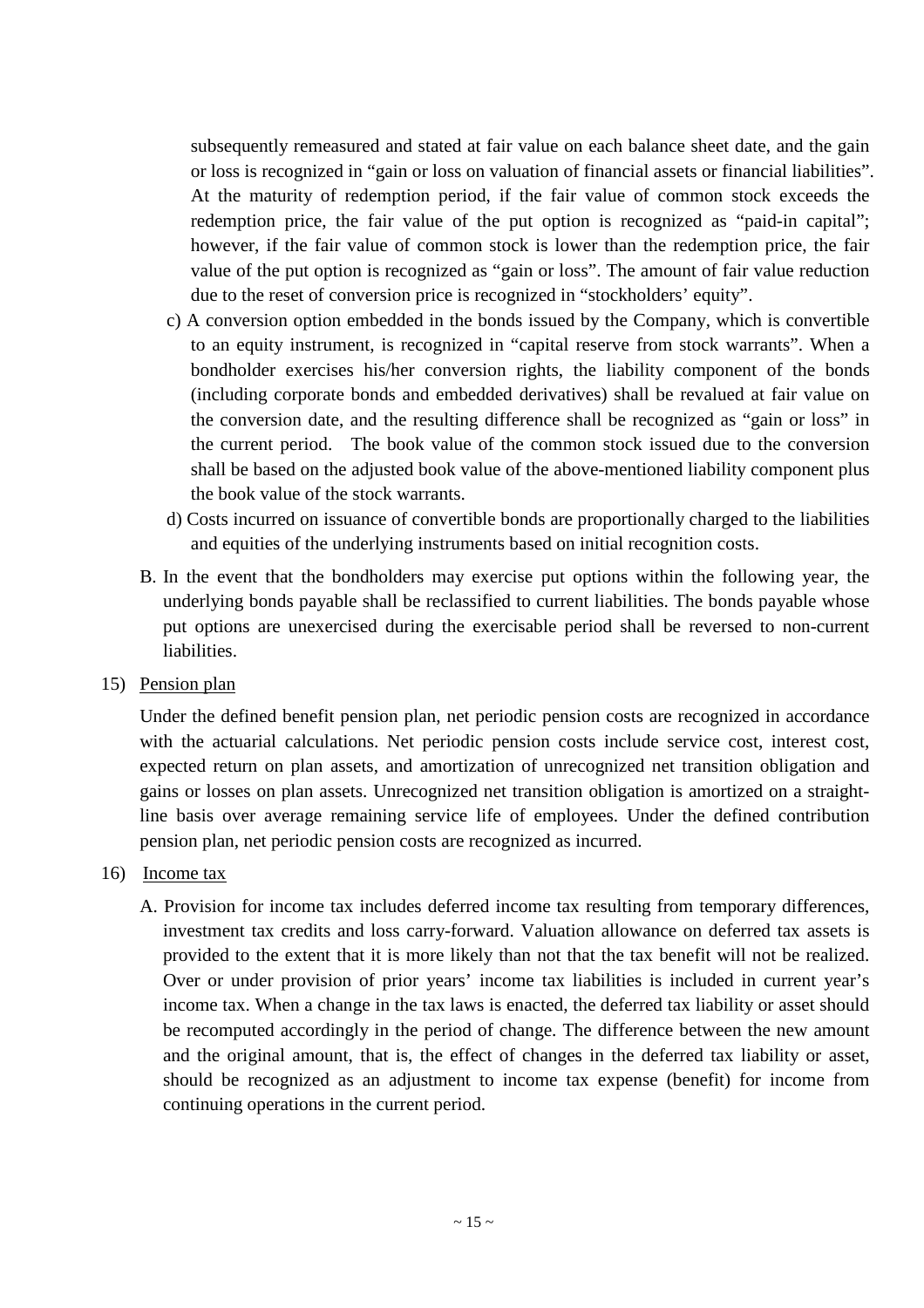- B. Investment tax credits arising from expenditures incurred on acquisitions of equipment or technology, research and development, are recognized in the year the related expenditures are incurred.
- C. An additional 10% tax is levied on the unappropriated retained earnings and is recorded as income tax expense in the year the stockholders resolve to retain the earnings.
- 17) Share-based payment employee compensation plan
	- A. The employee stock options granted from January 1, 2004 through December 31, 2007 are accounted for in accordance with EITF 92-070, EITF 92-071 and EITF 92-072 "Accounting for Employee Stock Options" as prescribed by the Accounting Research and Development Foundation, R.O.C., dated March 17, 2003. Under the share-based employee compensation plan, compensation cost is recognized using the intrinsic value method and pro forma disclosures of net income and earnings per share are prepared in accordance with the R.O.C. SFAS No. 39, "Accounting for Share-based Payment".
	- B. For the grant date of the share-based payment agreements set on or after January 1, 2008, the Company shall measure the services received during the vesting period by reference to the fair value of the equity instruments granted and account for those amounts as payroll expenses during that period.
- 18) Employees' bonuses and directors' and supervisors' remuneration

Effective January 1, 2008, pursuant to EITF 96-052 of the Accounting Research and Development Foundation, R.O.C., dated March 16, 2007, "Accounting for Employees' Bonuses and Directors' and Supervisors' Remuneration", the costs of employees' bonuses and directors' and supervisors' remuneration are accounted for as expenses and liabilities, provided that such a recognition is required under legal or constructive obligation and those amounts can be estimated reasonably. However, if the accrued amounts for employees' bonuses, and directors' and supervisors' remuneration are significantly different from the actual distributed amounts resolved by the stockholders at their annual stockholders' meeting subsequently, the differences shall be recognized as gain or loss in the following year. In addition, according to EITF 97-127 of the Accounting Research and Development Foundation, R.O.C., dated March 31, 2008, "Criteria for Listed Companies in Calculating the Number of Shares of Employees' Stock Bonus", the Company calculates the number of shares of employees' stock bonus based on the closing price of the Company's common stock at the previous day of the stockholders' meeting held in the year following the financial reporting year, and after taking into account the effects of ex-rights and ex-dividends.

19) Revenues, costs and expenses

Revenues are recognized when the earning process is substantially completed and are realized or realizable. Costs and expenses are recognized as incurred.

20) Use of estimates

The preparation of consolidated financial statements in conformity with generally accepted accounting principles requires management to make estimates and assumptions that affect the amounts of assets and liabilities and the disclosures of contingent assets and liabilities at the date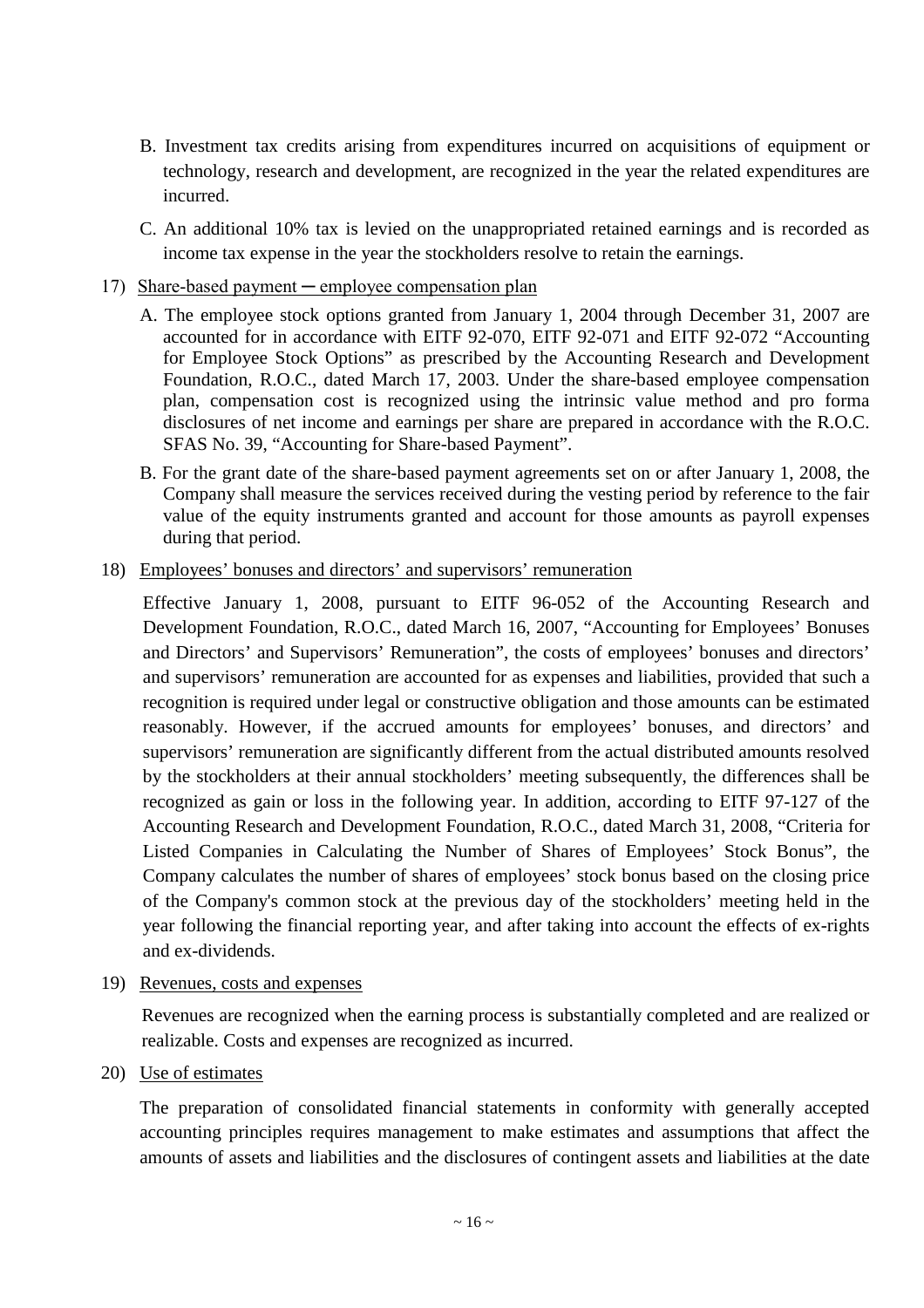of the financial statements and the amounts of revenues and expenses during the reporting period. Actual results could differ from those estimates and assumptions.

21) Operating segments

Operating segments are reported in a manner consistent with the internal reporting provided to the chief operating decision-maker. The chief operating decision-maker is responsible for allocating resources and assessing performance of the operating segments.

In accordance with R.O.C. SFAS No. 41, "Operating Segments", segment information is disclosed in the consolidated financial statements rather than in the separate financial statements of the Company.

## 3. CHANGES IN ACCOUNTING PRINCIPLES

## 1) Notes, accounts and other receivables

Effective January 1, 2011, the Group adopted the amendments to R.O.C. SFAS No. 34, "Financial Instruments: Recognition and Measurement". A provision for impairment (bad debts) of notes, accounts and other receivables is recognized when there is objective evidence that the receivables are impaired. This change in accounting principle had no significant effect on the financial statement as of and for the year ended December 31, 2011.

## 2) Operating segments

Effective January 1, 2011, the Group adopted the newly issued R.O.C. SFAS No. 41, "Operating Segments" to replace the original R.O.C SFAS No. 20 "Segment Reporting". Segment information for prior year is reported as comparative information during the initial year of adoption. This change in accounting principle had no significant effect on net income and earnings per share for the years ended December 31, 2011 and 2010.

## 4. DETAILS OF SIGNIFICANT ACCOUNTS

## 1) Cash and cash equivalents

|                               | December 31 |           |  |           |  |  |
|-------------------------------|-------------|-----------|--|-----------|--|--|
|                               |             | 201       |  | 2010      |  |  |
| Petty cash and cash on hand   |             | 1.083     |  | 841       |  |  |
| Checking and savings deposits |             | 5,459,103 |  | 3,882,763 |  |  |
| Time deposits                 |             | 4,248,077 |  | 2,014,690 |  |  |
|                               |             | 9,708,263 |  | 5,838,294 |  |  |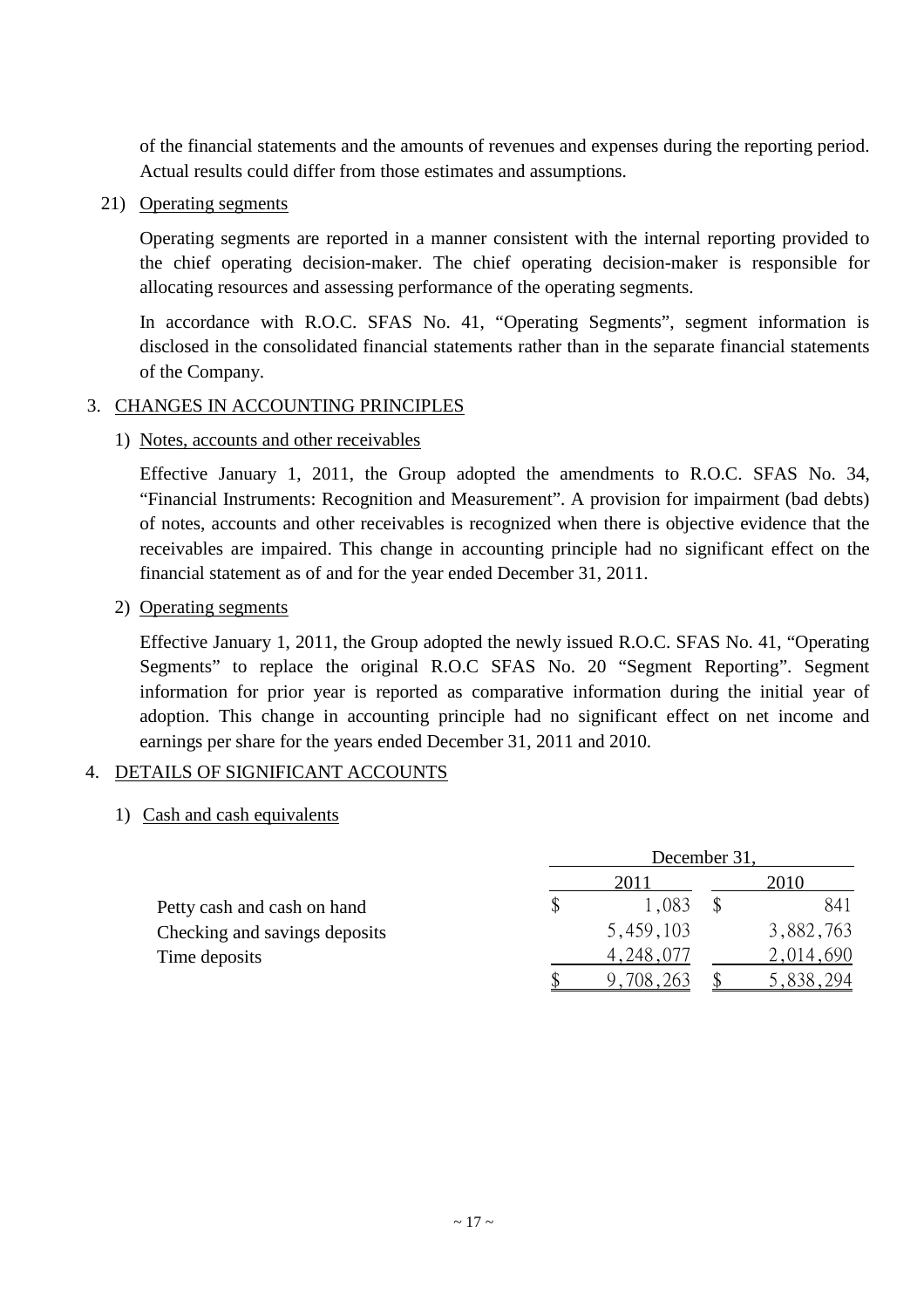## 2) Financial assets and liabilities at fair value through profit or loss - current

|                                                 | December 31, |      |    |         |  |
|-------------------------------------------------|--------------|------|----|---------|--|
|                                                 |              | 2011 |    | 2010    |  |
| Financial assets held for trading               |              |      |    |         |  |
| Beneficiary certificates                        | \$           |      | \$ | 500,000 |  |
| Adjustment of financial assets held for trading |              |      |    | 148     |  |
|                                                 |              |      |    | 500,148 |  |
| Financial liabilities held for trading          |              |      |    |         |  |
| Derivative financial liabilities                |              |      |    | 14,092) |  |
| Adjustment of financial liabilities held for    |              |      |    | 14,461  |  |
| trading                                         |              |      |    |         |  |
|                                                 |              |      |    | 369     |  |
|                                                 |              |      |    | 500,517 |  |

The Group recognized net gain of \$879 and net loss of \$105,179 for the years ended December 31, 2011 and 2010, respectively.

#### 3) Investment in bonds without active markets - current

|             |     | December 31,               |        |      |                          |
|-------------|-----|----------------------------|--------|------|--------------------------|
|             |     | 201                        |        | 2010 |                          |
| Funds-bonds | ιIJ | $\Delta \Gamma$<br>96<br>◡ | ጦ<br>J |      | $\overline{\phantom{0}}$ |

The Group recognized net gain of \$422 for the year ended December 31, 2011. Interest rates of the bonds are fixed by contracts. The bonds are due by the first and the second quarter of year 2012.

#### 4) Accounts receivable

|                                       | December 31 |  |           |  |  |
|---------------------------------------|-------------|--|-----------|--|--|
|                                       | 2011        |  | 2010      |  |  |
| Accounts receivable                   | 2,477,012   |  | 2,762,331 |  |  |
| Less: Allowance for doubtful accounts | 46.594.     |  | 24,868)   |  |  |
|                                       | .418<br>430 |  |           |  |  |

As of December 31, 2011 and 2010, the Group reclassified uncollectible accounts receivable in the amount of \$17,437 and \$52,151, respectively, to other assets-others and fully provided with allowance for doubtful accounts.

5) Other receivables

The Board of Directors of the Company adopted a resolution on April 9, 2010 to grant a loan in the amount of \$1,500,000 to its major supplier – Powerchip Technology Corp. for a period of one year. The interest rate on the loan is 2.5% per annum. Interest is payable on a quarterly basis. Powerchip Technology Corp. pledged 126,690 thousand shares of Rexchip Electronics Corp.'s common stock it held as collateral to the Company. The value of those shares was equivalent to the amount of the loan.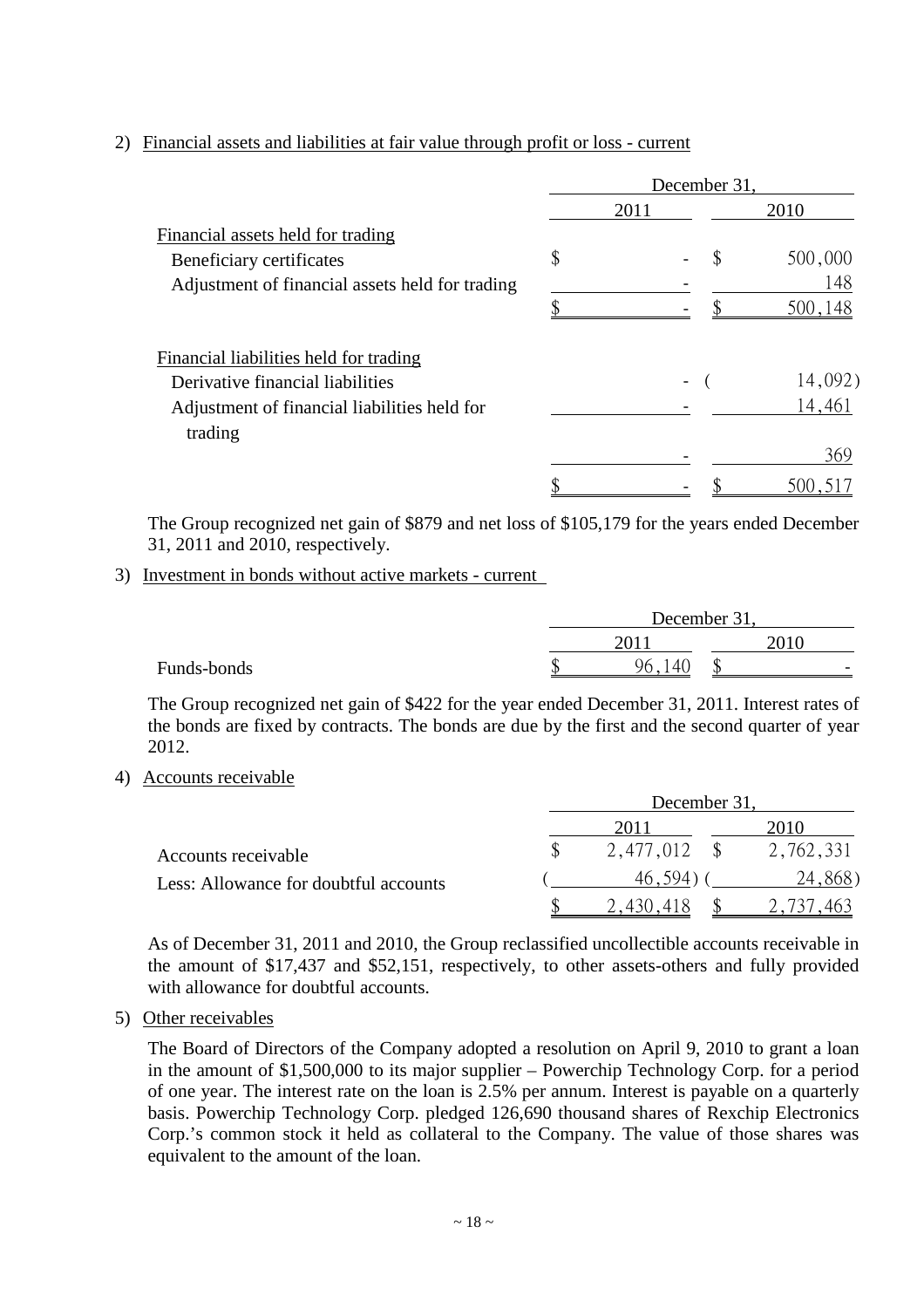In April, 2011, the Company entered into a purchase agreement with Powerchip Technology Corp. to use the other receivables stated above to offset the prepayments on the Company's purchases from Powerchip Technology Corp., with a term from April 1, 2011 to August 31, 2011. Purchases had been done and prepayments had been offset by the other receivables on the due date of the agreement. To safeguard the Company's interest for the conversion of a loan agreement into a purchase agreement, the Company obtained 74,410 thousand shares of Rexchip Electronics Corp. from Powerchip Technology Corp. as collateral and may exercise purchase options of those shares at a maximum amount of \$450,000, when certain criteria have been achieved. Such options are intended to protect the Company's interest; they have no material impact on the Company.

#### 6) Inventories

|                 | December 31, 2011 |           |                            |           |  |            |  |  |
|-----------------|-------------------|-----------|----------------------------|-----------|--|------------|--|--|
|                 |                   | Cost      |                            | Allowance |  | Book value |  |  |
| Raw materials   |                   | 2,324,033 | $\left( \text{\$} \right)$ | 37,168)   |  | 2,286,865  |  |  |
| Work in process |                   | 706,760   |                            | 3,706)    |  | ,703,054   |  |  |
| Finished goods  |                   | 1,541,778 |                            | 29, 373)  |  | .512,405   |  |  |
|                 |                   | 4,572,571 |                            | 70,247    |  | 4,502,324  |  |  |

|                 | December 31, 2010 |  |           |  |            |  |  |
|-----------------|-------------------|--|-----------|--|------------|--|--|
|                 | Cost              |  | Allowance |  | Book value |  |  |
| Raw materials   | 1,609,617         |  | 32,074)   |  | 1,577,543  |  |  |
| Work in process | 397,037           |  | 4,346)    |  | 392,691    |  |  |
| Finished goods  | 1,324,565         |  | 31,763)   |  | , 292, 802 |  |  |
|                 | 3,331,219         |  | ხ୪        |  | 263,036    |  |  |

Expense and loss incurred on inventories for the years ended December 31, 2011 and 2010 were as follows:

|                              | For the year ended |                   |  | For the year ended |
|------------------------------|--------------------|-------------------|--|--------------------|
|                              |                    | December 31, 2011 |  | December 31, 2010  |
| Cost of inventories sold     |                    | 25, 240, 236      |  | 28, 348, 727       |
| Loss on market price decline |                    | 2.064             |  | 22.423             |
|                              |                    | 25, 242, 300      |  | 28,311             |

#### 7) Available-for-sale financial assets - noncurrent

|                                        | December 31 |         |  |        |
|----------------------------------------|-------------|---------|--|--------|
|                                        |             | 2011    |  | 2010   |
| Listed (OTC) stock - Alcor Micro Corp. |             | 198,000 |  | 78,000 |
| Adjustment of available-for-sale       |             | 6922    |  |        |
| financial assets                       |             | - 204   |  |        |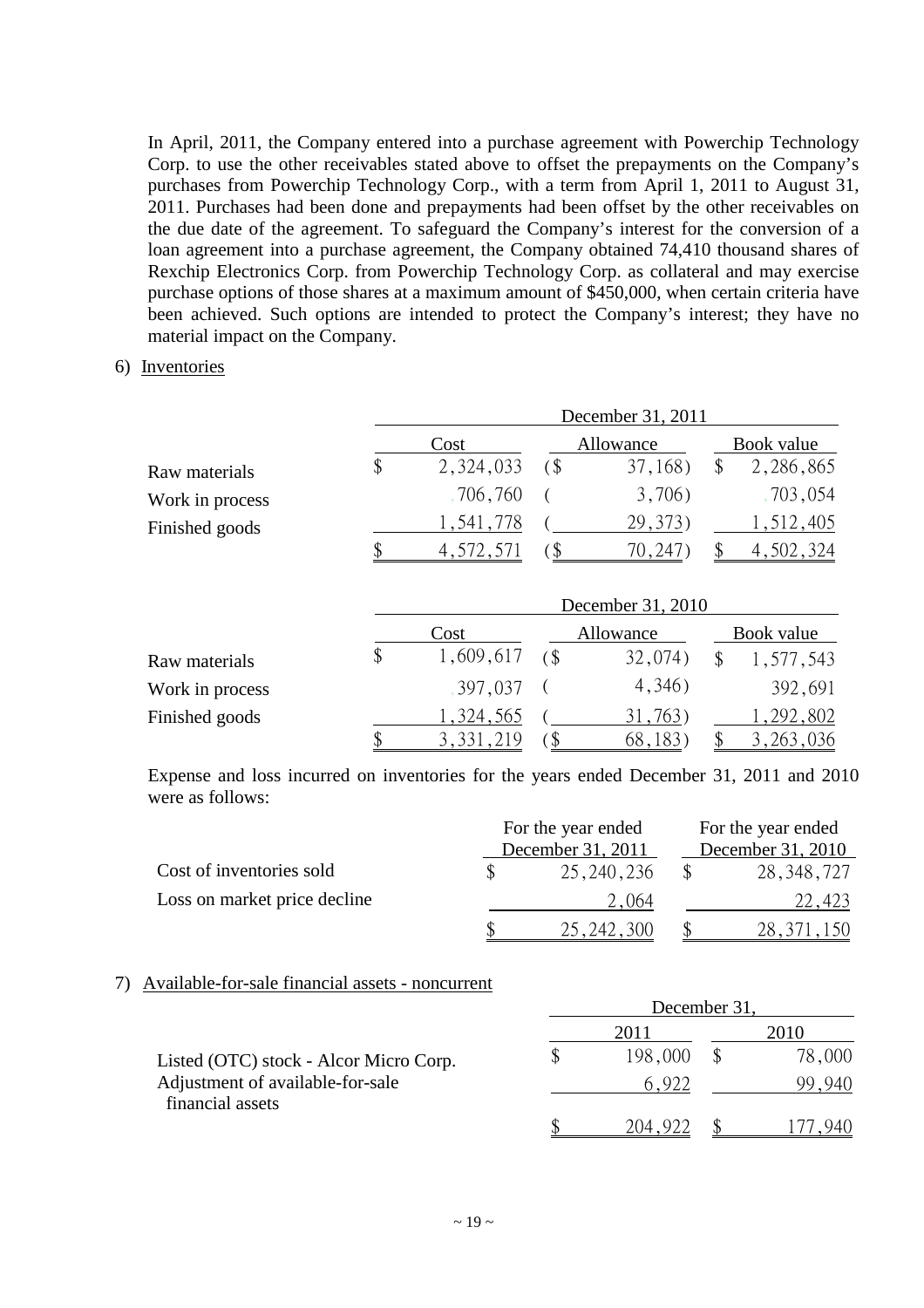#### 8) Financial assets carried at cost - noncurrent

|                                                |    | December 31, |       |         |
|------------------------------------------------|----|--------------|-------|---------|
| Investee company                               |    | 2011         |       | 2010    |
| Listed (OTC) stock - Taiwan IC Packaging Corp. | \$ | 331,000      | $\$\$ | 640,000 |
| Listed (OTC) stock - Alcor Micro Corp.         |    | 39,350       |       | 159,350 |
| Listed (OTC) stock – Hitron Tech. Inc.         |    | 44,580       |       | 44,580  |
| Unlisted stock-Skyviia Corp.                   |    | 30,000       |       | 30,000  |
| Unlisted stock - Dramexchange Tech. Inc.       |    | 1,125        |       | 1,125   |
|                                                |    | 446,055      |       | 875,055 |

A. Private equity investments in Alcor Micro Corp., Taiwan IC Packaging Corp. and Hitron Tech. Inc. are not allowed to be transferred three years after the trade date. The investment in Dramexchange Tech. Inc. and Skyviia Corp. were measured at cost since its fair value cannot be quoted in an active market and the fair value cannot be measured reliably.

B. The Company recognized impairment loss of \$309,000 in year 2011 since there has been objective evidence that the fair value of Taiwan IC Packaging Corp. has declined.

#### 9) Property, plant and equipment

|                              | December 31, 2011 |              |    |              |    |                |
|------------------------------|-------------------|--------------|----|--------------|----|----------------|
|                              |                   |              |    | Accumulated  |    |                |
| Item                         |                   | Initial cost |    | depreciation |    | Net book value |
| Land                         | \$                | 906,623      | \$ |              | \$ | 906,623        |
| <b>Buildings</b>             |                   | 3,020,494    |    | 515,652)     |    | 2,504,842      |
| Machinery                    |                   | 851,703      |    | 286,656)     |    | 565,047        |
| Transportation equipment     |                   | 20,322       |    | 14,872)      |    | 5,450          |
| Furniture and fixtures       |                   | 59,801       |    | 38, 394)     |    | 21,407         |
| Miscellaneous equipment      |                   | 68,027       |    | 46,388)      |    | 21,639         |
| Construction in progress and |                   |              |    |              |    |                |
| prepayments for equipment    |                   | 26,870       |    |              |    | 26,870         |
|                              |                   | 4,953,840    |    | 901,962      |    | 4,051,878      |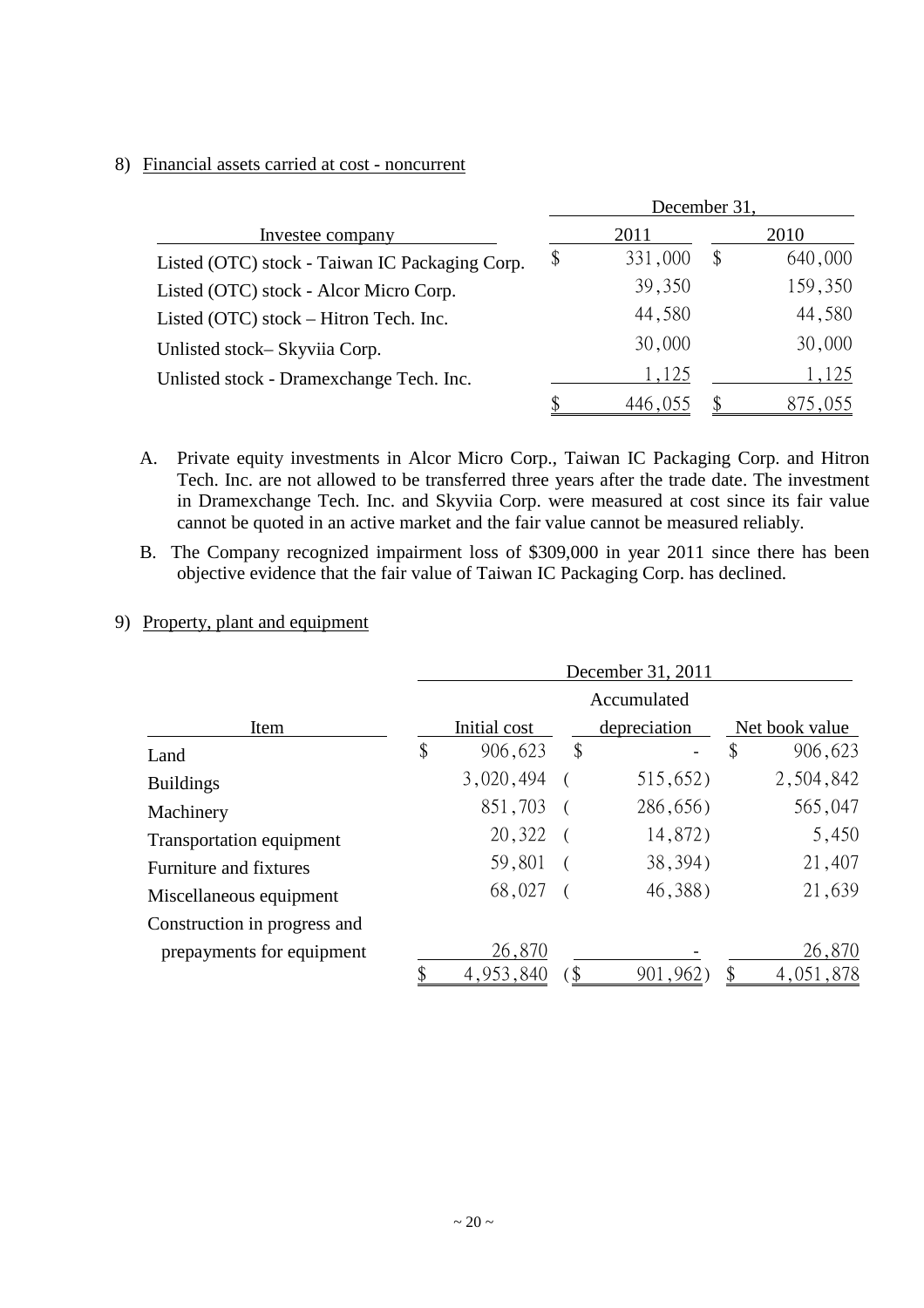|                              | December 31, 2010 |              |    |              |                |           |  |
|------------------------------|-------------------|--------------|----|--------------|----------------|-----------|--|
|                              |                   |              |    | Accumulated  |                |           |  |
| Item                         |                   | Initial cost |    | depreciation | Net book value |           |  |
| Land                         | \$                | 893,754      | \$ |              | \$             | 893,754   |  |
| <b>Buildings</b>             |                   | 2,014,291    |    | 396,715)     |                | 1,617,576 |  |
| Machinery                    |                   | 719,239      |    | 238, 183)    |                | 481,056   |  |
| Transportation equipment     |                   | 22,596       |    | 14,566)      |                | 8,030     |  |
| Furniture and fixtures       |                   | 47,420       |    | 28,597)      |                | 18,823    |  |
| Miscellaneous equipment      |                   | 245,283      |    | 37,623)      |                | 207,660   |  |
| Construction in progress and |                   |              |    |              |                |           |  |
| prepayments for equipment    |                   | 617,978      |    |              |                | 617,978   |  |
|                              |                   | 4,560,561    |    | 715,684)     | \$             | 3,844,877 |  |

10) Other intangible assets

|                                | December 31 |  |                        |  |
|--------------------------------|-------------|--|------------------------|--|
|                                | 2011        |  | 2010                   |  |
| Land use right                 | 137,693     |  | 127,146                |  |
| Less: Accumulated amortization | $8^{\circ}$ |  | 198)<br>$\overline{4}$ |  |
|                                | 19          |  |                        |  |

#### 11) Income tax

|                                           | December 31 |                          |          |  |
|-------------------------------------------|-------------|--------------------------|----------|--|
|                                           |             | 2011                     | 2010     |  |
| Income tax expense                        | \$          | 544,722<br>$\mathcal{S}$ | 474,449  |  |
| Net change of deferred income tax         |             | $82,791)$ (              | 31,219)  |  |
| Over provision of prior year's income tax |             | 125,412                  | 7,132    |  |
| Prepaid income tax                        |             | $159,934$ (              | 404,879) |  |
| Unpaid income tax                         |             |                          | 6,374    |  |
| Income tax payable                        |             | 409                      | 51.857   |  |

Note: The Company obtained a certificate of investment tax credits for stockholders issued by Taiwan IC Packaging Corp. during the first quarter, 2011, and used \$128,000 of investment tax credits in the 2010 income tax return.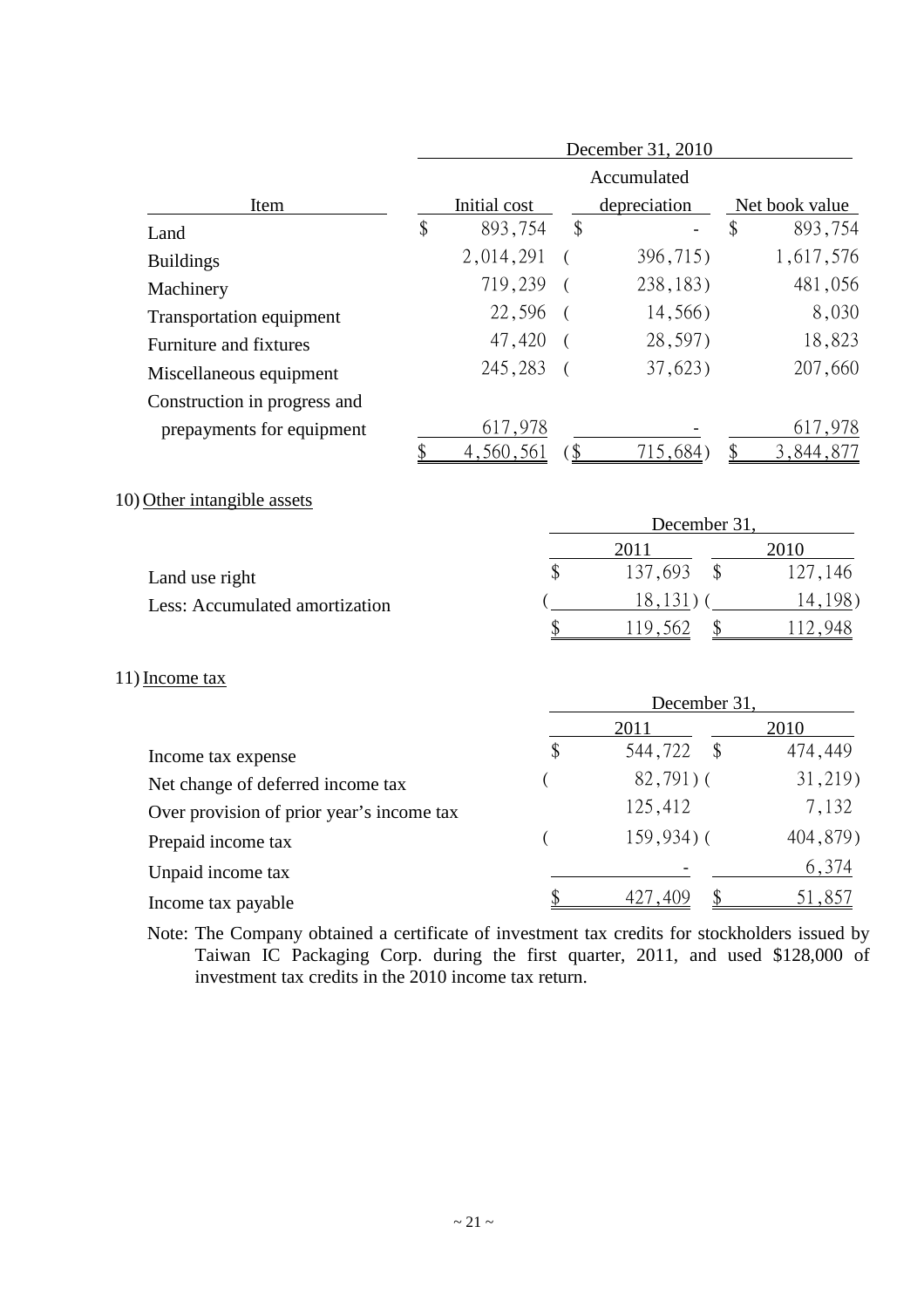A. As of December 31, 2011 and 2010, the deferred income tax assets and liabilities are as follows:

|                                             | December 31 |         |  |         |  |
|---------------------------------------------|-------------|---------|--|---------|--|
|                                             |             | 2011    |  | 2010    |  |
| Total deferred income tax assets            |             | 02.642  |  | 8U      |  |
| Total deferred income tax liabilities       |             | 304.878 |  | 219.387 |  |
| Valuation allowance for deferred income tax |             |         |  |         |  |
| assets                                      |             |         |  |         |  |

B. As of December 31, 2011 and 2010, details of deferred income tax assets and liabilities are as follows:

|                                                                                      | December 31,   |                |            |          |        |                                             |        |            |  |  |
|--------------------------------------------------------------------------------------|----------------|----------------|------------|----------|--------|---------------------------------------------|--------|------------|--|--|
|                                                                                      |                | 2011           |            |          |        | 2010                                        |        |            |  |  |
| Items                                                                                | Amount         |                | Tax Effect |          | Amount |                                             |        | Tax Effect |  |  |
| Current items:                                                                       |                |                |            |          |        |                                             |        |            |  |  |
| Allowance for doubtful<br>accounts                                                   | \$             | 10,801         | $\$\$      | 4,346    | \$     | 56,282                                      | $\$\$  | 22,789     |  |  |
| Unrealized loss on decline in<br>market value and inventory<br>obsolescence          |                | 70,247         |            | 11,990   |        | 68,183                                      |        | 12,196     |  |  |
| Unrealized profit on<br>intercompany transactions                                    |                | 90,833         |            | 15,442   |        | 108,063                                     |        | 18,371     |  |  |
| Unrealized exchange loss                                                             |                | 11,337         |            | 1,927    |        | 112,450                                     |        | 19,117     |  |  |
| Others                                                                               |                | 16,066         |            | 11,765   |        | 6,187                                       |        | 3,508      |  |  |
|                                                                                      |                |                |            | 45,470   |        |                                             |        | 75,981     |  |  |
| Non-current items:                                                                   |                |                |            |          |        |                                             |        |            |  |  |
| Pension expense                                                                      |                | 8,443          |            | 1,436    |        | 8,743                                       |        | 1,486      |  |  |
| Investment income on foreign<br>investments accounted for<br>under the equity method | €              |                |            |          |        | $1,585,169$ ( $269,478$ ) ( $1,290,511$ ) ( |        | 219,387)   |  |  |
| Cumulative translation<br>adjustments                                                | $\overline{(}$ | $208, 235$ ) ( |            | 35,400)  |        |                                             |        |            |  |  |
| Unrealized permanent decline<br>in market value of financial                         |                |                |            |          |        |                                             |        |            |  |  |
| assets carried at cost                                                               |                | 310,427        |            | 52,772   |        | 1,427                                       |        | 243        |  |  |
| Others                                                                               |                | 6,921          |            | 2,964    |        | 5,845                                       |        | 2,543      |  |  |
| Valuation allowance                                                                  |                |                |            | 52,772)  |        |                                             |        |            |  |  |
|                                                                                      |                |                |            | 300,478  |        |                                             |        | 215, 115)  |  |  |
|                                                                                      |                |                | (          | 255,008) |        |                                             | $($ \$ | 139, 134)  |  |  |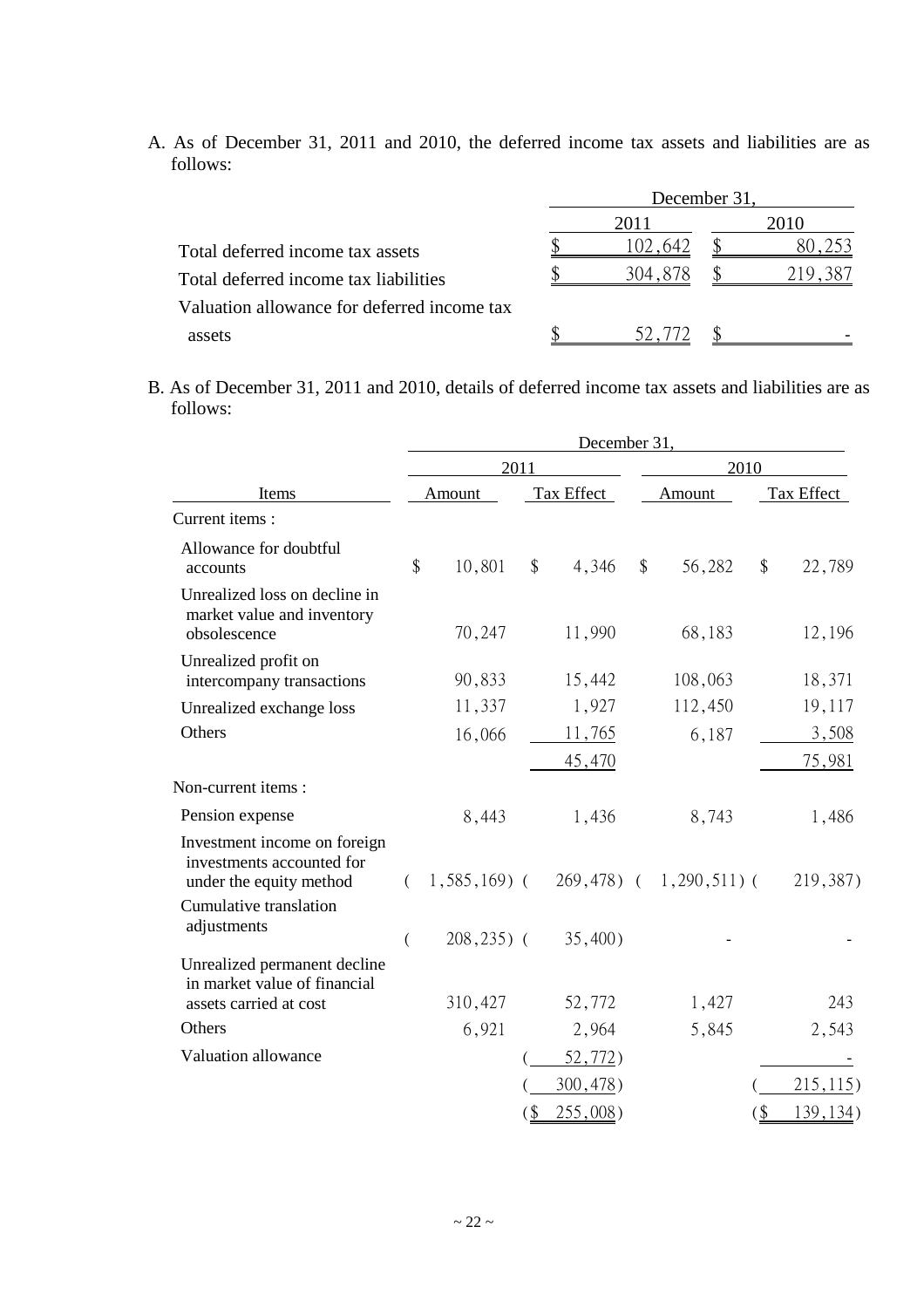- C. The significant differences between accounting income and tax income in 2011 and 2010 are as follows:
	- a) Permanent differences: For 2011, the income included dividend income on the domestic investments amounting to \$19,190; for 2010, the income included loss on valuation of financial liabilities of approximately \$109,053.
	- b) Temporary differences: Changes in deferred income tax assets and liabilities are listed above.
- D. For the years ended December 31, 2011 and 2010, the income tax expense included the additional 10% corporate income tax related to the 2010 and 2009 undistributed earnings amounting to \$5,139 and \$137,380, respectively. These amounts were recognized based on the resolution adopted in the Company's stockholders' meeting to retain the 2010 and 2009 earnings.
- E. As of December 31, 2011, the Company's income tax returns for the years through 2008 have been assessed and approved by the Tax Authority.

#### 12) Bonds payable

|                                          | December 31              |          |  |  |
|------------------------------------------|--------------------------|----------|--|--|
|                                          | 2011                     | 2010     |  |  |
| First domestic convertible bonds payable | $\overline{\phantom{m}}$ | 362,700  |  |  |
| Less: Discount of bonds payable          | $\overline{\phantom{a}}$ | 6,112)   |  |  |
| Due within one year                      | $\overline{\phantom{a}}$ | 356,588) |  |  |
|                                          | $\overline{\phantom{a}}$ |          |  |  |

- A. As approved by the competent authority, the Company issued its first unsecured zero coupon domestic convertible bonds with a principal amount of \$1,500,000 and an effective interest rate of 2.15%. The terms on the bonds are summarized below:
	- a) Period: 5 years (November 24, 2006 to November 24, 2011).
	- b) Conversion period: the date following one month from the issue date to 10 days before the maturity date.
	- c) Conversion price:

The initial conversion price at issuance of the bonds was \$107 per share. The conversion price is subject to adjustment based on the rules prescribed in the bond agreement when the number of the Company's common stock changes. As of July 25, 2011, the adjusted conversion price was \$66.1 per share.

d) Reset of conversion price:

Other than the above-mentioned adjustment, the conversion price shall be reset at the exright or ex-dividend date during the period from 2007 to 2011 based on the pricing model prescribed in the conversion rules. In the year when dividends are not distributed, the effective date for resetting the conversion price is June 30. When the reset conversion price is less than the conversion price in effect, the reset price will be adopted as the new conversion price, provided that the reset conversion price is not less than 80% of the initial conversion price at issuance of the bonds. As of September 26, 2008, the adjusted conversion price was \$80 per share.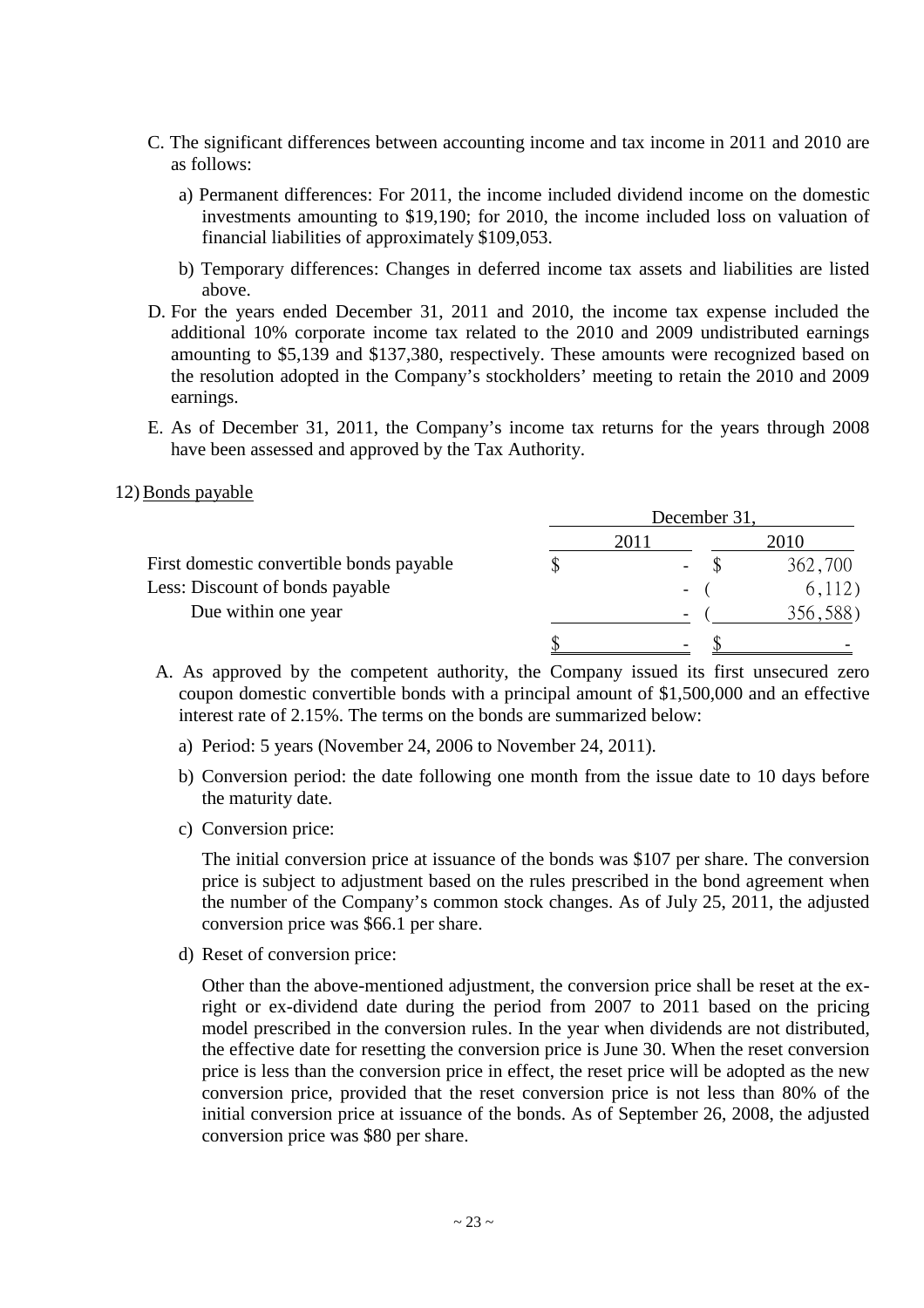e) Redemption at the bondholders' option:

The bondholders may request the Company to redeem their bonds at face value after three years from the issue date.

f) Redemption at the Companys' option:

The Company may, after giving not less than 40 days notice to the Bondholders, call all, or part only, of the Bonds on or at any time after December 24, 2006 at their principal amount in the event that the closing price of the Shares on the TSE, calculated at the prevailing exchange rate, for each of the 30 consecutive Trading Days, is at least 50% of the Conversion Price in effect on each such Trading Day or at least 90% in principal amount of the Bonds have already been redeemed, converted, or purchased and cancelled.

- g) The bonds matured on November 24, 2011. A total of \$1,373,000 of conversion options had been exercised and the bonds had been converted to 18,622,955 shares of common stock. The conversion of the bonds to common stock caused \$1,204,809 of additional paid-in capital in excess of par- common stock. The conversion options sold back on the due date of the bonds amounted to \$12,700, which resulted in \$1,308 of additional paidin capital in excess of par- common stock.
- B. The fair value of the convertible option was separated from bonds payable, and was recognized in "capital reserve from stock warrants" in the amount of \$89,070 in accordance with ROC SFAS No. 36. The fair value of put and call options embedded in bonds payable was separated from bonds payable, and was recognized in "financial assets and liabilities at fair value through profit or loss".

#### 13) Pension plans

- A. The Company has a non-contributory and funded defined benefit pension plan in accordance with the Labor Standards Law, covering all regular employees. Under the defined benefit plan, two units are accrued for each year of service for the first 15 years and one unit for each additional year thereafter, subject to a maximum of 45 units. Pension benefits are based on the number of units accrued and the average monthly salaries and wages of the last 6 months prior to retirement. The Company contributes monthly an amount equal to 2% of the employees' monthly salaries and wages to the retirement fund deposited with Bank of Taiwan, the trustee, under the name of the independent retirement fund committee.
- B. As of December 31, 2011 and 2010, the balance of the retirement fund with the Bank of Taiwan was \$46,936 and \$42,799, respectively.
- C. The related actuarial assumptions used to calculate the net periodic pension cost based on the measurement dates as of December 31, 2011 and 2010, are as follows:

|                                | 2011  | 2010  |
|--------------------------------|-------|-------|
| Discount rate                  | 2.00% | 2.25% |
| Rate of increase in salary     | 2.00% | 2.00% |
| Expected return on plan assets | 2.00% | 2.00% |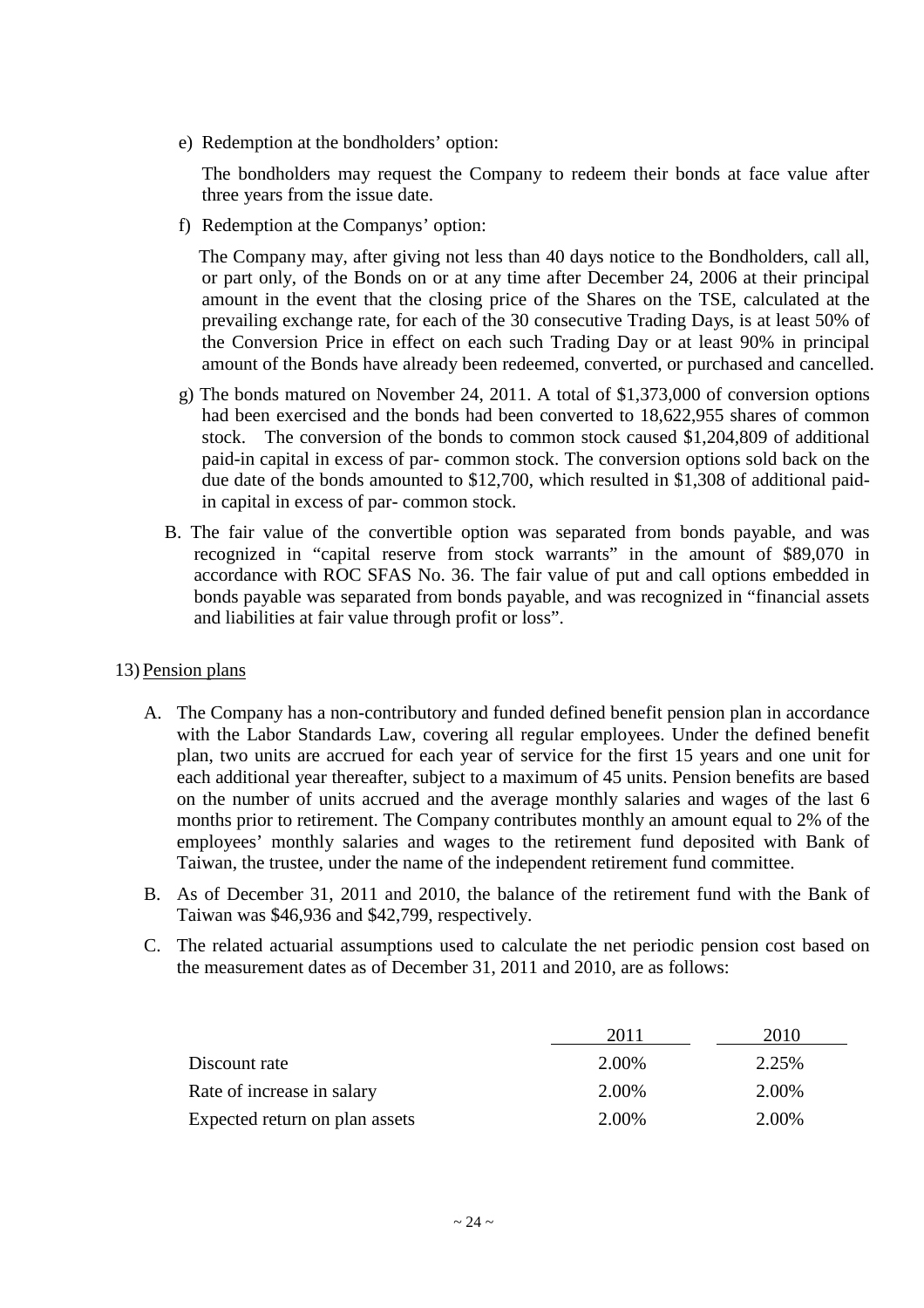D. Reconciliation of the plan funded status and the accrued pension liabilities are as follows:

|                                        | December 31, |                |          |  |
|----------------------------------------|--------------|----------------|----------|--|
|                                        |              | 2011           | 2010     |  |
| Benefit obligation:                    |              |                |          |  |
| Vested benefit obligation              | $\sqrt{3}$   | $4,095$ ) (\$  | 883)     |  |
| Non-vested benefit obligation          |              | $62,895$ ) (   | 60,062)  |  |
| Accumulated benefit obligation         |              | $66,990$ ) (   | 60,945)  |  |
| Effect of future salary increments     |              | $26,775$ ) (   | 26,027)  |  |
| Projected benefit obligation           |              | $93,765$ ) (   | 86,972)  |  |
| Fair value of plan assets              |              | 46,936         | 42,799   |  |
| <b>Funded status</b>                   |              | $46,829$ ) (   | 44, 173) |  |
| Unrecognized net transition obligation |              | 14             | 15       |  |
| Unrecognized pension loss              |              | 33,109         | 30,752   |  |
| <b>Additional liability</b>            |              | $6,348$ ) (    | 4,740)   |  |
| Accrued pension liabilities            |              | $20,054$ ) (\$ | 18,146)  |  |
| Vested benefit                         |              | 4,718          | 1,055    |  |

E. For the years ended December 31, 2011 and 2010, the details of the Company's net periodic pension costs are as follows:

|                                             | For the years ended December 31, |      |       |  |
|---------------------------------------------|----------------------------------|------|-------|--|
|                                             | 2011                             | 2010 |       |  |
| Service cost                                | 1,997                            |      | 1,930 |  |
| Interest cost                               | 1,955                            |      | 1,989 |  |
| Expected return on plan assets              | 967)                             |      | 844)  |  |
| Amortization of unrecognized net transition |                                  |      |       |  |
| obligation                                  |                                  |      |       |  |
| Amortization of unrecognized pension loss   | 919                              |      | 1,009 |  |
| Pension reduction or liquidation loss       |                                  |      | 1,279 |  |
| Net pension cost                            |                                  |      | 5,364 |  |

- F. Effective July 1, 2005, the Company has established a funded defined contribution pension plan (the "New Plan") under the Labor Pension Act (the "Act"). Employees have the option to be covered under the New Plan. Under the New Plan, the Company contributes monthly an amount based on 6% of the employees' monthly salaries and wages to the employees' individual pension accounts at the Bureau of Labor Insurance. The benefits accrued are portable when the employment is terminated. The pension costs under the defined contribution pension plan for the years ended December 31, 2011 and 2010 were \$30,201 and \$27,908, respectively.
- G. The Company's mainland subsidiaries have a funded defined contribution plan. Monthly contributions to an independent fund administered by the government in accordance with the pension regulations in the People's Republic of China (PRC) are based on employees'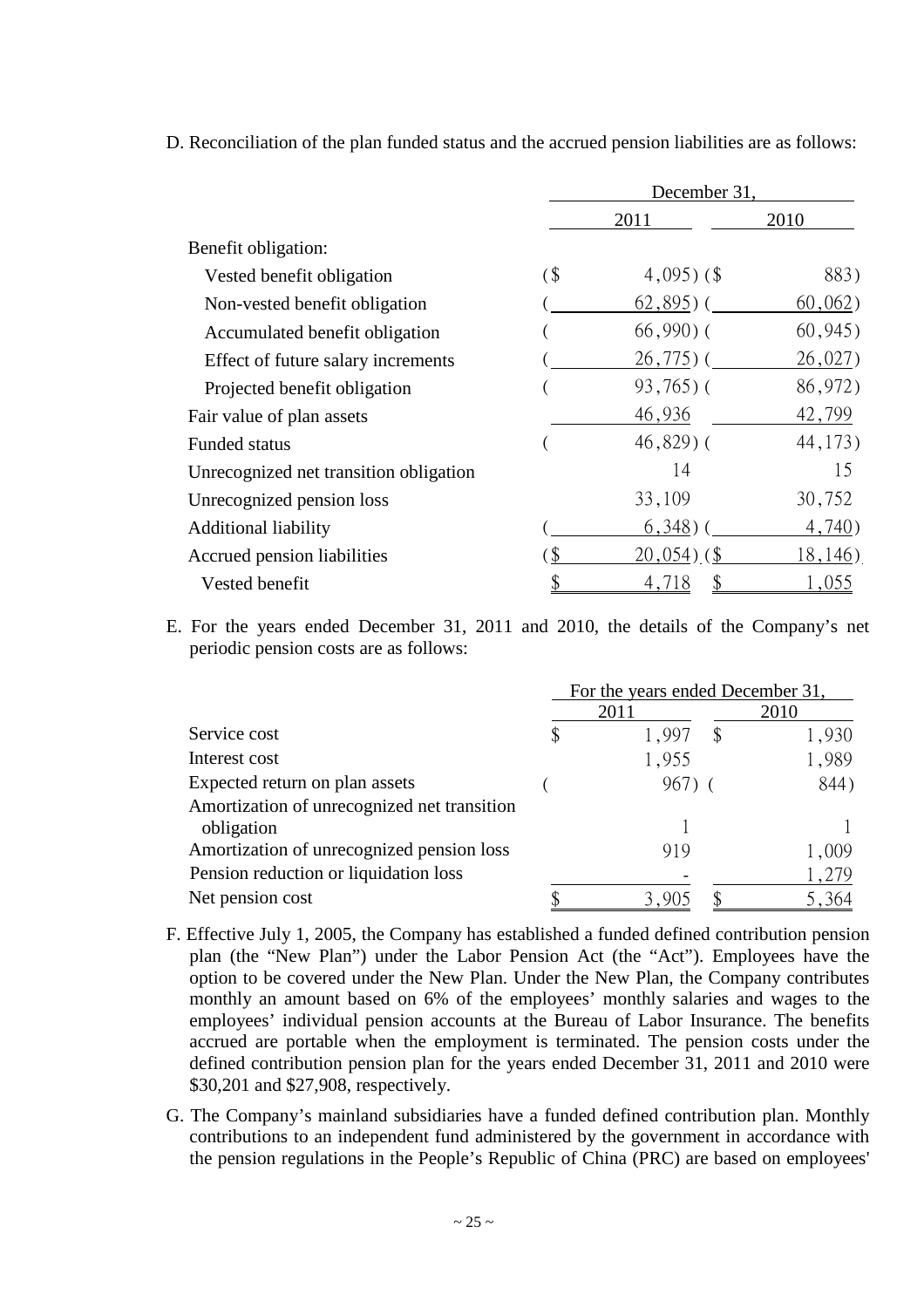monthly salaries and wages. Monthly contributions to the Plan are based on 12.5%~22% of the employees' monthly salaries and wages and the Company does not have other responsibilities for the employees' pension.

H. Except for Transcend UK, Transcend Japan, Transcend Korea, Transcend USA, Transcend Europe and Transcend Germany have defined contribution plans covering all regular employees. Monthly contributions to the Plans are based on a fixed percentage of the employees' monthly salaries and wages.

#### 14) Common stock

As of December 31, 2011, the Company's authorized capital was \$5,000,000(including \$250,000 capital reserved for employee stock options), and the paid-in capital was \$4,307,617 with a par value of \$10 (in dollars) per share.

#### 15) Capital reserve

- A. Pursuant to the R.O.C. Company Law, capital reserve arising from paid-in capital in excess of par value on issuance of common stocks and donations can be used to cover accumulated deficit or to issue new stocks or cash to shareholders in proportion to their share ownership, provided that the Company has no accumulated deficit. Further, the R.O.C. Securities and Exchange Law requires that the amount of capital reserve to be capitalized mentioned above should not exceed 10% of the paid-in capital each year. Capital reserve should not be used to cover accumulated deficit unless the legal reserve is insufficient.
- B. Please see Note 4 (12) for detailed information.

#### 16) Retained earnings

- A. In accordance with the Company's Articles of Incorporation, the annual net income should be used initially to cover any accumulated deficit; 10% of the annual net income should be set aside as legal reserve; setting aside an additional special reserve pursuant to regulations; and reserving a certain amount with no effect on the Company's normal operations, no violation of regulations and stock dividend policy; thereafter, the Board of Directors shall propose and the stockholders shall approve to appropriate the amount of the residual earnings to be distributed. When distributing the remaining retained earnings, the Company should distribute 0.2% for the directors' and supervisors' remuneration and at least 3% for employees' profit sharing; the cash dividend shall be at least 5% of the dividend to be distributed.
- B. Except for covering accumulated deficit or issuing new stocks or cash to shareholders in proportion to their share ownership, the legal reserve shall not be used for any other purpose. The use of legal reserve for the issuance of stocks or cash to shareholders in proportion to their share ownership is permitted, provided that the balance of the reserve exceeds 25% of the Company's paid-in capital.
- C. Under Article 41 of ROC Securities Exchange Act, in addition to the amount appropriated for legal reserve, the Company should set aside a special reserve from retained earnings if the total of the cumulative translation adjustment and unrealized loss on long-term investments results in a net reduction of the stockholders' equity as of the end of the current year.
- D. a) The appropriation of 2010 and 2009 earnings had been resolved at the stockholders'

meeting on June 10, 2011 and June 17, 2010 respectively. Details are summarized below: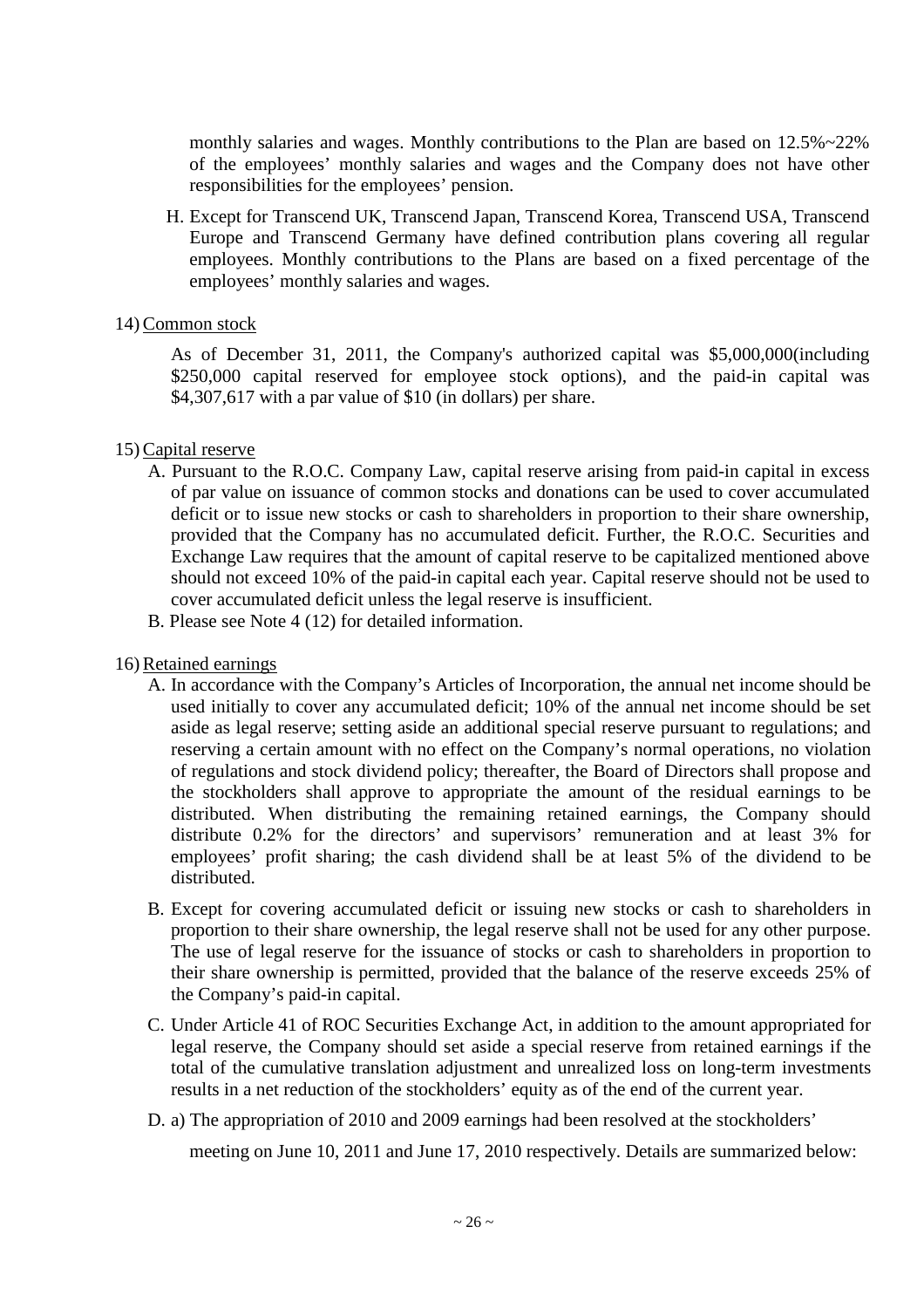|                                             |                                                  |           | 2010          |        | 2009                                   |    |         |
|---------------------------------------------|--------------------------------------------------|-----------|---------------|--------|----------------------------------------|----|---------|
|                                             | Dividends<br>per share<br>(in dollars)<br>Amount |           |               | Amount | Dividends<br>per share<br>(in dollars) |    |         |
| Legal reserve                               | \$                                               | 147,536   |               |        | \$<br>435,411                          |    |         |
| Cash dividends                              |                                                  | 1,276,430 | $\mathcal{S}$ | 3.0    | 2,544,900                              | \$ | 6.0     |
| Total                                       |                                                  | 1,423,966 |               |        | 2,980,311                              |    |         |
| Note:                                       |                                                  |           |               |        |                                        |    |         |
|                                             |                                                  |           | 2010          |        | 2009                                   |    |         |
| Directors' and supervisors'<br>remuneration | \$                                               |           |               | 2,951  | \$                                     |    | 5,100   |
| Employees' cash bonus                       |                                                  |           |               | 43,875 |                                        |    | 130,623 |
| Total                                       | Φ                                                |           |               | 46,826 |                                        |    | 135,723 |

a) The appropriation of 2011 earnings had been proposed by the Board of Directors on March 22, 2012. Details are summarized below:

|                             | 2011          |              |           |
|-----------------------------|---------------|--------------|-----------|
|                             |               |              | Dividends |
|                             |               |              | per share |
|                             | Amount        | (in dollars) |           |
| Legal reserve               | \$<br>286,616 |              |           |
| Cash dividends              | 2,369,189     | \$           | 5.5       |
| Total                       | 2,655,805     |              |           |
| Note:                       |               |              |           |
|                             |               | 2011         |           |
| Directors' and supervisors' | \$            |              | 5,733     |
| remuneration                |               |              |           |
| Employees' cash bonus       |               |              | 85,985    |
| Total                       |               |              | 91,       |

As of March 22, 2012, the appropriation of 2011 earnings had not been resolved at the stockholders' meeting.

- E. The actual creditable tax ratio of distributed earnings in 2010 was 22.33%. As of December 31, 2011, the imputation tax credit account balance was \$1,101,072 and the estimated creditable tax ratio was 19.25%. As of December 31, 2011, the Company's undistributed earnings derived before and after the adoption of the imputation tax system were \$121,097 and \$7,248,883, respectively.
- F. Employees' bonus for 2011 and 2010 are estimated and accrued at \$88,805 and \$43,875, respectively, and based on a certain percentage prescribed by the Company's Articles of Incorporation (about 3%) of net income in 2011 after taking into account the legal reserve and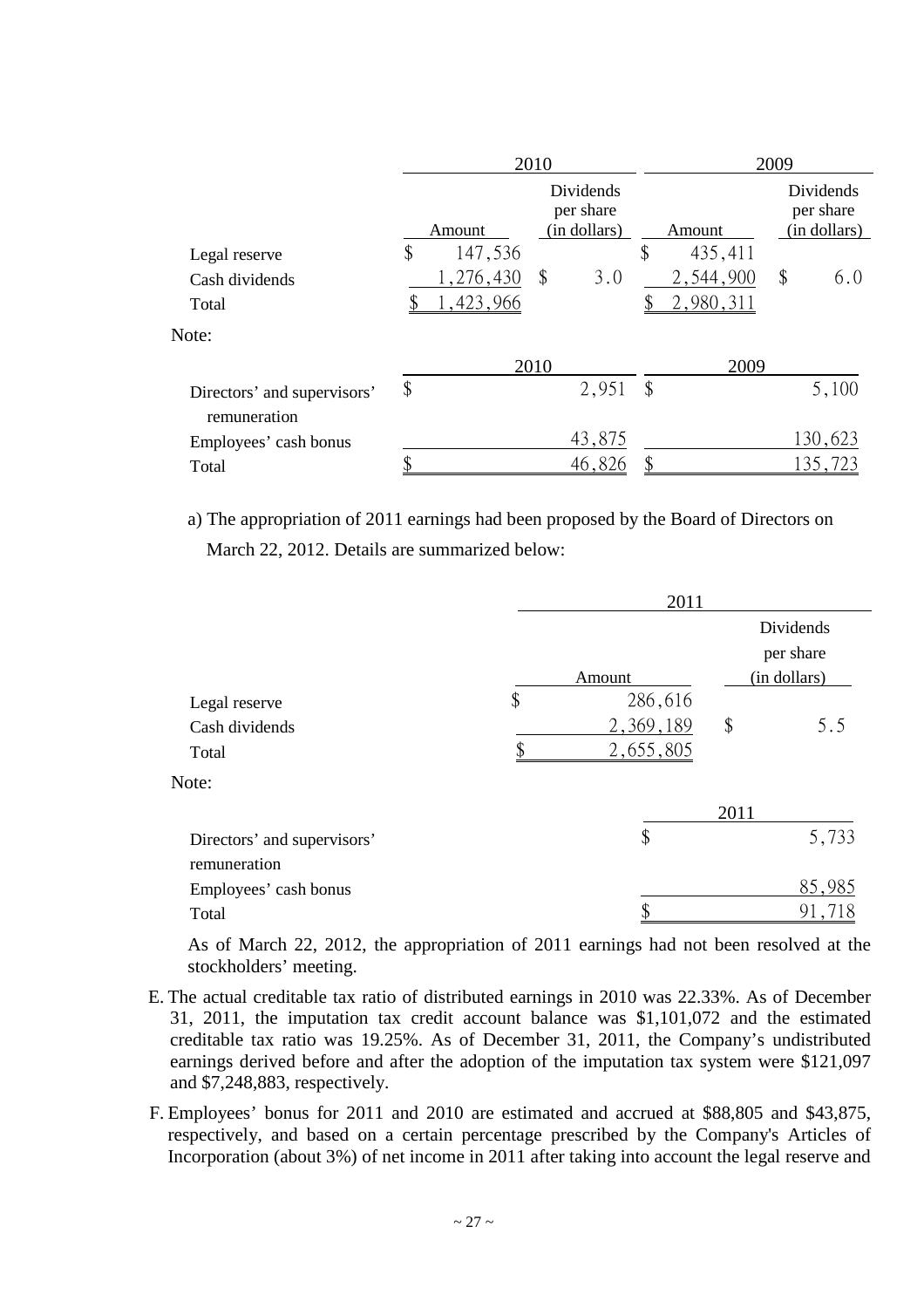other factors. Information on the appropriation of the Company's employees' bonuses and directors' and supervisors' remuneration as resolved by the Board of Directors and approved by the stockholders will be posted in the "Market Observation Post System" at the website of the Taiwan Stock Exchange. Employees' bonus of 2010 as resolved by the stockholders was in agreement with that amount recognized in the 2010 financial statements, and the difference between directors' and supervisors' remuneration of 2010 as resolved by the stockholders and that amount recognized in the 2010 financial statements, totaling \$2,951, had been adjusted in the statement of income of 2011.

#### 17) Share-based payment ─ employee compensation plan

A. As of December 31, 2011, the Company's share-based payment transactions are set forth below:

|               |            |                |          |            | Actual      |             |
|---------------|------------|----------------|----------|------------|-------------|-------------|
|               |            |                |          |            | resignation | Estimated   |
|               |            | Quantity       |          |            | rate in the | future      |
| Type of       |            | granted        | Contract | Vesting    | current     | resignation |
| arrangement   | Grant date | (in thousands) | period   | conditions | period      | rate        |
| Employee      | 2007.10.15 | 4.536          | 6 years  | 2 years'   | 14.60%      | $0.00\%$    |
| stock options |            |                |          | service    |             |             |

B. Details of the employee stock options are set forth below:

|                                    | December 31, 2011                                                                     |    |                                 | December 31, 2010                                      |       |  |  |
|------------------------------------|---------------------------------------------------------------------------------------|----|---------------------------------|--------------------------------------------------------|-------|--|--|
|                                    | Weighted-average<br>No. of shares<br>exercise price<br>(in thousands)<br>(in dollars) |    | No. of shares<br>(in thousands) | Weighted-<br>average exercise<br>price<br>(in dollars) |       |  |  |
| Options outstanding at beginning   | \$<br>2,492                                                                           | \$ | 107.8                           | \$<br>3,888 \$                                         | 107.8 |  |  |
| of year                            |                                                                                       |    |                                 |                                                        |       |  |  |
| Options granted                    |                                                                                       |    |                                 |                                                        |       |  |  |
| Distribution of stock dividends/   |                                                                                       |    |                                 |                                                        |       |  |  |
| adjustments for number of          |                                                                                       |    |                                 |                                                        |       |  |  |
| shares granted for one unit of     |                                                                                       |    |                                 |                                                        |       |  |  |
| option                             |                                                                                       |    |                                 |                                                        |       |  |  |
| Options exercised                  |                                                                                       |    |                                 | 58)                                                    | 107.8 |  |  |
| Options revoked                    | 368)                                                                                  |    | 107.8                           | 1,338)                                                 | 107.8 |  |  |
| Options outstanding at end of year | 2,124                                                                                 |    | 107.8                           | 2,492                                                  | 107.8 |  |  |
| Options exercisable at end of year | 2,124                                                                                 |    | 107.8                           | 1,862                                                  | 107.8 |  |  |

C. Details of the employee stock options outstanding are set forth below:

|                |                | Options outstanding at end of 2011 |                        |                | Options exercisable at end of 2011 |
|----------------|----------------|------------------------------------|------------------------|----------------|------------------------------------|
| Range of       |                | Weighted-average Weighted-average  |                        |                | Weighted-average                   |
| exercise price | No. of shares  | expected remaining                 | exercise price         | No. of shares  | exercise price                     |
| (in dollars)   | (in thousands) | vesting period                     | (in dollars)           | (in thousands) | (in dollars)                       |
| 107.8          | 2.124          | 1.79 vears                         | 107.8<br><sup>\$</sup> | 2,124          | 107.8<br>\$                        |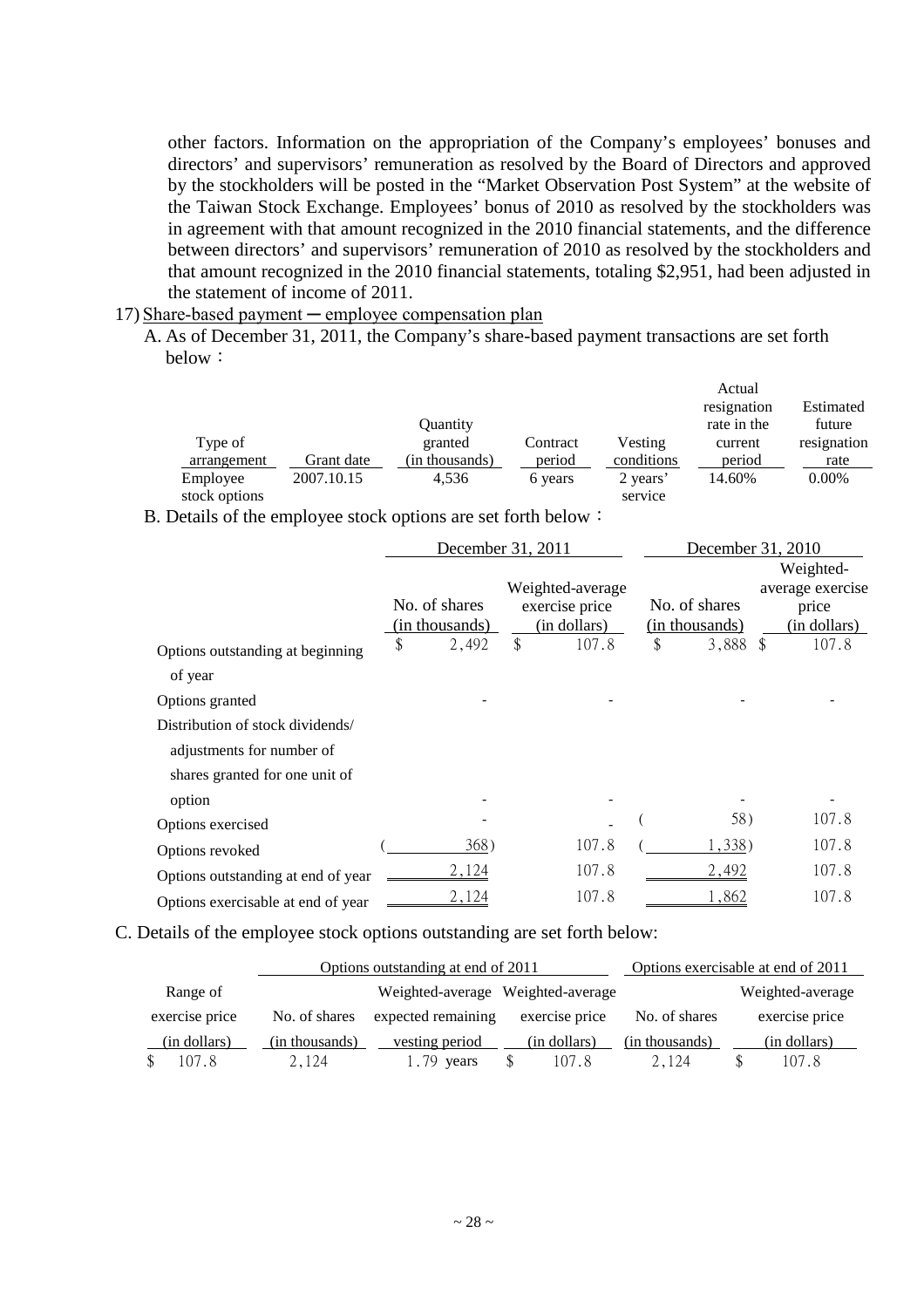|                |                | Options outstanding at end of 2010 |                                   |                | Options exercisable at end of 2010 |
|----------------|----------------|------------------------------------|-----------------------------------|----------------|------------------------------------|
| Range of       |                |                                    | Weighted-average Weighted-average |                | Weighted-average                   |
| exercise price | No. of shares  | expected remaining                 | exercise price                    | No. of shares  | exercise price                     |
| (in dollars)   | (in thousands) | vesting period                     | (in dollars)                      | (in thousands) | (in dollars)                       |
| 107.8          | 2.492          | $2.79$ years                       | 107.8<br>\$                       | 1.862          | 107.8                              |

D. The following sets forth the pro forma net income and earnings per share based on the assumption that the compensation cost is accounted for using the fair value method for the stock options granted before the effectivity of R.O.C. SFAS No. 39.

|                                             | For the year ended December 31, 2011 |                                      |           |           |  |  |  |
|---------------------------------------------|--------------------------------------|--------------------------------------|-----------|-----------|--|--|--|
|                                             |                                      | Financial statements                 | Pro forma |           |  |  |  |
| Net income                                  | \$                                   | 2,866,161                            | \$        | 2,864,537 |  |  |  |
| Basic earnings per share (EPS) (in dollars) |                                      | 6.72                                 |           | 6.72      |  |  |  |
| Diluted EPS (in dollars)                    |                                      | 6.70                                 |           | 6.70      |  |  |  |
|                                             |                                      | For the year ended December 31, 2010 |           |           |  |  |  |
|                                             |                                      | Financial statements                 |           | Pro forma |  |  |  |
| Net income                                  | \$                                   | 1,475,356                            | \$        | 1,476,196 |  |  |  |
| Basic earnings per share (EPS) (in dollars) |                                      | 3.48                                 |           | 3.48      |  |  |  |
| Diluted EPS (in dollars)                    |                                      | 3.47                                 |           | 3.47      |  |  |  |

E. Estimations of increase in fair value using the Black-Scholes option-pricing model are shown below:

|               |       |                | Expected   |         | Expected Expected Risk-free |          |            |
|---------------|-------|----------------|------------|---------|-----------------------------|----------|------------|
| Type of       |       | Stock Exercise | price      | vesting | dividend                    | interest | Fair value |
| arrangement   | price | price          | volatility | period  | yield rate                  | rate     | per unit   |
| Employee      | \$120 | \$120          | 39.68%     | 4.375   | 0%                          | 2.61%    | \$43.32    |
| stock options |       |                |            | years   |                             |          |            |

18) Earnings per share

|                             |                           |             | For the year ended December 31, 2011 |                    |              |
|-----------------------------|---------------------------|-------------|--------------------------------------|--------------------|--------------|
|                             |                           |             | Weighted-average                     | Earnings per share |              |
|                             | Amount                    |             | outstanding shares                   |                    | (in dollars) |
|                             | Before tax                | After tax   | (in thousands)                       | Before tax         | After tax    |
| Basic earnings per share:   |                           |             |                                      |                    |              |
| Consolidated net income     | $$3,410,883$ $$2,866,161$ |             | 426,331                              | 8.00               | 6.72         |
| Dilutive effect of common   |                           |             |                                      |                    |              |
| stock equivalents:          |                           |             |                                      |                    |              |
| Employee bonus              |                           |             | 1,165                                |                    |              |
| Diluted earnings per share: |                           |             |                                      |                    |              |
| Consolidated net income     |                           |             |                                      |                    |              |
| attributable to common      |                           |             |                                      |                    |              |
| stockholders plus dilutive  |                           |             |                                      |                    |              |
| effect of common stock      | \$3,410,883               | \$2,866,161 | 427,496                              | 7.98               | 6.70         |
| equivalents                 |                           |             |                                      |                    |              |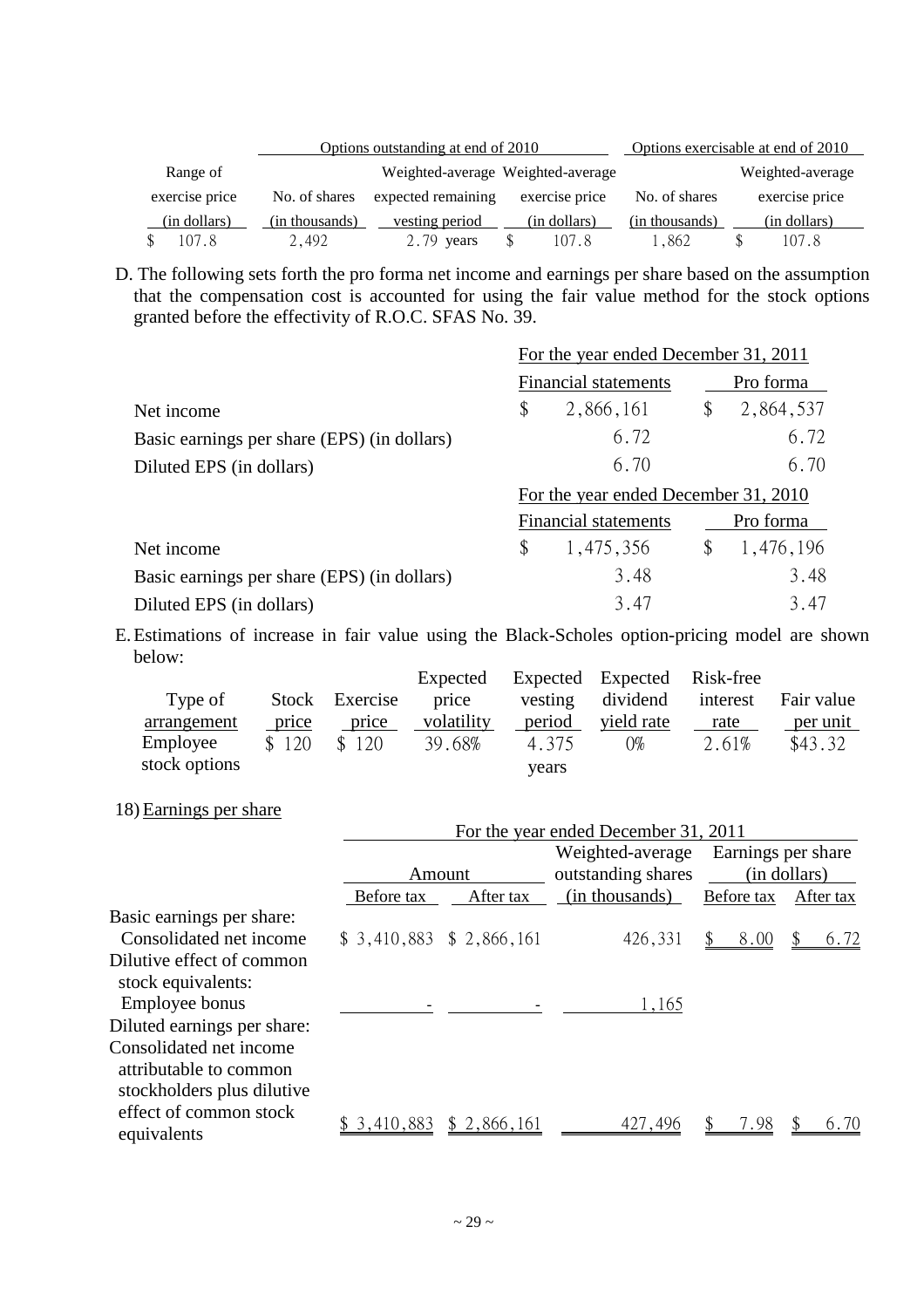Effective January 1, 2008, as employees' bonus could be distributed in the form of stock, the diluted EPS computation shall include those estimated shares that would be increased from employees' stock bonus issuance in the weighted-average number of common shares outstanding during the reporting year, which taking into account the dilutive effects of stock bonus on potential common shares; whereas, basic EPS shall be calculated based on the weighted-average number of common shares outstanding during the reporting year that include the shares of employees' stock bonus for the appropriation of prior year earnings, which have already been resolved at the stockholders' meeting held in the reporting year. Since capitalization of employees' bonus no longer belongs to distribution of stock dividends (or retained earnings and capital reserve capitalized), the calculation of basic EPS and diluted EPS for all periods presented shall not be adjusted retroactively.

|                                                                                 |            |                           | For the year ended December 31, 2010 |                    |              |  |
|---------------------------------------------------------------------------------|------------|---------------------------|--------------------------------------|--------------------|--------------|--|
|                                                                                 |            |                           | Weighted-average                     | Earnings per share |              |  |
|                                                                                 |            | Amount                    | outstanding shares                   |                    | (in dollars) |  |
|                                                                                 | Before tax | After tax                 | (in thousands)                       | Before tax         | After tax    |  |
| Basic earnings per share:                                                       |            |                           |                                      |                    |              |  |
| Consolidated net income                                                         |            | $$1,949,805$ $$1,475,356$ | 424,545                              | 4.59               | 3.48         |  |
| Dilutive effect of common<br>stock equivalents:                                 |            |                           |                                      |                    |              |  |
| Employee bonus                                                                  |            |                           | 551                                  |                    |              |  |
| Diluted earnings per share:                                                     |            |                           |                                      |                    |              |  |
| Consolidated net income<br>attributable to common<br>stockholders plus dilutive |            |                           |                                      |                    |              |  |
| effect of common stock<br>equivalents                                           | ,949,805   | 1,475,356                 | 425,096                              | 4.59               | 3.47         |  |

#### 19) Personnel expenses, depreciation, and amortization

Personnel expenses, depreciation and amortization are summarized as follows:

|                            | For the year ended December 31, 2011 |         |                         |                                    |    |           |  |  |
|----------------------------|--------------------------------------|---------|-------------------------|------------------------------------|----|-----------|--|--|
|                            |                                      |         |                         | Operating costs Operating expenses |    | Total     |  |  |
| Personnel expenses         |                                      |         |                         |                                    |    |           |  |  |
| <b>Salaries</b>            | \$                                   | 443,212 | $\sqrt[6]{\frac{1}{2}}$ | 859,573                            | \$ | 1,302,785 |  |  |
| Labor and health insurance |                                      | 43,600  |                         | 78,369                             |    | 121,969   |  |  |
| Pension expense            |                                      | 16,379  |                         | 21,190                             |    | 37,569    |  |  |
| Others                     |                                      | 36,926  |                         | 30,615                             |    | 67,541    |  |  |
| Depreciation               |                                      | 136,377 |                         | 69,827                             |    | 206,204   |  |  |
| Amortization               |                                      | 300     |                         | 2,632                              |    | 2,932     |  |  |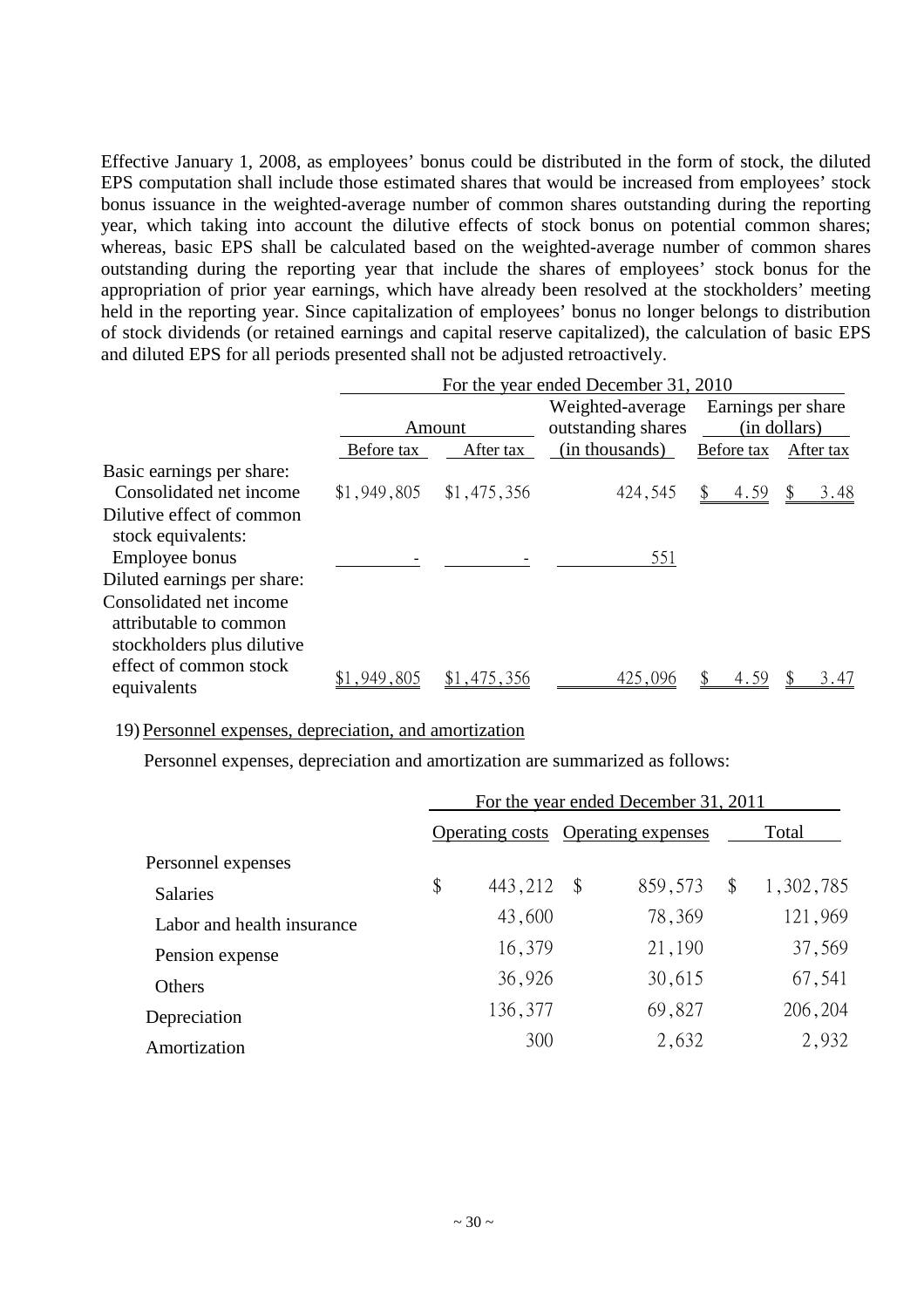|                            | For the year ended December 31, 2010 |         |               |                           |    |           |  |  |  |
|----------------------------|--------------------------------------|---------|---------------|---------------------------|----|-----------|--|--|--|
|                            | <b>Operating costs</b>               |         |               | <b>Operating expenses</b> |    | Total     |  |  |  |
| Personnel expenses         |                                      |         |               |                           |    |           |  |  |  |
| <b>Salaries</b>            | \$                                   | 309,124 | $\mathcal{S}$ | 777,738                   | \$ | 1,086,862 |  |  |  |
| Labor and health insurance |                                      | 33,019  |               | 75,504                    |    | 108,523   |  |  |  |
| Pension expense            |                                      | 14,844  |               | 21,961                    |    | 36,805    |  |  |  |
| Others                     |                                      | 31,434  |               | 39,168                    |    | 70,602    |  |  |  |
| Depreciation               |                                      | 116,883 |               | 65,373                    |    | 182,256   |  |  |  |
| Amortization               |                                      | 363     |               | 2,727                     |    | 3,090     |  |  |  |

#### 5. RELATED PARTY TRANSACTIONS

#### 1)Names of related parties and their relationship with the Company

| Names of related parties                                 | <b>Relationship with the Company</b>                                            |
|----------------------------------------------------------|---------------------------------------------------------------------------------|
| C-Tech Corporation                                       | The Company's general manager is the chairman of<br>C-Tech Corporation          |
| Transcend (H.K.) Limited (Transcend H.K.)                | The Company's general manager is the director of<br>Transcend H.K.              |
| Won Chin Investment Inc.<br>(Won Chin)                   | Won Chin is the major stockholder of the Company<br>with more than 5% ownership |
| Cheng Chuan Technology Development Inc.<br>(Cheng Chuan) | $\prime$                                                                        |

#### 2)Significant transactions and balances with related parties

A. Sales

|                    | 2011    |      | 2010            |      |  |
|--------------------|---------|------|-----------------|------|--|
|                    | Amount  | $\%$ | Amount          | $\%$ |  |
| Transcend H.K.     | 582,254 |      | 2 \$1,209,535   | 4    |  |
| C-Tech Corporation | 234,628 |      | -836<br>341     |      |  |
|                    | 816,882 |      | .321.371<br>ιD. |      |  |

The sales prices charged to related parties are almost equivalent to those charged to third parties. The credit term to related parties is 120 days after monthly billings, except for C-Tech Corporation, which is 15 days after monthly billings. The credit term to third parties is 30 to 60 days after monthly billings.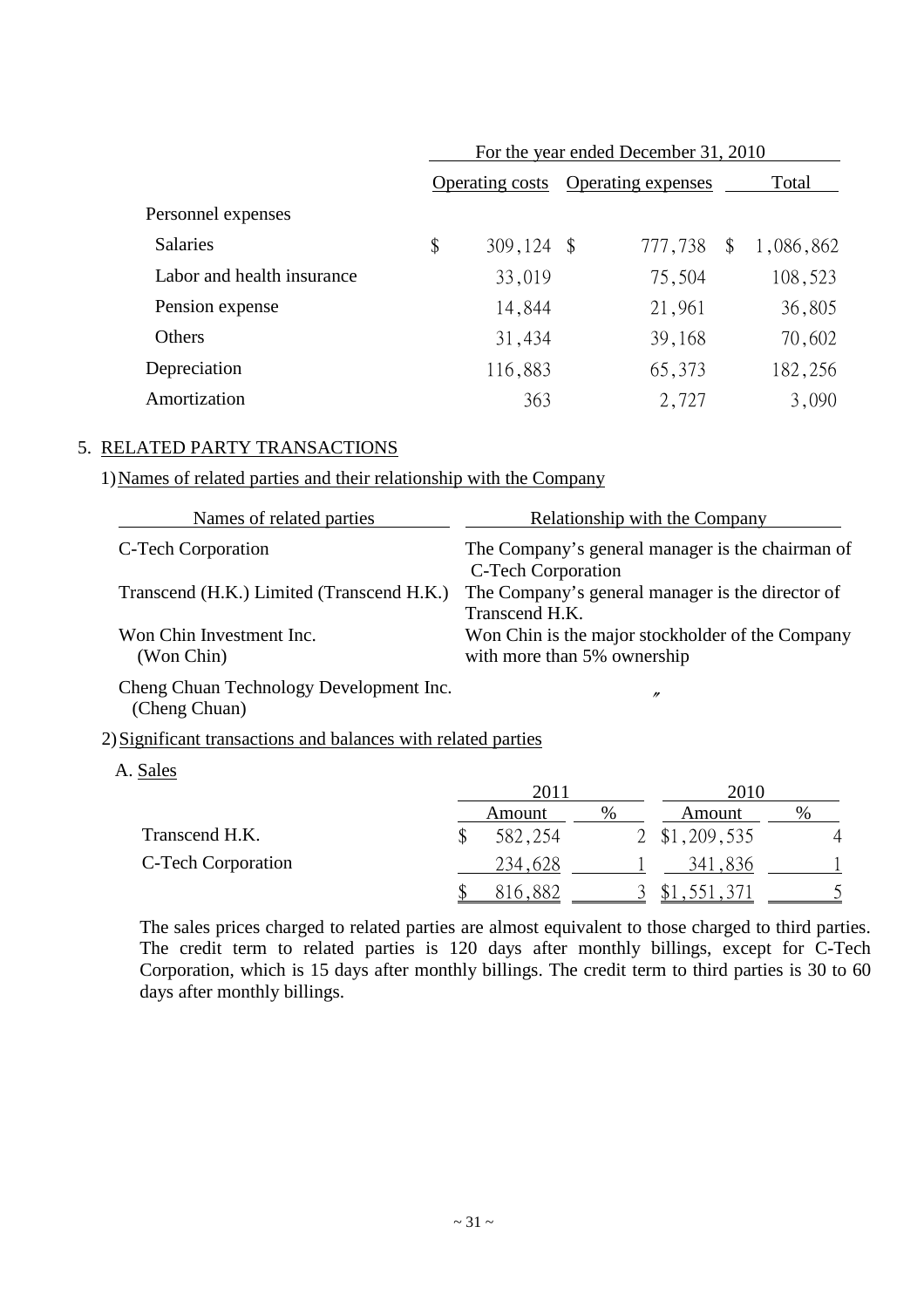#### B. Accounts receivable

|                |        | December 31. |                         |          |  |  |  |
|----------------|--------|--------------|-------------------------|----------|--|--|--|
|                | 2011   |              | 2010                    |          |  |  |  |
|                | Amount | $\%$         | Amount                  | %        |  |  |  |
| Transcend H.K. | 92,187 |              | 173,589<br>$\mathbb{S}$ | $\sigma$ |  |  |  |
| Others         | 16,587 |              | -                       |          |  |  |  |
|                | 08ء    |              | 173,589<br>۰D           | $\sigma$ |  |  |  |

## C. Lease contracts

- a) On April 8, 2009, the Company signed a land lease contract with its major stockholders, Won Chin and Cheng Chuan, to build a new plant on the leased land. The lease has a term of 10 years from April 10, 2009 to April 9, 2019. The annual rental payment is \$35,633 (exclusive of tax), which was determined based on the average rent of land near the leased land shown in the appraisal report issued by CCIS Real Estate Joint Appraisers Firm. Rent is payable prior to the following year on the contract date and on the same month, same day as the contract date of each following year until the end of the lease. Future rent payments required under the lease are shown in Note 7.
- b) On July 1, 2008, the Company signed a plant lease contract with C-Tech Corporation. The monthly rent payment required is \$200, which was determined based on the rent C-Tech Corporation offered the former lessee. The rent expense incurred in 2011 and 2010 amounted to \$400 and \$2,400, respectively. The contract has been terminated since March, 2011.

#### 3) Salaries/rewards information of key management

|                                                                        | For the years ended December 31, |        |      |        |  |
|------------------------------------------------------------------------|----------------------------------|--------|------|--------|--|
|                                                                        |                                  | 2011   | 2010 |        |  |
| Salaries and bonuses                                                   |                                  | 62,870 |      | 67,905 |  |
| Service execution fees<br>Directors' and supervisors' remuneration and |                                  | 2,425  |      | 2,475  |  |
| employees' bonuses                                                     |                                  | 33,654 |      | 39,813 |  |
|                                                                        |                                  |        |      |        |  |

- a) Salaries and bonuses include regular wages, special responsibility allowances, pensions, severance pay, various bonuses, rewards, etc.
- b) Service execution fees include travel or transportation allowances, special expenditures, various allowances, housing & vehicle benefits, etc.
- c) Directors' and supervisors' remuneration and employees' bonuses were those amounts estimated and accrued in the statement of income for the current year.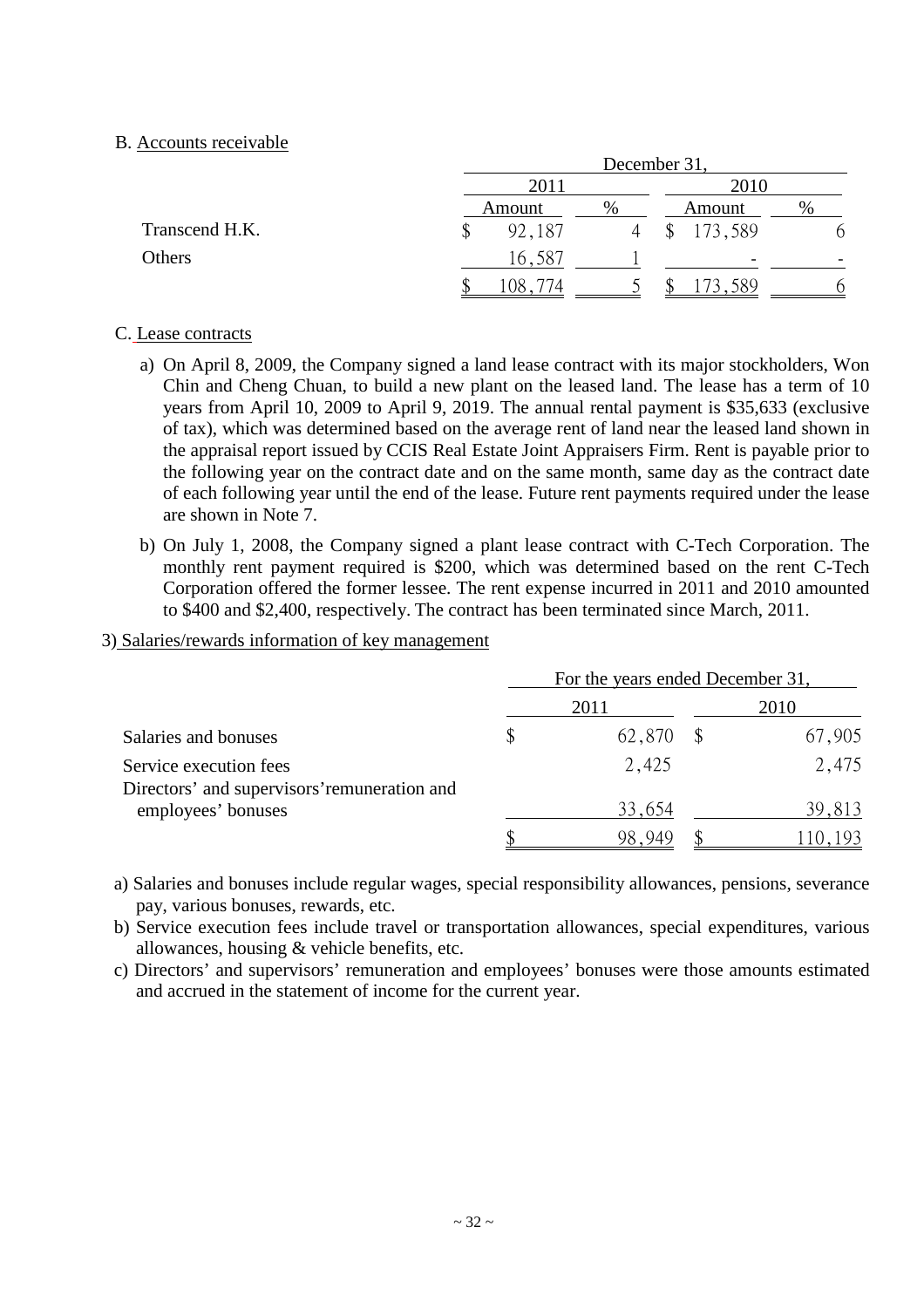## 6. PLEDGED ASSETS

|                                                    |                                | <b>Book Value</b>    |                           |  |  |
|----------------------------------------------------|--------------------------------|----------------------|---------------------------|--|--|
| Nature of assets                                   | Purpose                        | December 31,<br>2011 | December 31,<br>2010      |  |  |
| Property, plant and<br>equipment                   | Long-term and short-term loans |                      | $$1,064,753$ $$1,434,060$ |  |  |
| Other financial assets-<br>noncurrent-time deposit | Patent deposit                 | 3,028                | 2,913                     |  |  |
|                                                    |                                | 1,067,781            | 1,436,973                 |  |  |

#### 7. COMMITMENTS AND CONTINGENT LIABILITIES

As of December 31, 2011, in addition to the lease contract shown in Note 5, the Company's significant commitments and contingent liabilities are summarized below:

The Company signed a land lease contract with Won Chin and Cheng Chuan, with a lease term of 10 years from April 10, 2009 to April 9, 2019. The following sets out the annual lease payment required under the lease agreement for the next five years and present value of the lease payments from the sixth year to the end of the lease.

| Period of the lease                        | Amount  |
|--------------------------------------------|---------|
| $2012 \approx 2016$                        | 187,074 |
| $2017 \sim 2019$ (Present value: \$69,398) | 74,830  |
|                                            | 904     |

## 8. SIGNIFICANT CATASTROPHE

None.

## 9. SIGNIFICANT SUBSEQUENT EVENTS

As of March 22, 2012, the appropriation of 2011 earnings had been proposed by the Board of Directors, please refer to Note 4 (16) D (b).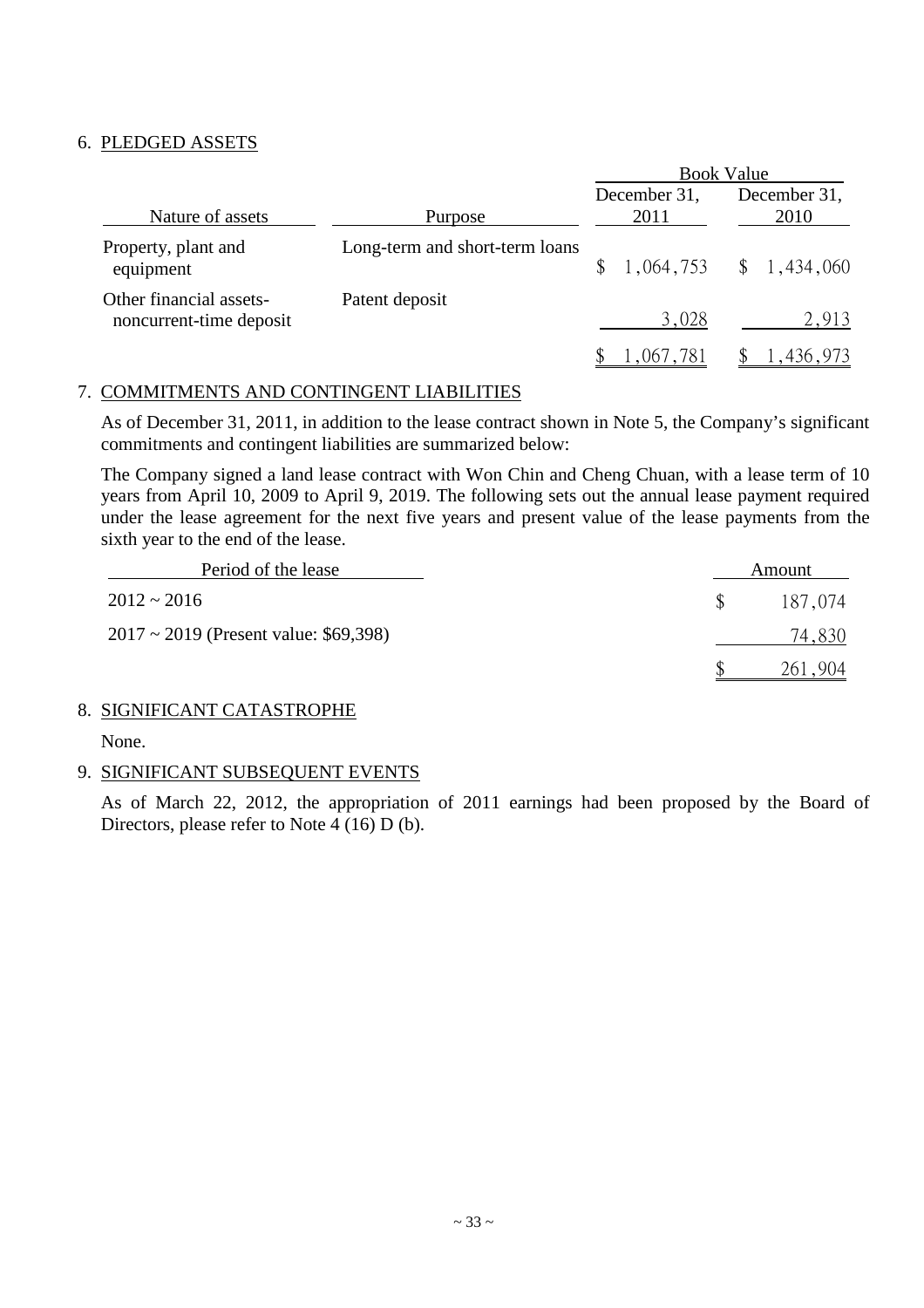## 10. OTHERS

# 1) Information on financial instruments

# A. Fair values of financial instruments

|                                                                | December 31, 2011 |                            |                      |  |  |  |
|----------------------------------------------------------------|-------------------|----------------------------|----------------------|--|--|--|
|                                                                | Fair value        |                            |                      |  |  |  |
|                                                                |                   | Quotations<br>in an active | Estimated<br>using a |  |  |  |
|                                                                | Book value        | market                     | valuation technique  |  |  |  |
| Non-derivative financial instruments                           |                   |                            |                      |  |  |  |
| Assets                                                         |                   |                            |                      |  |  |  |
| Financial assets with fair values equal to<br>book values      | $$12,586,713$ \\$ | $\overline{\phantom{a}}$   | \$<br>12,586,713     |  |  |  |
| Investment in bonds without active markets -                   |                   |                            |                      |  |  |  |
| current                                                        | 96,140            |                            |                      |  |  |  |
| Available-for-sale financial instruments-non                   |                   |                            |                      |  |  |  |
| current                                                        | 204,922           | 204,922                    |                      |  |  |  |
| Financial assets carried at cost-noncurrent                    | 446,055           |                            |                      |  |  |  |
| Refundable deposits                                            | 33,017            |                            | 33,017               |  |  |  |
| Liabilities                                                    |                   |                            |                      |  |  |  |
| Financial liabilities with fair values equal to<br>book values | 2,274,936         |                            | 2, 274, 936          |  |  |  |

|                                                           | December 31, 2010 |              |                             |  |  |  |
|-----------------------------------------------------------|-------------------|--------------|-----------------------------|--|--|--|
|                                                           | Fair value        |              |                             |  |  |  |
|                                                           |                   | Quotations   | Estimated                   |  |  |  |
|                                                           |                   | in an active | using a                     |  |  |  |
|                                                           | <b>Book</b> value | market       | valuation technique         |  |  |  |
| Non-derivative financial instruments                      |                   |              |                             |  |  |  |
| Assets                                                    |                   |              |                             |  |  |  |
| Financial assets with fair values equal to<br>book values | $$10,551,232$ \\$ |              | $\mathcal{S}$<br>10,551,232 |  |  |  |
| Financial assets at fair value through profit             |                   |              |                             |  |  |  |
| or loss-current                                           | 500,148           | 500,148      |                             |  |  |  |
| Available-for-sale financial instruments                  | 177,940           | 177,940      |                             |  |  |  |
| Financial assets carried at cost-noncurrent               | 875,055           |              |                             |  |  |  |
| Refundable deposits                                       | 21,597            |              | 21,597                      |  |  |  |
| Liabilities                                               |                   |              |                             |  |  |  |
| Financial liabilities with fair values equal to           |                   |              |                             |  |  |  |
| book values                                               | 1,753,966         |              | 1,753,966                   |  |  |  |
| Bonds payable                                             | 356,588           |              | 360, 377                    |  |  |  |
| Derivative financial instruments                          |                   |              |                             |  |  |  |
| Assets                                                    |                   |              |                             |  |  |  |
| Financial assets at fair value through profit             | 369               |              | 369                         |  |  |  |
| or loss-current                                           |                   |              |                             |  |  |  |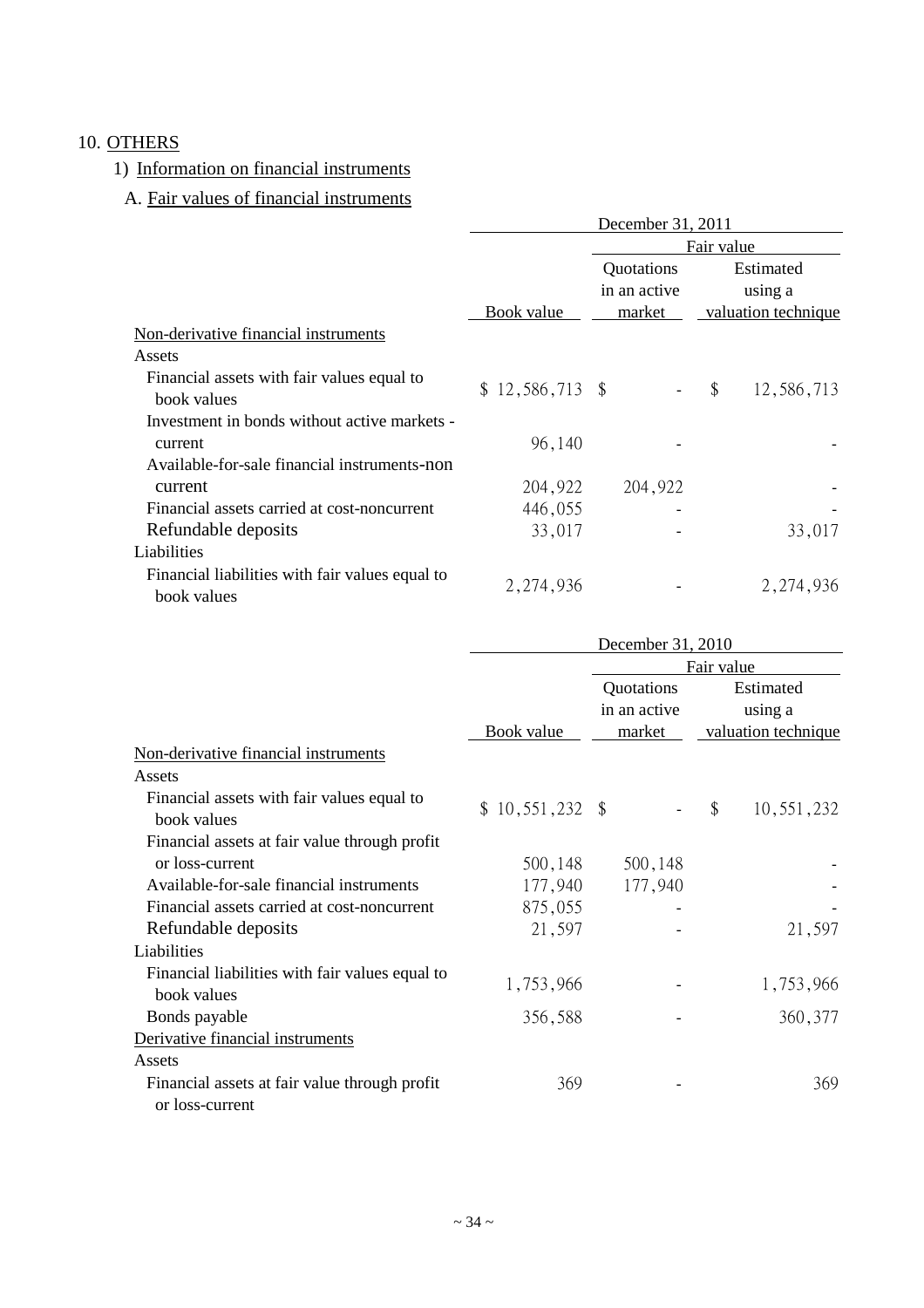The methods and assumptions used to estimate the fair values of the above financial instruments are summarized below:

- a. For short-term instruments, the fair values were determined based on their carrying values because of the short maturities of the instruments. This method was applied to cash and cash equivalents, notes receivable, accounts receivable, short–term loans, notes payable, and accounts payable.
- b. Financial instruments at fair value through profit or loss are regarded as quoted in an active market if quoted prices are readily and regularly available from an exchange, dealer, broker, industry group, pricing service or regulatory agency, the price is used as fair value. If the market for a financial instrument is not active, an entity establishes fair value by using a valuation technique. Valuation techniques include using recent arm's length market transactions between knowledgeable, willing parties, if available, reference to the current fair value of another instrument that is substantially the same, discounted cash flow analysis and option pricing models.
- c. Available-for-sale financial instruments are regarded as quoted in an active market if quoted prices are readily and regularly available from an exchange, dealer, broker, industry group, pricing service or regulatory agency, and those prices represent actual and regularly occurring market transactions on an arm's length basis.
- d. The fair value of the refundable deposits was based on the present value of expected cash flow amount. The discount rate was the one-year deposit rate of the Directorate General of Postal Remittances and Savings Bank.
- e. The fair value of the convertible bonds issued before December 31, 2005 is based on their market value. The discount rate is the effective interest rate of convertible bonds in the current market, whose contractual terms are similar to those of convertible bonds issued by the Group.
- f. The fair values of derivative financial instruments which include unrealized gains or losses on unsettled contracts were determined based upon the amounts to be received or paid assuming that the contracts were settled as of the reporting date.
- B. As of December 31, 2011 and 2010, the financial assets with fair value and cash flow risk due to the change of interest amounted to \$9,610,513 and \$5,835,572, respectively.
- C. For the years ended December 31, 2011 and 2010, total interest income for financial assets that are not at fair value through profit or loss amounted to \$64,541 and \$44,488 respectively.
- D. Strategies for controlling financial risk

The Group's risk management objective is to identify and analyze all the possible risks (including market risk, credit risk, liquidity risk and cash flow interest rate risk) by examining the impact of the macroeconomic conditions, industrial developments, market competition and the Group's business development plans so as to maintain the best risk position and adequate liquidity position and centralize the management of all market risks.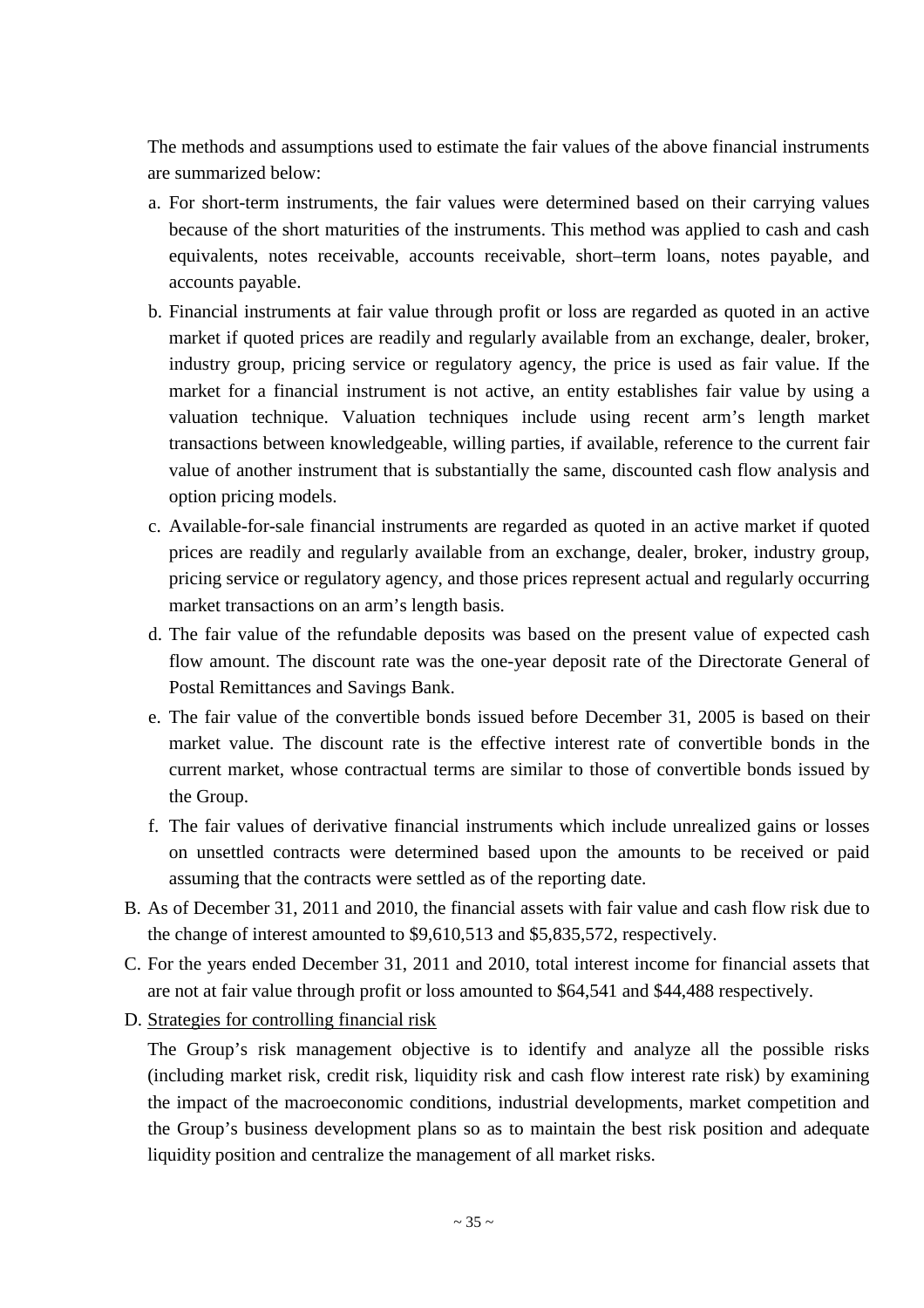#### E. Information on material financial risk

- a. Investments in equity financial instruments
	- a) Market risk

The Group is exposed to the market risk arising from the equity financial instruments undertaken. However, no material market risk is expected to arise as a stop-loss amount is set on the instruments undertaken.

b) Credit risk

As the credit condition of the counterparties has been assessed before undertaking the transactions, no default by the counterparties is expected to occur. Thus, the possibility that credit risk will arise is remote.

- c) Liquidity risk
	- i) The financial assets held by the Group which is designated at fair value through profit or loss are all traded in active markets. As it is expected that these financial assets can be readily sold at a price approximate to their fair value, the possibility that liquidity risk will arise is remote.
	- ii) The Group is exposed to significant liquidity risk as certain financial assets held by the Group which are carried at cost are not traded in active markets, and the remaining assets are the investments in the shares issued by the GreTai companies through private placement which, as required by the regulations, are not allowed to be transferred within three years after they are acquired.
- d) Cash flow interest rate risk

The equity financial instruments held by the Group are non-interest rate instruments. Thus, it is not exposed to cash flow interest rate risk.

- b. Investments in bills and bonds
	- a) Market risk

As the debt instruments held by the Group are all floating interest rate bonds, no significant market risk is expected to arise.

b) Credit risk

As the counterparties of the Group are all international financial institutions with excellent credit standing, no default by the counterparties are expected to occur. Thus, the possibility that credit risk will arise is remote.

c) Liquidity risk

The debt financial instruments held by the Group are all traded in active markets. As it is expected that these financial assets can be readily sold at a price approximate to their fair value, the possibility that liquidity risk will arise is remote.

d) Cash flow interest rate risk

The debt financial instruments held by the Group are all floating interest rate instruments.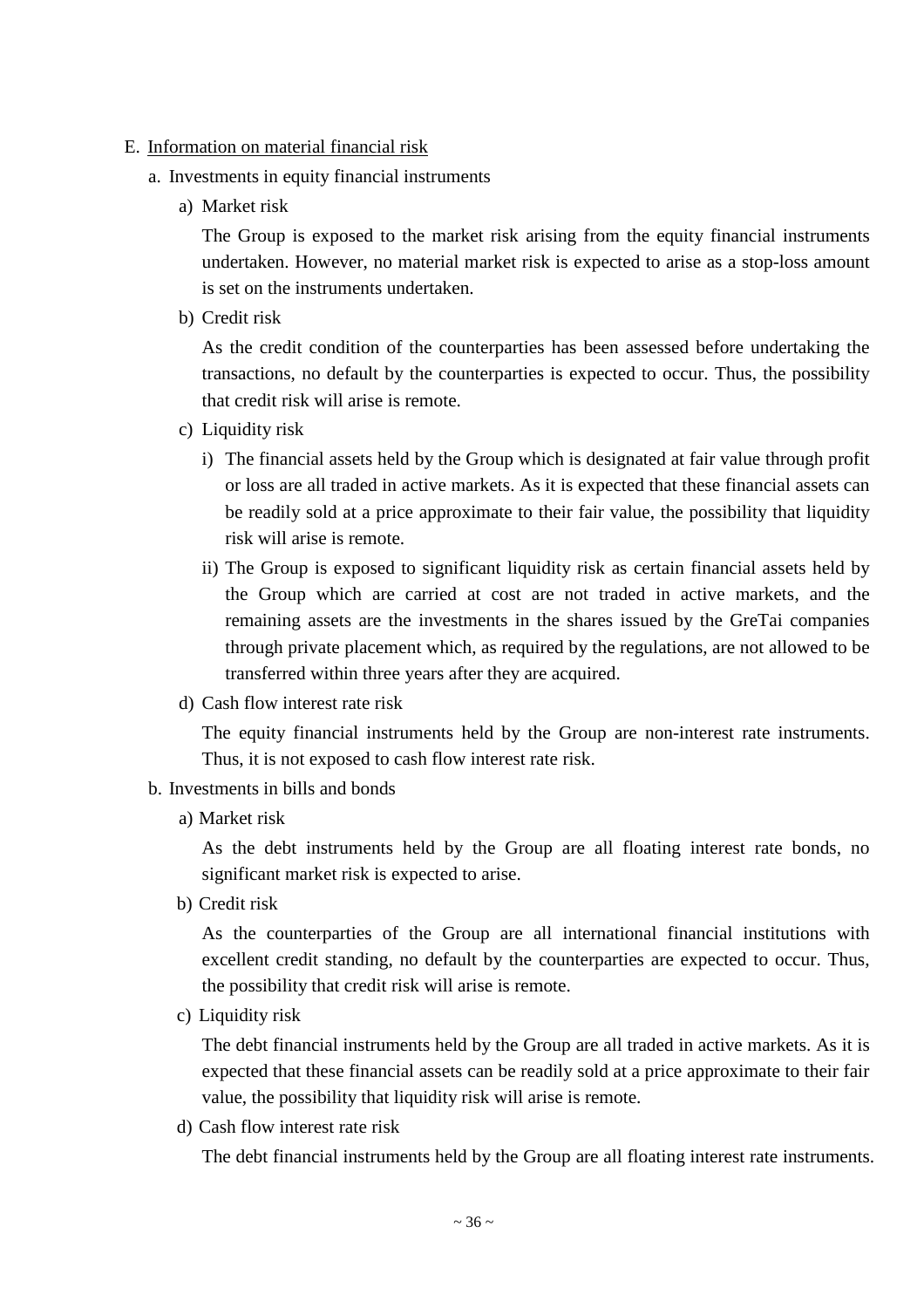The future cash flows on these assets will change because of the changes in the effective interest rates on these instruments arising from the fluctuations in the market interest rates.

- c. Liabilities on debt financial instruments
	- a) Market risk

The debt instruments issued by the Group are zero interest bonds. Thus, no significant market risk is expected to arise.

b) Credit risk

No credit risk is expected to arise from the debt instruments issued by the Group.

c) Liquidity risk

As the Group's working capital is adequate to support its financing requirements, no significant liquidity risk is expected to arise.

d) Cash flow interest rate risk

The Group is not exposed to cash flow interest rate risk as the debt instruments issued by the Group are zero interest bonds.

- d. Receivables
	- a) Market risk

As the Group's receivables are due mainly within one year, it is assessed that no significant market risk will arise.

b) Credit risk

As the counterparties of the Group's receivables have good credit standing, it is assessed that no significant credit risk will arise.

c) Liquidity risk

No significant liquidity risk is expected to arise as the Group's receivables are due within one year and the Group's working capital is adequate to support its financing requirements.

d) Cash flow interest rate risk

It is assessed that the Group is not exposed to significant cash flow interest rate risk as the Group's receivables are all due within one year.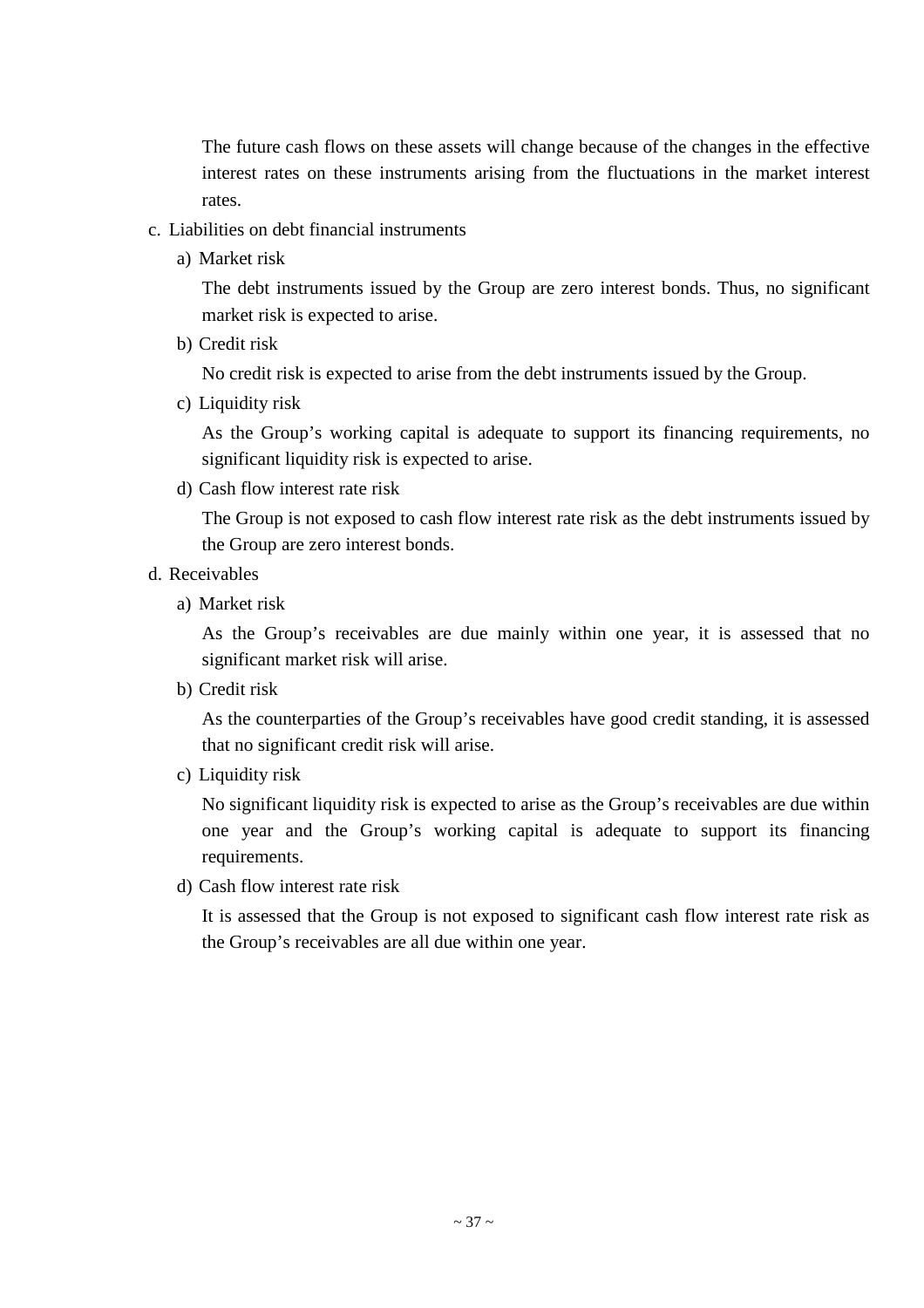e. Financial instruments with off-balance sheet credit risk

| Item            | December 31, 2011 | December 31, 2010 |             |  |
|-----------------|-------------------|-------------------|-------------|--|
| Transcend Japan | 500 million       |                   | 500 million |  |
|                 |                   |                   |             |  |

As the letters of credit were issued to guarantee the borrowings of the investee companies over which the Company has the ability to exercise significant influence, their credit condition can be well controlled. Therefore, no collateral was requested from these investee companies. In the event of default by the above investee companies, the possible loss to be incurred by the Company is the amount stated above.

f. Some businesses of the Company and its subsidiaries involve non-functional currency operations (the Company's functional currency: NTD; subsidiaries' functional currencies: JPY, KRW, USD, EUR, GBP, or RMB). The information on monetary assets and liabilities denominated in foreign currencies whose values would be materially affected by the exchange rate fluctuations is as follows:

(Amounts in thousands)

|                              |              | December 31, 2011 | December 31, 2010 |          |  |  |
|------------------------------|--------------|-------------------|-------------------|----------|--|--|
| (Foreign currency:           | Foreign      | Exchange          | Foreign           | Exchange |  |  |
| functional currency)         | Currency     | Rate              | Currency          | Rate     |  |  |
| Financial assets             |              |                   |                   |          |  |  |
| Monetary item                |              |                   |                   |          |  |  |
| <b>EUR:NTD</b>               | \$<br>2,045  | 39.1800           | \$<br>3,408       | 38.9200  |  |  |
| <b>USD:NTD</b>               | 25,908       | 30.2750           | 59,230            | 29.1300  |  |  |
| <b>JPY:NTD</b>               | 65,715       | 0.3906            | 110,277           | 0.3582   |  |  |
| <b>GBP:NTD</b>               | 1,184        | 46.7300           | 98                | 45.1900  |  |  |
| <b>Financial liabilities</b> |              |                   |                   |          |  |  |
| Monetary item                |              |                   |                   |          |  |  |
| <b>USD:NTD</b>               | \$<br>36,405 | 30.2750           | \$<br>27,968      | 29.1300  |  |  |
| <b>USD:RMB</b>               | 8,340        | 6.2981            | 5,121             | 6.5897   |  |  |
| (Note)                       |              |                   |                   |          |  |  |

Note: In cases where the consolidated entities' functional currency is not NTD; this should be disclosed as well. For example, when a subsidiary's functional currency is RMB, its USD position, if any, should also be disclosed.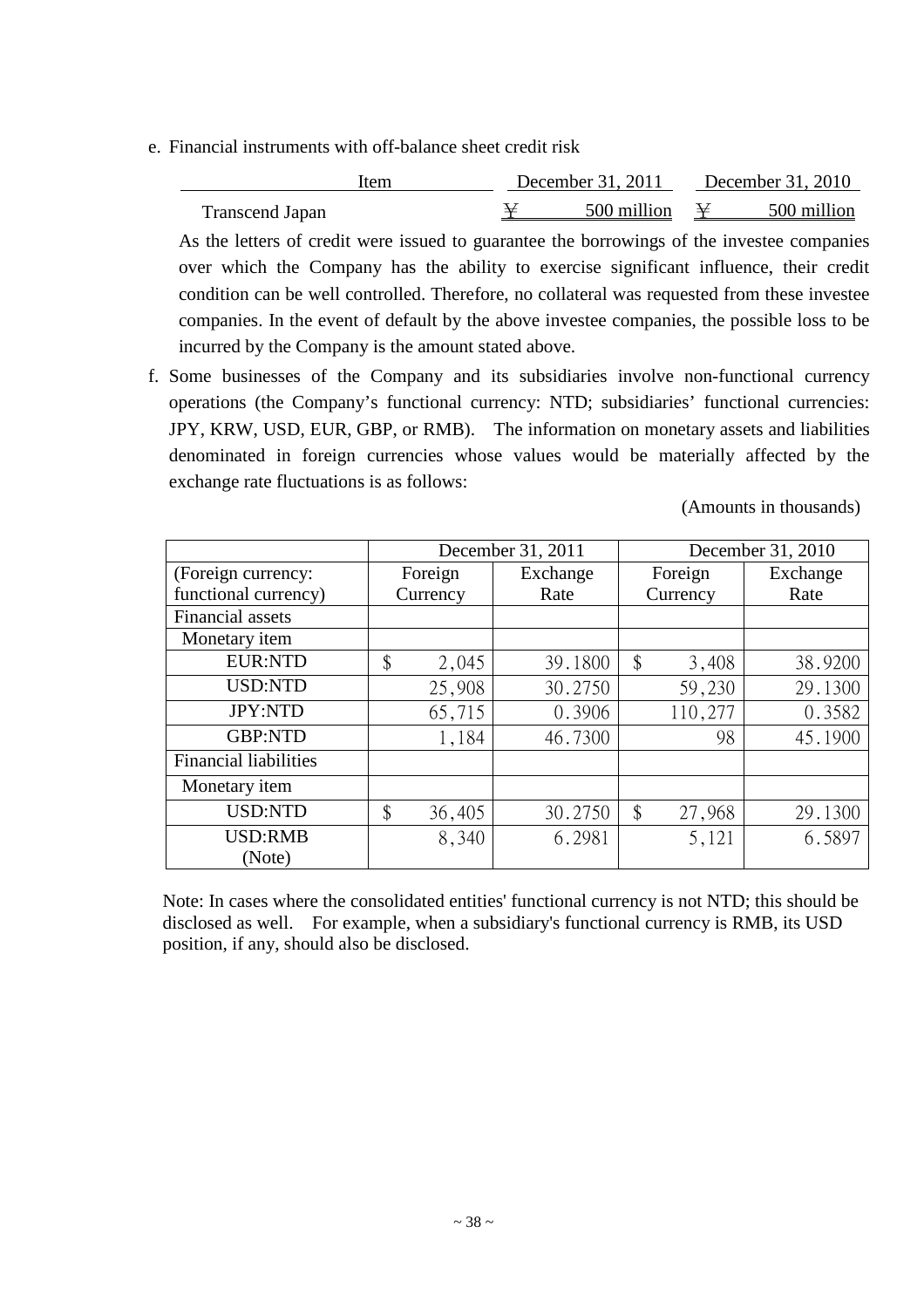#### 11. ADDITIONAL DISCLOSURE REQUIRED BY THE SECURITIES AND FUTURES BUREAU

1) Related information of significant transactions

#### A. Loans granted during the year ended December 31, 2011 Creditor Borrower General ledger account Maximum outstanding balance during the year ended December 31,2011 Ending Balance Interest rate Nature of loan Amount of sales to Reason for Allowance (purchases from) the borrower short-term financing for doubtful Collateral and Limit on loans granted accounts its value to a single party Ceiling on total loans granted Transcend Taiwan Powerchip Tech.Corp. **Other** receivables \$ 1,500,000 \$ - 2.5% For short- \$ term lending - To maintain \$ working capital  $\frac{1}{2}$  \$ 1,902,766 (Note a)  $\frac{1}{902.766}$ (Note a)

Note a: Ceiling on total loans granted to all parties and limit on loans granted to a single party are both 10% of the net asset value of the lending company.

#### B. Endorsements and guarantees provided during the year ended December 31, 2011

|             |                       |            |                                            |   | Maximum                       |  |                       |                   |                         |                                                               |
|-------------|-----------------------|------------|--------------------------------------------|---|-------------------------------|--|-----------------------|-------------------|-------------------------|---------------------------------------------------------------|
|             |                       |            |                                            |   | outstanding guarantee         |  |                       | Amount of         | Ratio of accumulated    |                                                               |
|             |                       |            |                                            |   | amount during the             |  | Outstanding guarantee | guarantee         | guarantee amount to net |                                                               |
| Name of the | Name of parties being |            | Relationship with Ceiling of guarantee for |   | year ended                    |  | amount at             | secured with      | worth value of the      | Ceiling on total amount of                                    |
| company     | guaranteed            | guaranteed | single party                               |   | December 31, 2011             |  | December 31, 20011    | collateral placed | Company $(\%)$          | guarantee for provided                                        |
| Transcend   | Transcend Japan       | Note a     | Not exceeding 20% of                       |   | 195,300                       |  | 195,300               |                   |                         | Not exceeding 40% of the                                      |
| Taiwan      |                       |            | the Company's net<br>asset value.          | ¥ | 500,000,000) ( $\overline{Y}$ |  | 500,000,000)          |                   |                         | Company's net asset value.<br>$((\$19,027,662 \times 40\%)$ = |
|             |                       |            | $$19,027,662 \times 20\%$                  |   |                               |  |                       |                   |                         | \$7,611,065                                                   |
|             |                       |            | $=$ \$3,805,532)                           |   |                               |  |                       |                   |                         |                                                               |

Note a.: The Company owns more than 50% voting rights of the investee company.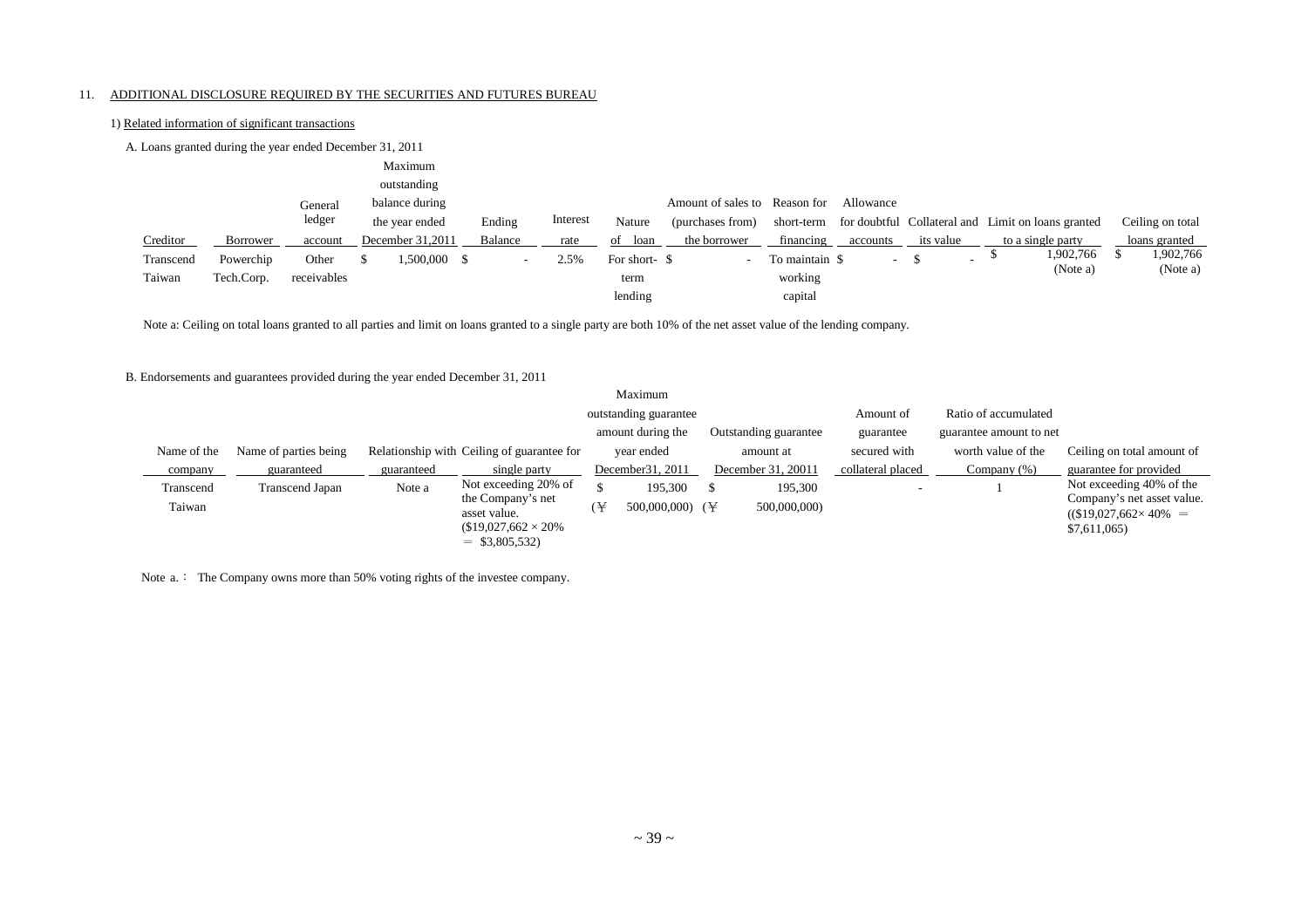C. Marketable securities held as at December 31, 2011:

|                         |                           |                          |                                                | December 31, 2011<br>As of |    |            |                     |        |                     |  |  |
|-------------------------|---------------------------|--------------------------|------------------------------------------------|----------------------------|----|------------|---------------------|--------|---------------------|--|--|
|                         |                           | Relationship with        | General ledger                                 | Number of                  |    |            | Percentage of       |        | Market value or net |  |  |
| Securities held by      | Marketable securities     | the Company              | accounts                                       | shares or units            |    | Book value | company's ownership |        | worth per share     |  |  |
| <b>Transcend Taiwan</b> |                           |                          |                                                |                            |    |            |                     |        |                     |  |  |
|                         | <b>Stocks</b>             |                          |                                                |                            |    |            |                     |        |                     |  |  |
|                         | Alcor Micro Corp.         |                          | Available-for-sale                             | 5,220,933                  |    | 204,922    | 6                   | \$     | 204,922             |  |  |
|                         |                           |                          | financial assets-                              |                            |    |            |                     |        |                     |  |  |
|                         |                           |                          | noncurrent                                     |                            |    |            |                     |        |                     |  |  |
|                         | Taiwan IC Packaging Corp. |                          | Financial assets carried<br>at cost-noncurrent | 41,000,000 \$              |    | 331,000    | 14                  | \$     |                     |  |  |
|                         | Alcor Micro Corp.         |                          | $^{\prime\prime}$                              | 1,000,000                  |    | 39,350     |                     |        |                     |  |  |
|                         |                           |                          | $^{\prime\prime}$                              | 3,060,017                  |    | 44,580     | $\mathfrak{2}$      |        |                     |  |  |
|                         | Hitron Tech. Inc.         |                          |                                                |                            |    |            |                     |        |                     |  |  |
|                         |                           |                          | $^{\prime\prime}$                              | 2,500,000                  |    | 30,000     | 3                   |        |                     |  |  |
|                         | Skyviia Corp.             |                          | $^{\prime\prime}$                              |                            |    |            |                     |        |                     |  |  |
|                         | Dramexchange Tech Inc.    |                          |                                                | 60,816                     |    | 1,125      |                     |        |                     |  |  |
|                         |                           |                          |                                                |                            |    | 446,055    |                     |        |                     |  |  |
|                         | Saffire                   | The Company's subsidiary | Long-term equity<br>investments accounted      | 36,600,000                 | \$ | 2,899,726  | 100                 | $\$\,$ | 2,925,366           |  |  |
|                         |                           |                          | for under the equity                           |                            |    |            |                     |        |                     |  |  |
|                         |                           |                          | method                                         |                            |    |            |                     |        |                     |  |  |
|                         | Transcend Japan           | $\prime\prime$           | $^{\prime\prime}$                              | 6,400                      |    | 152,138    | 100                 |        | 152,138             |  |  |
|                         | <b>Transcend USA</b>      |                          | $^{\prime\prime}$                              | 625,000                    |    | 86,911     | 100                 |        | 86,911              |  |  |
|                         | <b>Transcend UK</b>       |                          | $\mathbf{r}$                                   | 50,000                     |    | 6,670      | 100                 |        | 6,670               |  |  |
|                         |                           |                          |                                                |                            |    |            |                     |        |                     |  |  |
|                         | <b>Shares</b>             |                          |                                                |                            |    |            |                     |        |                     |  |  |
|                         | <b>Transcend Korea</b>    | The Company's subsidiary | Long-term equity                               |                            |    |            |                     |        |                     |  |  |
|                         |                           |                          | investments accounted                          |                            |    |            |                     |        |                     |  |  |
|                         |                           |                          | for under the equity                           |                            |    |            |                     |        |                     |  |  |
|                         |                           |                          | method                                         |                            |    | 14,516     | 100                 |        | 14,516              |  |  |
|                         |                           |                          |                                                |                            |    | 3,159,961  |                     |        |                     |  |  |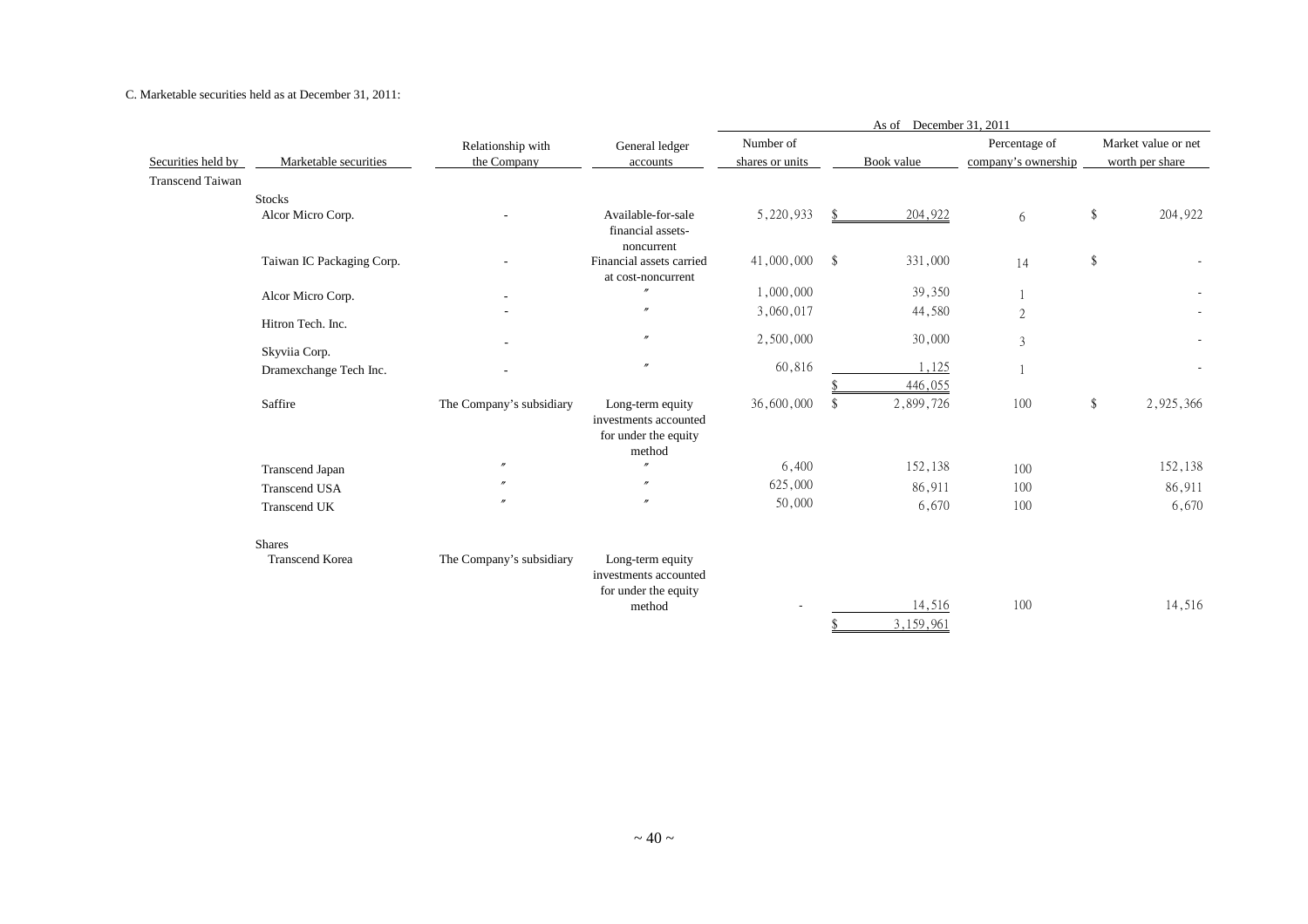|                           |                                                                          |                                                       |                                                                             | December 31, 2010            |    |                             |                                         |    |                                                         |  |  |
|---------------------------|--------------------------------------------------------------------------|-------------------------------------------------------|-----------------------------------------------------------------------------|------------------------------|----|-----------------------------|-----------------------------------------|----|---------------------------------------------------------|--|--|
| Securities held by        | Type and name of<br>marketable securities                                | Relationship with the Company General ledger accounts |                                                                             | Number of<br>shares or units |    | Book value<br>(in thousand) | Percentage of<br>Company's<br>ownership |    | Market value or net<br>worth per share<br>(in thousand) |  |  |
| Saffire Investment Stocks |                                                                          |                                                       |                                                                             |                              |    |                             |                                         |    |                                                         |  |  |
| Ltd.                      |                                                                          |                                                       |                                                                             |                              |    |                             |                                         |    |                                                         |  |  |
|                           | Memhiro Pte Ltd.                                                         | The Company's subsidiary                              | Long-term equity<br>investments accounted<br>for under the equity<br>method | 55, 132, 000                 |    | 2,886,356                   | 100                                     | \$ | 2,886,356                                               |  |  |
| Memhiro Pte Ltd.          | <b>Stocks</b>                                                            |                                                       |                                                                             |                              |    |                             |                                         |    |                                                         |  |  |
|                           | <b>Transcend Information Europe</b><br>B.V.                              | The Company's subsidiary                              | Long-term equity<br>investments accounted<br>for under the equity<br>method | 100                          |    | 133,063                     | 100                                     |    | 133,069                                                 |  |  |
|                           | Shareholding                                                             |                                                       |                                                                             |                              |    |                             |                                         |    |                                                         |  |  |
|                           | Transcend Shanghai                                                       |                                                       | $^{\prime\prime}$                                                           |                              |    | 2,672,274                   | 100                                     |    | 2,672,381                                               |  |  |
|                           | <b>Transcend Germany</b>                                                 |                                                       | $\prime\prime$                                                              |                              |    | 50,111                      | 100                                     |    | 50,111                                                  |  |  |
|                           | Transtech Shanghai                                                       |                                                       | $\prime\prime$                                                              |                              |    | 47<br>2,855,495             | 100                                     |    | 47                                                      |  |  |
| Transcend Shanghai        | Finance products                                                         |                                                       |                                                                             |                              |    |                             |                                         |    |                                                         |  |  |
|                           | 2011 NO.11 China Construction<br>Bank's VIP Finance Product-             |                                                       | Investment in bonds<br>without active markets -                             |                              | \$ | 24,035                      |                                         |    |                                                         |  |  |
|                           | "Baoben"<br>2011 NO.13 China Construction<br>Bank's VIP Finance Product- |                                                       | current                                                                     |                              |    | 24,035                      |                                         |    |                                                         |  |  |
|                           | "Baoben"<br>2011 NO.236 Bank of China "Ji Fu"<br>Wealth Management Plan  |                                                       | $^{\prime\prime}$                                                           |                              |    | 48,070                      |                                         |    |                                                         |  |  |
|                           |                                                                          |                                                       |                                                                             |                              | \$ | 96,140                      |                                         |    |                                                         |  |  |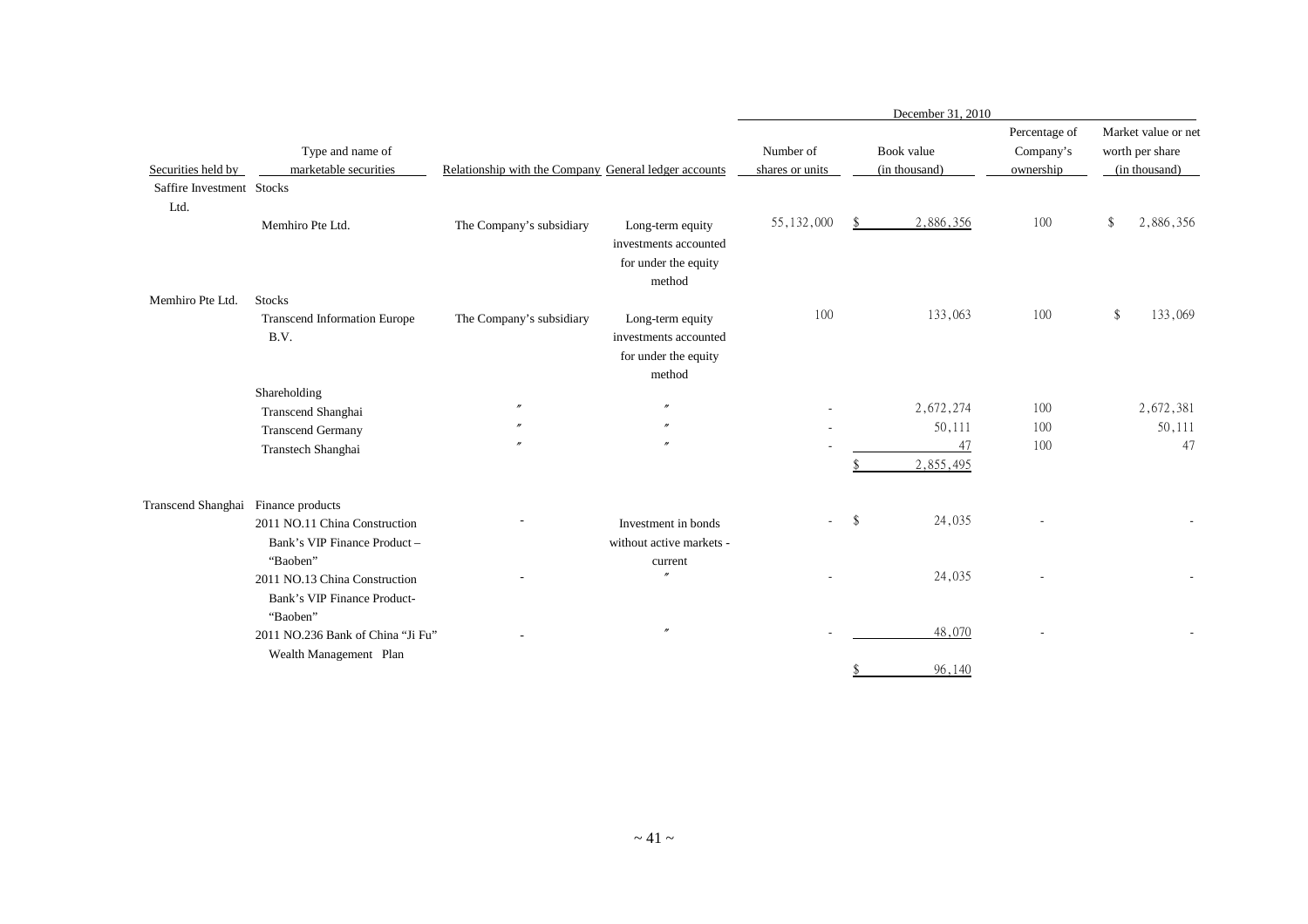D.Acquisition or sale of the same security with the accumulated cost exceeding \$100 million or 20% of the Company's paid-in capital during the year ended December 31, 2011

|                  |                  |                                              |              | Balance as at         |           |               |          |               |               |            |             | Balance as at               |                   |
|------------------|------------------|----------------------------------------------|--------------|-----------------------|-----------|---------------|----------|---------------|---------------|------------|-------------|-----------------------------|-------------------|
|                  |                  |                                              |              | January 1, 2011       |           |               | Addition |               | Disposal      |            |             |                             | December 31, 2011 |
|                  |                  |                                              | Relationship | Number of             |           | Number of     |          | Number of     |               |            |             | Number of                   |                   |
|                  | Marketable       | General ledger                               | with the     | shares                | Amount    | shares        |          | shares        |               |            | Gain (loss) | shares                      | Amount            |
| Investor         | securities       | accounts<br>Counterparty                     |              | Company (in thousand) | (Note A)  | (in thousand) | Amount   | (in thousand) | Selling price | Book value |             | from disposal (in thousand) | (Note A)          |
| Transcend Fu-Hwa |                  | Financial assets<br>$\overline{\phantom{a}}$ | $\sim$       | 36,073                | \$500,000 |               |          | 36,073        | 5 501,389     | 500,000    | . . 389     | -                           | $\sim$            |
| Taiwan           | <b>Bond Fund</b> | at fair value                                |              |                       |           |               |          |               |               |            |             |                             |                   |
|                  |                  | through profit or                            |              |                       |           |               |          |               |               |            |             |                             |                   |
|                  |                  | loss                                         |              |                       |           |               |          |               |               |            |             |                             |                   |

Note A: Not including adjustments of fair value changes, investment income recognized under equity method and cumulative translation adjustments.

E. Acquisition of real estate properties exceeding \$100 million or 20% of the Company's paid-in capital during the year ended December 31, 2011:

If the counterparty is a related party, information as to the last transaction of the property is disclosed below:

| Property acquired by Property acquired |                  | Date of<br>transaction | Transaction<br>amount | Status of<br>payment                       | Counterparty                                                                            | Relationship<br>with the<br>Company | Original owner<br>who sold the<br>property to the<br>counterparty | Relationship of<br>the original<br>owner with<br>the<br>Company | Date of the<br>original<br>transaction Amount | Basis or<br>reference<br>used in<br>setting the<br>price   | Reason for<br>acquisition of<br>properties<br>and status of<br>the properties | Other<br>commitments |
|----------------------------------------|------------------|------------------------|-----------------------|--------------------------------------------|-----------------------------------------------------------------------------------------|-------------------------------------|-------------------------------------------------------------------|-----------------------------------------------------------------|-----------------------------------------------|------------------------------------------------------------|-------------------------------------------------------------------------------|----------------------|
| Transcend Taiwan                       | <b>Buildings</b> | 98.5~100.10 \$451,785  |                       | Pavable<br>progress of the<br>construction | Immense Team<br>according to the Construction and<br>Building Company,<br>Limited (ITC) |                                     |                                                                   |                                                                 |                                               | Based on<br>the total<br>price of the of plant<br>contract | Construction                                                                  |                      |

F. Disposal of real estate properties exceeding \$100 million or 20% of the Company's paid-in capital during the year ended December 31, 2011: None.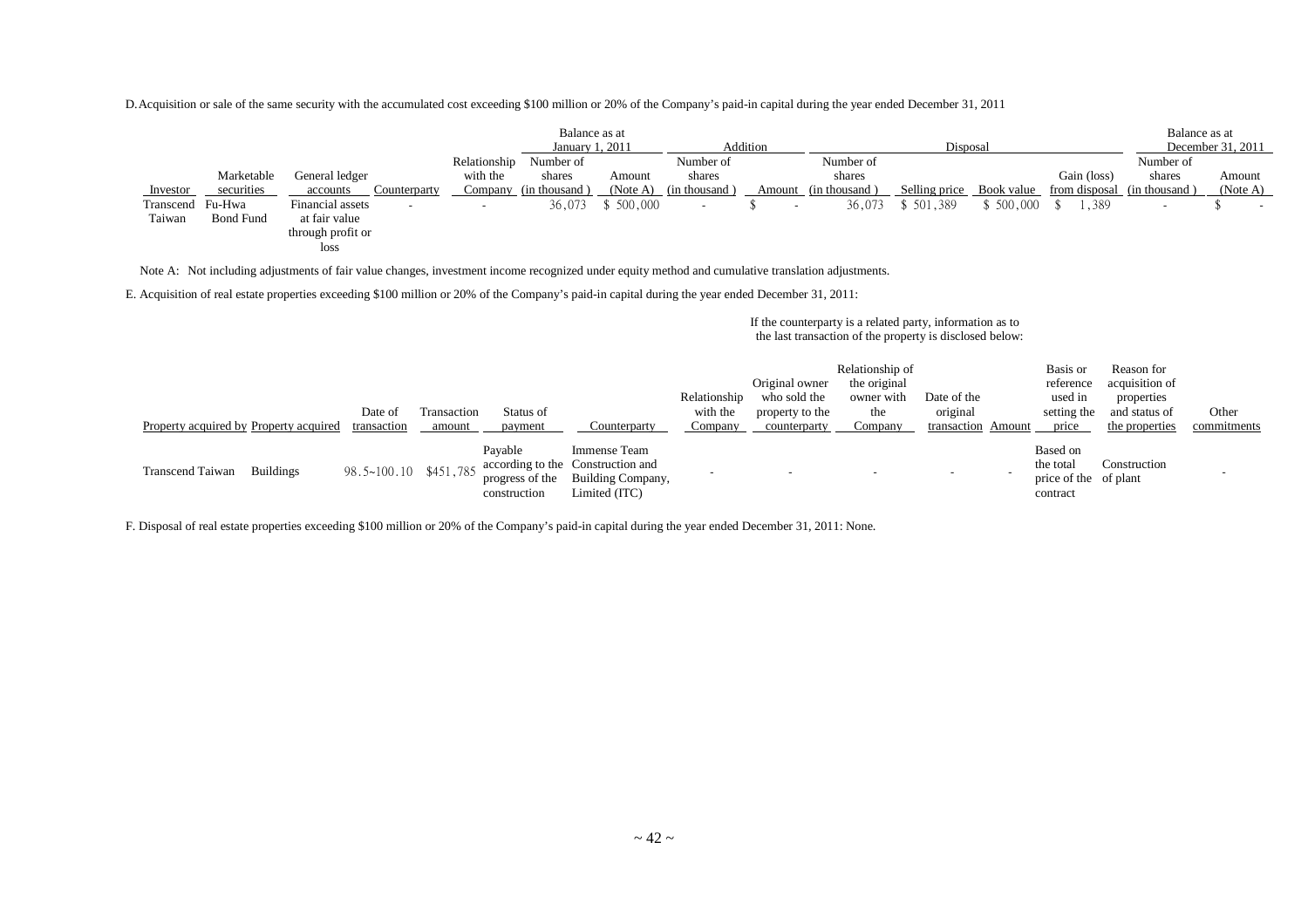|                       |                                   |                                                                          |                      |             |                              |                                    | Differences in transaction terms                            |                                                                          |           |                                         |
|-----------------------|-----------------------------------|--------------------------------------------------------------------------|----------------------|-------------|------------------------------|------------------------------------|-------------------------------------------------------------|--------------------------------------------------------------------------|-----------|-----------------------------------------|
|                       |                                   |                                                                          |                      |             | Transactions                 |                                    | compared to third party transactions                        |                                                                          |           | Notes/accounts receivable (payable)     |
|                       |                                   | Relationship                                                             | Sales                |             | Percentage of<br>total sales |                                    |                                                             |                                                                          |           | Percentage of total notes<br>/ accounts |
| Purchaser             | Counterparty                      | with the Company                                                         | Purchases            | Amount      | (purchases)                  | Credit terms                       | Unit price                                                  | Credit terms                                                             | Balance   | receivable (payable)                    |
| Transcend<br>Taiwan   | Transcend<br>Europe               | Subsidiary of Memhiro                                                    | Sales                | \$3,057,347 | 10                           | 120 days after monthly<br>billings | No significant<br>difference from those<br>to third parties | To third parties is $$$<br>30 to 60 days<br>after monthly<br>billings    | 554,144   | 16                                      |
| $\prime\prime$        | Transcend                         | The Company's subsidiary                                                 | $\prime\prime$       | 2, 234, 437 | $\,8\,$                      |                                    |                                                             | $^{\prime\prime}$                                                        | 991,852   | 29                                      |
|                       | Japan<br>Transcend<br><b>USA</b>  |                                                                          | $\prime\prime$       | 1,844,045   | 6                            |                                    |                                                             |                                                                          | 319,686   | 9                                       |
|                       | Transcend<br>H.K.                 | Transcend H.K.'s<br>chairman is the<br>Company's general<br>manager      | $\prime$             | 582,254     | $\mathfrak{2}$               |                                    |                                                             |                                                                          | 92,187    | 3                                       |
| $\prime\prime$        | Transcend<br>Korea                | The Company's subsidiary                                                 | $\theta$             | 567,575     | 2                            | 60 days after monthly<br>billings  | n                                                           |                                                                          | 33,818    |                                         |
|                       | Transcend<br>Germany              | Subsidiary of Memhiro                                                    | $\prime\prime$       | 544,673     | $\overline{2}$               | 120 days after monthly<br>billings |                                                             |                                                                          | 24,924    |                                         |
| $\prime\prime$        | C-Tech<br>Corporation             | C-Tech Corporation's<br>chairman is the<br>Company's general<br>manager  | $^{\prime\prime}$    | 234,628     |                              | 15 days after monthly<br>billings  |                                                             |                                                                          | 17,101    |                                         |
| $\prime\prime$        | Transtech                         | Subsidiary of Memhiro                                                    | $\prime\prime$       | 185,389     |                              | 120 days after monthly             |                                                             |                                                                          | 31,832    |                                         |
| $\prime\prime$        | Shanghai<br>Transcend<br>Shanghai | Subsidiary of Memhiro                                                    | $\theta$             | 130,566     |                              | billings                           | $\theta$                                                    |                                                                          |           |                                         |
| Transcend<br>Europe   | Transcend<br>Germany              | Together with Transcend<br>Europe are controlled by<br>parent company.   | $\pmb{\varkappa}$    | 1,182,774   | 38                           | 30 days after receipt of<br>goods  |                                                             | To third parties is<br>7 to 60 days after<br>receipt of goods            | 126,905   | 42                                      |
| Transcend<br>Shanghai | Transtech<br>Shanghai             | Together with Transcend<br>Shanghai are controlled by<br>parent company. | $\pmb{\prime\prime}$ | 130,566     |                              | 60 days after monthly<br>billings  | $\theta$                                                    | To third parties is<br>30 to 60 days<br>after receipt of                 | 26,438    | $\overline{4}$                          |
| Transcend<br>Taiwan   | Transcend<br>Shanghai             | Subsidiary of Memhiro Purchases (1,721,710)                              |                      |             | 7                            | 60 days after receipt of<br>goods  | Note A                                                      | goods<br>To third parties is (<br>7 to 30 days after<br>receipt of goods | 871, 209) | 37                                      |

G. Purchases from or sales to related parties exceeding \$100 million or 20% of the Company's paid-in capital during the year ended December 31, 2011

Note A: The purchase transactions between Transcend Taiwan and Transcend Shanghai were attributed to processing of supplied materials. No other similar transactions can be used for comparison.

Note B: The Company's sales to subsidiaries were equivalent to subsidiaries' purchases from the Company; accordingly, the Company did not disclose the information on subsidiaries' purchases from the Company.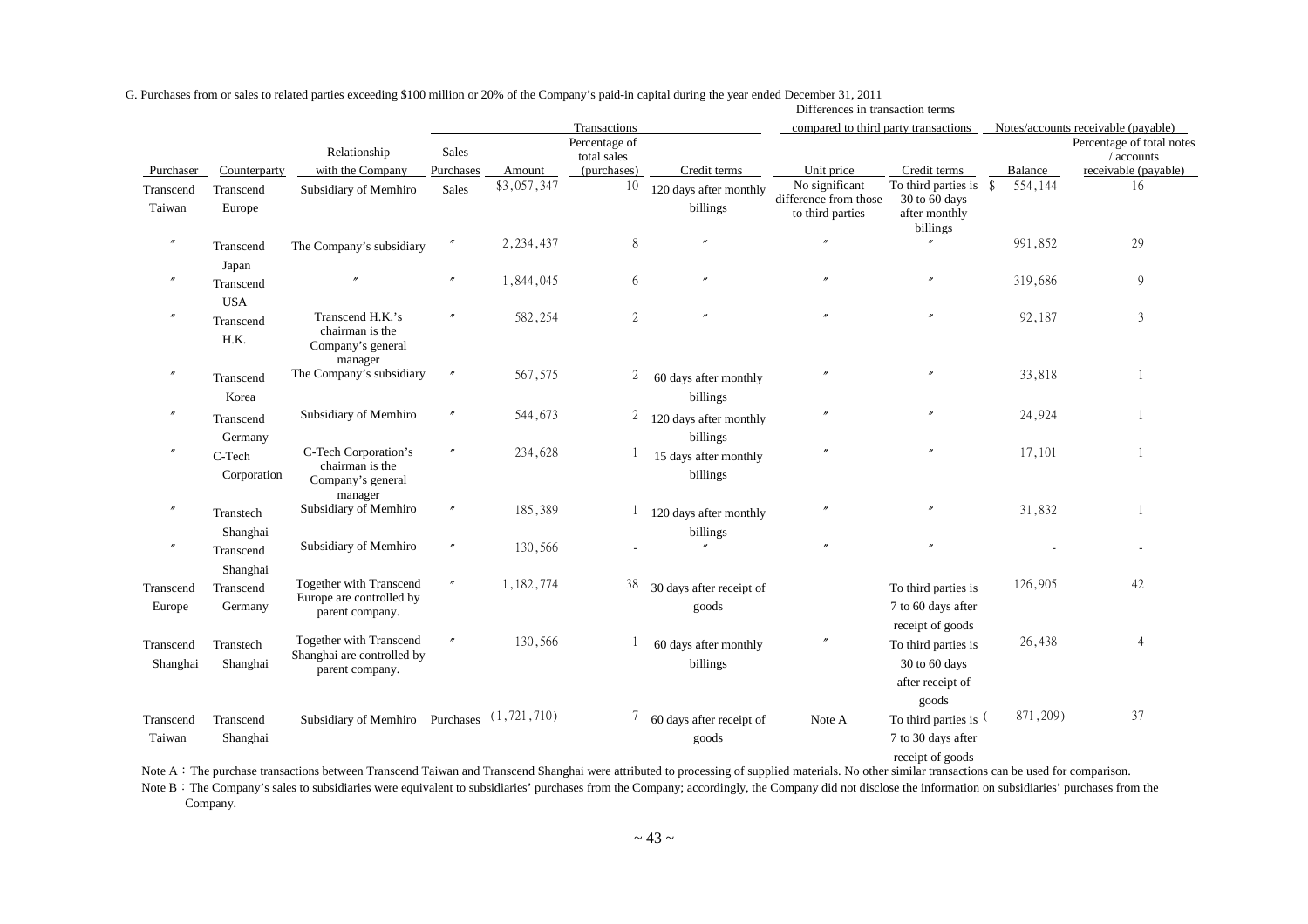|                       |                          |                                                                               |                  |          |                                | $\sigma$ , crugged rubbed values. |             |                     |  |
|-----------------------|--------------------------|-------------------------------------------------------------------------------|------------------|----------|--------------------------------|-----------------------------------|-------------|---------------------|--|
|                       |                          |                                                                               | Balance of       |          |                                | Action<br>adopted for             |             |                     |  |
| Name of the           | Name of the              |                                                                               | receivables from | Turnover |                                | overdue                           | Subsequent  | Bad debts allowance |  |
| company               | counterparty             | Relationship                                                                  | related parties  | rate     | Amount                         | accounts                          | collections | Provided            |  |
| Transcend             | <b>Transcend Japan</b>   | Subsidiary of the Company                                                     | 991,852<br>\$    | 2.22     | \$<br>$\overline{\phantom{a}}$ | $\sim$                            | 611,853     |                     |  |
| Taiwan                |                          |                                                                               |                  |          |                                |                                   |             |                     |  |
| $^{\prime\prime}$     | <b>Transcend Europe</b>  | Subsidiary of Memhiro                                                         | 554,144          | 5.67     | $\overline{\phantom{0}}$       | $\sim$                            | 542,956     |                     |  |
| $^{\prime\prime}$     | <b>Transcend USA</b>     | Subsidiary of the Company                                                     | 319,686          | 5.39     |                                | ۰                                 | 308,427     |                     |  |
| Transcend<br>Europe   | <b>Transcend Germany</b> | <b>Together with Transcend</b><br>Europe are controlled by<br>parent company. | 126,905          | 9.43     | $\overline{\phantom{a}}$       | $\overline{\phantom{a}}$          | 126,905     |                     |  |
| Transcend<br>Shanghai | <b>Transcend Taiwan</b>  | parent company                                                                | 871,209          | 10.37    | $\overline{\phantom{a}}$       | $\sim$                            | 871,209     |                     |  |

H. Receivables from related parties exceeding \$100 million or 20% of the Company's paid-in capital as at December 31, 2011 Overdue receivables

I. Derivative financial instruments undertaken during the year ended December 31, 2011: Refer to Note 4(5).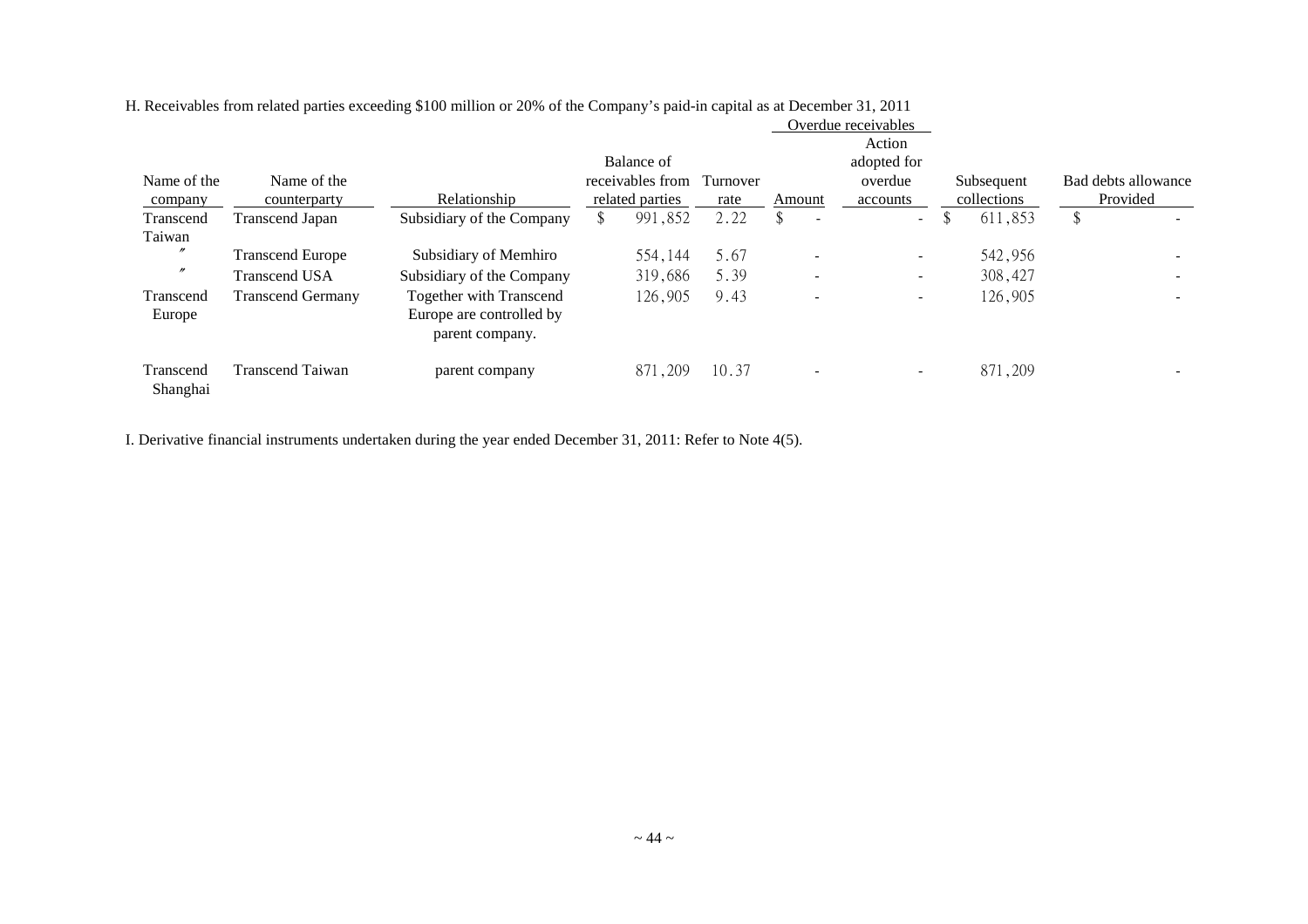#### 2) Disclosure information of investee company

|                         |                          |                                                 |                                                                                                                                                                                                               | <b>Initial Investment Amount</b> |                           |                          | Shares held as at December 31, 2011 |             |                                              | Investment                                   |                                  |
|-------------------------|--------------------------|-------------------------------------------------|---------------------------------------------------------------------------------------------------------------------------------------------------------------------------------------------------------------|----------------------------------|---------------------------|--------------------------|-------------------------------------|-------------|----------------------------------------------|----------------------------------------------|----------------------------------|
| Investors               | Investees                | Location                                        | Main activities                                                                                                                                                                                               | Balance<br>as at 12/31/11        | Balance<br>as at 12/31/10 | No.of Shares             | $(in thousands)$ Ownership $(\%)$   | Book value  | Net income<br>$(\text{loss})$<br>of investee | income(loss)<br>Recognized by<br>the Company | Relationship<br>with the Company |
| <b>Transcend Taiwan</b> | Saffire                  | B.V.I.                                          | Investments holding                                                                                                                                                                                           | $$1,202,418$ $$1,202,418$        |                           | 36,600,000               | 100                                 | \$2,899,726 | \$270,405                                    | \$261,493                                    | Note B                           |
|                         |                          |                                                 | company                                                                                                                                                                                                       |                                  |                           |                          |                                     |             |                                              |                                              |                                  |
| $^{\prime\prime}$       | Transcend Japan          | Japan                                           | Wholesaler of computer<br>memory modules and<br>peripheral products                                                                                                                                           | 89,103                           | 89,103                    | 6,400                    | 100                                 | 152,138     | 21,271                                       | 21,271                                       | Note B                           |
| $^{\prime\prime}$       | <b>Transcend USA</b>     | United States of America Wholesaler of computer | memory modules and<br>peripheral products                                                                                                                                                                     | 38,592                           | 38,592                    | 625,000                  | 100                                 | 86,911      | 11,815                                       | 11,815                                       | Note B                           |
| $^{\prime\prime}$       | <b>Transcend Korea</b>   | Korea                                           | Wholesaler of computer<br>memory modules and<br>peripheral products                                                                                                                                           | 6,132                            | 6,132                     | $\sim$                   | 100                                 | 14,516      | 4,278                                        | 4,278                                        | Note B                           |
| $^{\prime\prime}$       | <b>Transcend UK</b>      | United Kingdom                                  | Wholesaler of computer<br>memory modules and<br>peripheral products                                                                                                                                           | 2,883                            | 2,883                     | 50,000                   | 100                                 | $6,670$ (   | 4,203)                                       | 4,203)                                       | Note B                           |
| Saffire                 | Memhiro                  | Singapore                                       | Investments holding<br>company                                                                                                                                                                                | 1,156,920                        | 1,156,920                 | 55, 132, 000             | 100                                 | 2,886,356   | 270,439                                      | $\overline{\phantom{a}}$                     | Note C                           |
| Memhiro                 | <b>Transcend Europe</b>  | Netherlands                                     | Wholesaler of computer<br>memory modules and<br>peripheral products                                                                                                                                           | 1,693                            | 1,693                     | 100                      | 100                                 | 133,063     | 14,792                                       | $\sim$                                       | Note D                           |
| $^{\prime\prime}$       | Transcend Shanghai       | Mainland China                                  | Manufacturer and seller of<br>computer memory modules,<br>storage products and disks                                                                                                                          | 1,134,178                        | 1,134,178                 | $\overline{\phantom{a}}$ | 100                                 | 2,672,274   | 225,364                                      | $\qquad \qquad \blacksquare$                 | Note D                           |
| $^{\prime\prime}$       | <b>Transcend Germany</b> | Germany                                         | Wholesaler of computer<br>memory modules and<br>peripheral products                                                                                                                                           | 2,288                            | 2,288                     |                          | 100                                 | 50,111      | 23,903                                       | $\overline{\phantom{a}}$                     | Note D                           |
| $^{\prime\prime}$       | Transtech Shanghai       | Mainland China                                  | Manufacturer and seller of<br>computer memory modules,<br>Storage products and disks.<br>Wholesaler and agent of<br>computer memory modules<br>and Peripheral products.<br>Retailer of computer<br>components | 16,310                           | 16,310                    |                          | 100                                 | 47          | 6,185                                        | $\sim$                                       | Note D                           |

Note A:The Company did not directly recognize the investment income (loss) except the parent company .

Note B: Subsidiaries of the Company.

Note C: Subsidiary of Saffire.

Note D: Subsidiaries of Memhiro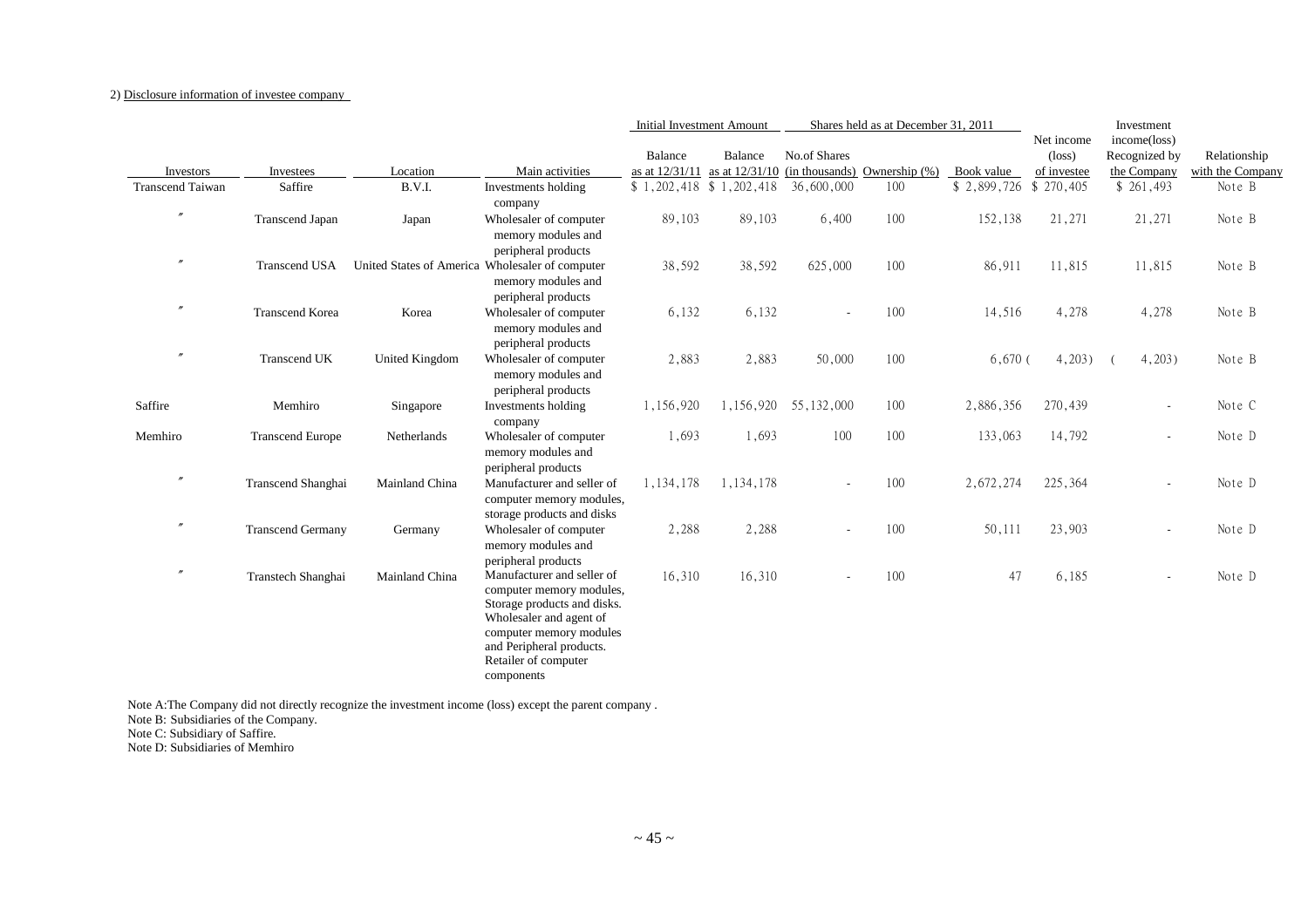#### 3) Disclosure of information on indirect investments in Mainland China

1. Information on Mainland China investments

| Investee in<br>Mainland China | Paid-in capital<br>Main activities<br>Note $C$ )                                                                                                                                                                                                                                        | Investment<br>method | Accumulated amount of<br>remittance to Mainland<br>China as of January 1,<br>2011<br>(Note C) | Amount<br>remitted to<br>Mainland China back to Taiwan<br>during the year | Amount<br>remitted<br>during the year | Accumulated amount of Ownership held<br>remittance to Mainland<br>China as of December<br>31,2011 (Note C)            | by the Company<br>(direct and<br>indirect) | Investment<br>income(loss)<br>recognized by<br>the Company<br>for the year (Note B) | Book value of<br>investments in<br>Mainland<br>China as of<br>December<br>31,2011 | amount<br>of investment<br>income<br>remitted back to<br>Taiwan as of<br>December<br>31,2011 |
|-------------------------------|-----------------------------------------------------------------------------------------------------------------------------------------------------------------------------------------------------------------------------------------------------------------------------------------|----------------------|-----------------------------------------------------------------------------------------------|---------------------------------------------------------------------------|---------------------------------------|-----------------------------------------------------------------------------------------------------------------------|--------------------------------------------|-------------------------------------------------------------------------------------|-----------------------------------------------------------------------------------|----------------------------------------------------------------------------------------------|
| Transcend<br>Shanghai         | Manufacturer and<br>1,134,178 Note A<br>seller of computer \$<br>memory modules,<br>USD 34,600<br>storage products Thousand)<br>and disks                                                                                                                                               |                      | \$<br>1,134,178 \$<br>(USD34,600 Thousand)                                                    | $-$ \$                                                                    |                                       | \$<br>1,134,178<br>(USD34,600 Thousand)                                                                               | 100%                                       | $\mathbb{S}$<br>225,373                                                             | \$2,672,274                                                                       | - \$                                                                                         |
| Transtech<br>Shanghai         | 16,310 Note A<br>Manufacturer and<br>seller of computer<br><b>USD</b><br>500<br>memory modules,<br>Thousand)<br>Storage products<br>disks.<br>and<br>Wholesaler<br>and<br>agent of computer<br>memory modules<br>peripheral<br>and<br>products.Retailer<br>of<br>computer<br>components |                      | 16,310<br>(USD 500 Thousand)                                                                  |                                                                           |                                       | 16,310<br>(USD 500 Thousand)                                                                                          | 100%                                       | 6,185                                                                               | 47                                                                                |                                                                                              |
|                               | Investee in<br>Mainland China<br>Transcend Shanghai<br>Transtech Shanghai                                                                                                                                                                                                               | $\mathcal{S}$        | Accumulated amount of remittance from<br>Taiwan to Mainland China<br>as of December 31, 2011  | 1,134,178<br>16.310                                                       | \$                                    | Investment amount approved by<br>the Investment Commission of the<br>Ministry of Economic Affairs (MOEA)<br>1,134,178 | \$<br>16.310                               | Mainland China imposed by<br>the Investment Commission of MOEA(Note D)              | Ceiling on investments in                                                         |                                                                                              |
|                               |                                                                                                                                                                                                                                                                                         |                      | (USD 35,100 Thousand)                                                                         | 1,150,488                                                                 |                                       | 1,150,488<br>(USD 35,100 Thousand)                                                                                    |                                            |                                                                                     |                                                                                   | 11,416,597                                                                                   |

Accumulated

Note A: The Company remits funds from Taiwan to a subsidiary located outside of Taiwan. The funds received by such subsidiary are then invested in the investee company located in Mainland China. Note B: The Company recognized investment income under equity method for current period, the investment income was measured by audited financial statements of investee during the same period. Note C: (a) Transcend Shanghai: the paid-in capital was USD 34,600 thousand, and the accumulated amount of remittance to Mainland China as of January 1 and December 31, 2011was USD 34,600 thousand.

(b) Transtech Shanghai: the paid-in capital was USD 500 thousand, and the accumulated amount of remittance to Mainland China as of January 1 and December 31, 2011was USD 500 thousand. Note D: In accordance with "Regulations Governing Investment and Technology Cooperation in Mainland China", prescribed by the Investment Commission, MOEA.

2. Significant transactions with investee companies in Mainland China, which were undertaken through third areas: Please refer to Note 11(4).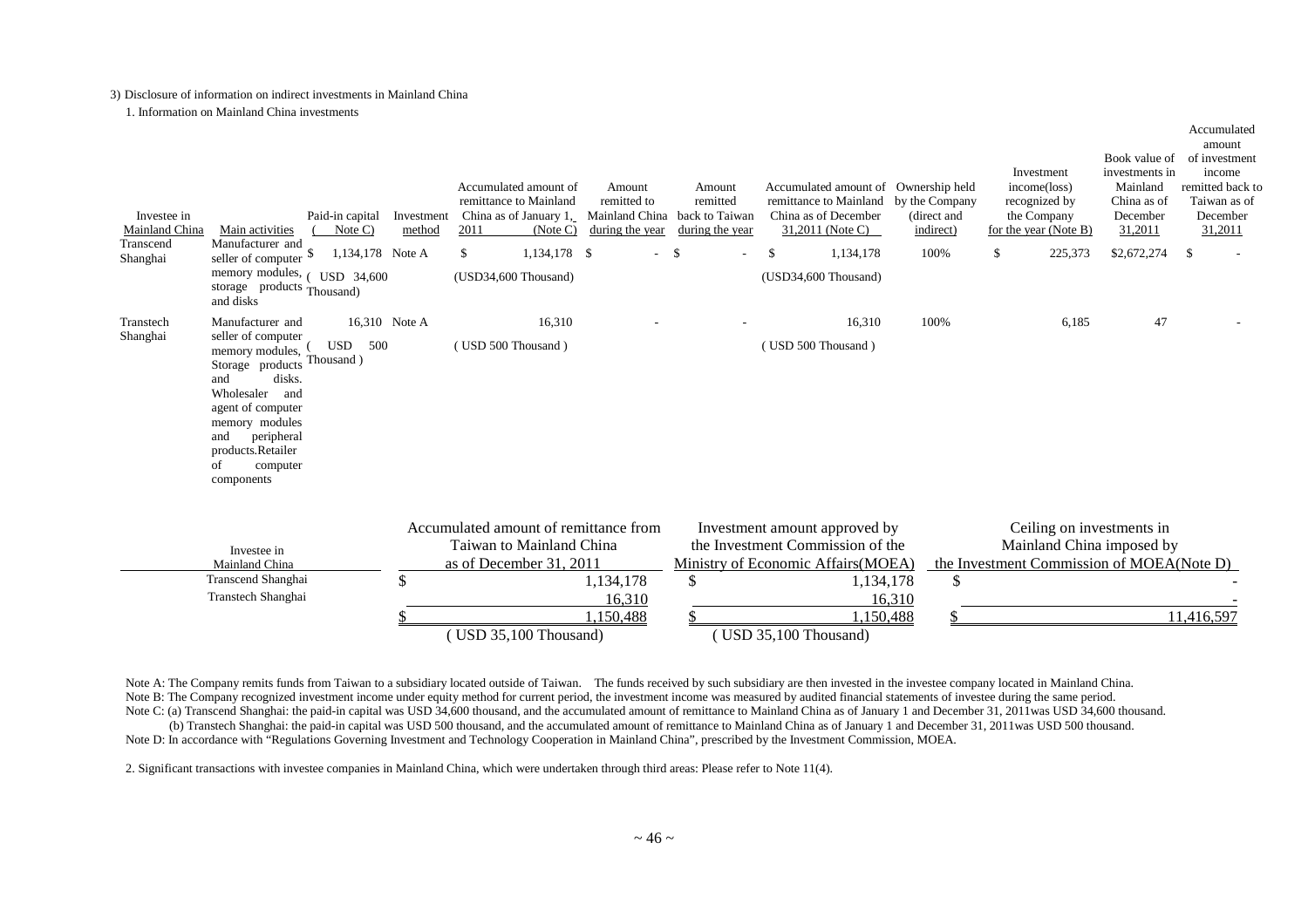#### 4) Significant inter-company transactions

For the year ended December 31, 2011

|                  |                         |                          |                   |                     |                 | Transaction                   |                             |
|------------------|-------------------------|--------------------------|-------------------|---------------------|-----------------|-------------------------------|-----------------------------|
|                  |                         |                          |                   |                     |                 |                               | Percentage of consolidated  |
| Number           |                         |                          | Relationship      | General ledger      |                 | Transaction                   | total operating revenues or |
| (Note 1)         | Company name            | Counterparty             | (Note 2)          | account             | Amount          | terms                         | total assets (Note 3)       |
| $\boldsymbol{0}$ | <b>Transcend Taiwan</b> | <b>Transcend Europe</b>  | $\mathbf{A}$      | Sales               | \$<br>3,057,347 | There is no significant       | 10%                         |
|                  |                         |                          |                   |                     |                 | difference in unit price from |                             |
|                  |                         |                          |                   |                     |                 | those to third parties        |                             |
|                  | $\overline{''}$         | Transcend Japan          | $^{\prime\prime}$ | $\mathbf{r}$        | 2, 234, 437     |                               | 7%                          |
|                  | $^{\prime\prime}$       | <b>Transcend USA</b>     |                   | $^{\prime\prime}$   | 1,844,045       |                               | 6%                          |
|                  |                         | <b>Transcend Korea</b>   |                   | $^{\prime\prime}$   | 567,575         |                               | 2%                          |
|                  |                         | <b>Transcend Germany</b> |                   |                     | 544,673         |                               | 2%                          |
|                  | $\prime\prime$          | Transcend Shanghai       | $^{\prime\prime}$ | Purchase            | 1,721,710       | Processing with supplied      | 6%                          |
|                  |                         |                          |                   |                     |                 | materials. No other similar   |                             |
|                  |                         |                          |                   |                     |                 | transactions can be used for  |                             |
|                  |                         |                          |                   |                     |                 | comparison.                   |                             |
|                  | $^{\prime\prime}$       | Transcend Japan          |                   | Accounts Receivable | 991,852         | 120 days after                | 4%                          |
|                  |                         |                          |                   |                     |                 | monthly billings              |                             |
|                  | $\prime\prime$          | <b>Transcend Europe</b>  | $^{\prime\prime}$ | $\mathbf{r}$        | 554,144         |                               | $3\%$                       |
|                  |                         | <b>Transcend USA</b>     |                   |                     | 319,686         |                               | 1%                          |
|                  | $\overline{''}$         | Transcend Shanghai       | $^{\prime\prime}$ | Accounts Payable    | 871,209         | 60 days after                 | 4%                          |
|                  |                         |                          |                   |                     |                 | receipt of goods              |                             |
|                  | <b>Transcend Europe</b> | <b>Transcend Germany</b> | $\mathsf{C}$      | Sales               | 1,182,774       | There is no significant       | $4\%$                       |
|                  |                         |                          |                   |                     |                 | difference in unit price from |                             |
|                  |                         |                          |                   |                     |                 | those to third parties        |                             |

Note 1: Transaction information between parent company and subsidiaries should be noted in the first column, the number is written as below:

(a) Parent company: 0

(b) Subsidiaries were numbered from 1.

Note 2: Relationships between the counterparties:

(a) Parent company to subsidiary.

(b) Subsidiary to parent company.

(c) Subsidiary to subsidiaries.

Note 3: For balance sheet accounts, the percentage is calculated using consolidated assets, for income statement accounts, the percentage is calculated using consolidated revenue.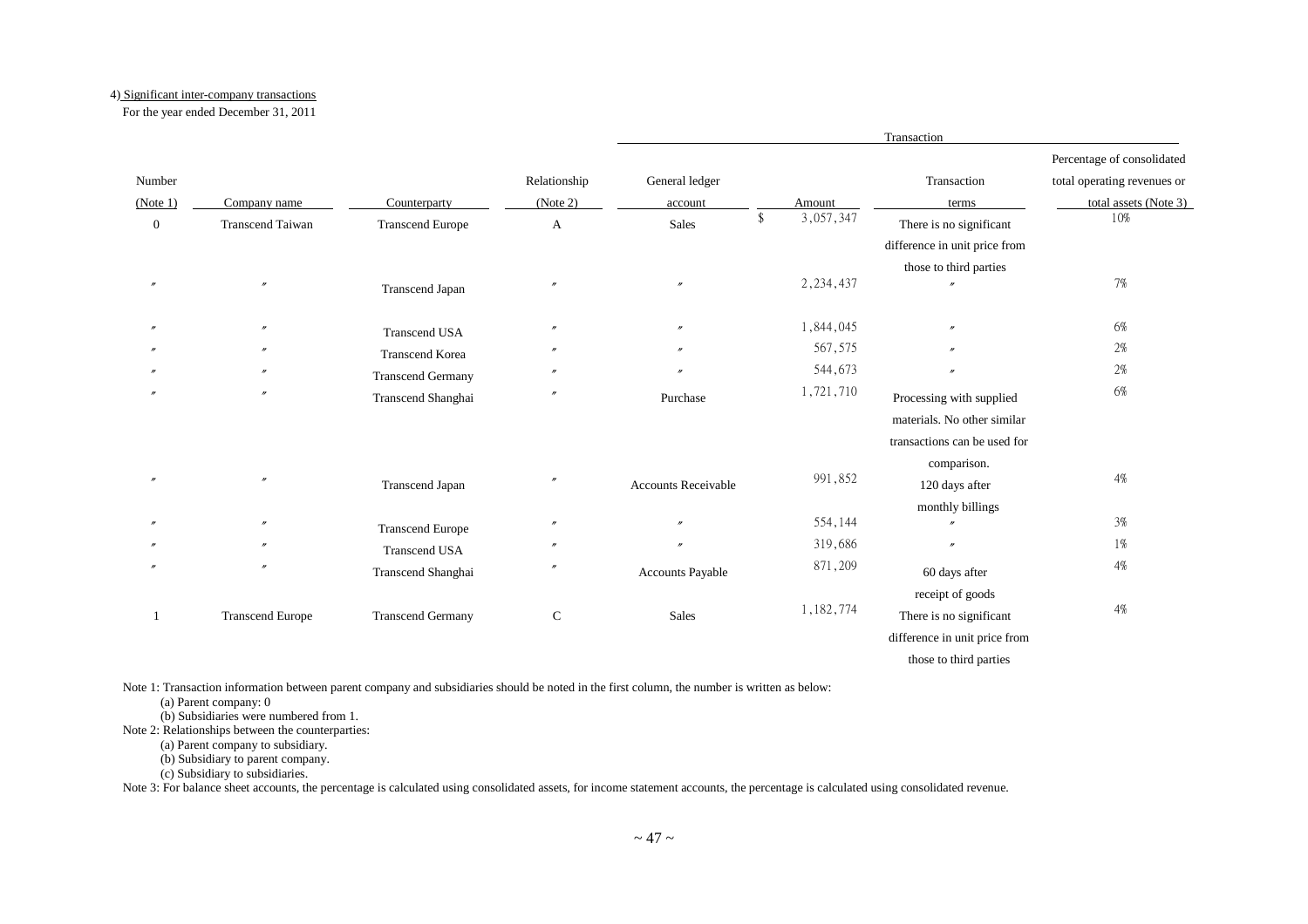#### For the year ended December 31, 2010:

|                |                         |                          |                   |                            |                   | Transaction                   |                             |
|----------------|-------------------------|--------------------------|-------------------|----------------------------|-------------------|-------------------------------|-----------------------------|
|                |                         |                          |                   |                            |                   |                               | Percentage of consolidated  |
| Number         |                         |                          | Relationship      | General ledger             |                   | Transaction                   | total operating revenues or |
| (Note 1)       | Company name            | Counterparty             | (Note 2)          | account                    | Amount            | terms                         | total assets (Note 3)       |
| $\overline{0}$ | <b>Transcend Taiwan</b> | <b>Transcend Europe</b>  | A                 | <b>Sales</b>               | \$<br>3, 355, 331 | There is no significant       | 10%                         |
|                |                         |                          |                   |                            |                   | difference in unit price from |                             |
|                |                         |                          |                   |                            |                   | those to third parties        |                             |
| $\overline{ }$ |                         | Transcend Japan          | n                 | $^{\prime\prime}$          | 2,675,528         |                               | 8%                          |
|                | $^{\prime\prime}$       | <b>Transcend USA</b>     | n                 | $^{\prime\prime}$          | 2,039,981         | $^{\prime\prime}$             | 6%                          |
|                | $^{\prime\prime}$       | <b>Transcend Germany</b> |                   |                            | 707,605           |                               | 2%                          |
|                | $^{\prime\prime}$       | <b>Transcend Korea</b>   |                   |                            | 435,316           |                               | 1%                          |
|                | $\prime\prime$          | Transcend Shanghai       |                   |                            | 354,346           |                               | 1%                          |
|                |                         | Transcend Shanghai       | n                 | Purchase                   | 1,629,546         | Processing with supplied      | 5%                          |
|                |                         |                          |                   |                            |                   | materials. No other similar   |                             |
|                |                         |                          |                   |                            |                   | transactions can be used for  |                             |
|                |                         |                          |                   |                            |                   | comparison.                   |                             |
|                | $^{\prime\prime}$       | Transcend Japan          | n                 | <b>Accounts Receivable</b> | 1,027,525         | 120 days after                | 5%                          |
|                |                         |                          |                   |                            |                   | monthly billings              |                             |
|                | $\prime\prime$          | <b>Transcend Europe</b>  | $^{\prime\prime}$ | $\prime$                   | 531,213           | $^{\prime\prime}$             | 3%                          |
|                | $^{\prime\prime}$       | <b>Transcend USA</b>     | $^{\prime\prime}$ | $\prime$                   | 373,358           |                               | 2%                          |
|                |                         | Transcend Shanghai       |                   | Accounts Payable           | 426,213           | 60 days after                 | 2%                          |
|                |                         |                          |                   |                            |                   | receipt of goods              |                             |
|                | Transcend Shanghai      | Transtech Shanghai       | $\mathsf{C}$      | Sales                      | 354,346           | There is no significant       | 1%                          |
|                |                         |                          |                   |                            |                   | difference in unit price from |                             |
|                |                         |                          |                   |                            |                   | those to third parties        |                             |

Note 1: Transaction information between parent company and subsidiaries should be noted in the first column, the number is written as below:

(a) Parent company: 0

(b) Subsidiaries were numbered from 1.

Note 2: Relationships between the counterparties:

(a) Parent company to subsidiary.

(b) Subsidiary to parent company.

(c) Subsidiary to subsidiaries.

Note 3: For balance sheet accounts, the percentage is calculated using consolidated assets, for income statement accounts, the percentage is calculated using consolidated revenue.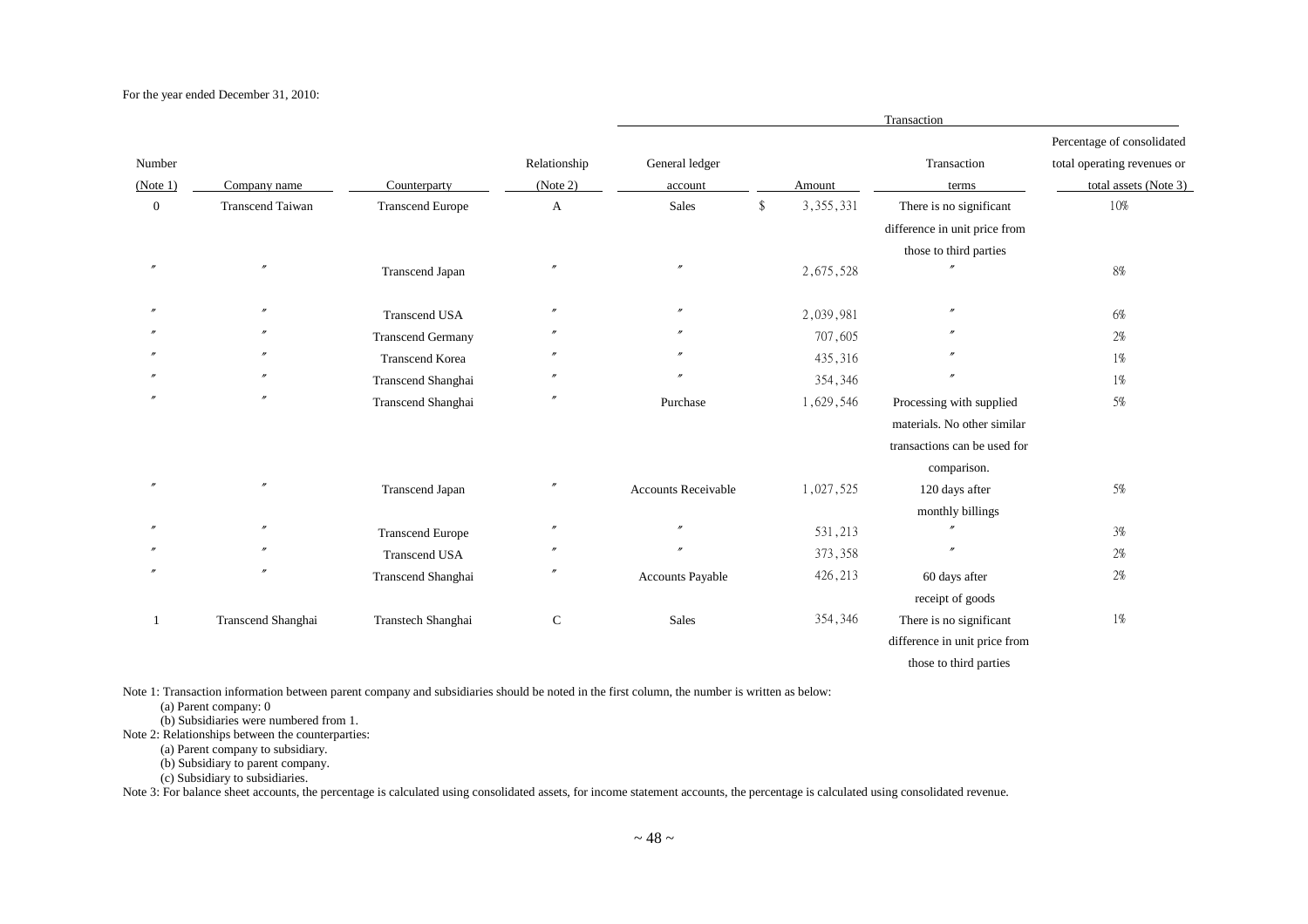## 12. SEGMENT INFORMATION

## 1) General information

The Group operates business only in a single industry, allocating resources and assessing performance of the Group as a whole, has identified that the Group has only one reportable operating segment.

2) Revenue information by category

Not applicable as revenues from external customers primarily from the sale of products.

#### 3) Revenue information by geographic area

| Areas   |              | 2011 |                    | 2010            |    |                    |  |  |
|---------|--------------|------|--------------------|-----------------|----|--------------------|--|--|
|         | Revenue      |      | Non-current assets | Revenue         |    | Non-current assets |  |  |
| Taiwan  | 2,327,801    | \$   | 2, 195, 462        | 4,022,983<br>\$ | \$ | 2,026,219          |  |  |
| Asia    | 16, 231, 512 |      | 1,914,661          | 12,804,486      |    | 1,859,353          |  |  |
| America | 2,591,785    |      | 62,298             | 3, 211, 917     |    | 57,864             |  |  |
| Europe  | 8,464,233    |      | 38,435             | 11,250,117      |    | 48,840             |  |  |
| Others  | 604,401      |      |                    | 896,121         |    |                    |  |  |
| Total   | 30, 219, 732 |      | 4,210,856          | 32, 185, 624    |    | 3,992,276          |  |  |

#### 4) Information on major customers

There is no sale to a single customer constituting more than 10% of the Group's consolidated net sales in 2011and 2010.

## 13. DISCLOSURES RELATING TO THE ADOPTION OF IFRSs

Pursuant to the regulations of the Financial Supervisory Commission, Executive Yuan, R.O.C., effective January 1, 2013, a public company whose stock is listed on the Taiwan Stock Exchange Corporation or traded in the GreTai Securities Market should prepare financial statements in accordance with the International Financial Reporting Standards ("IFRSs"), International Accounting Standards ("IASs"), and relevant interpretations and interpretative bulletins that are ratified by the Financial Supervisory Commission.

The Company discloses the following information in advance prior to the adoption of IFRSs under the requirements of Jin-Guan-Zheng-Shen-Zi Order No. 0990004943 of the Financial Supervisory Commission, dated February 2, 2010: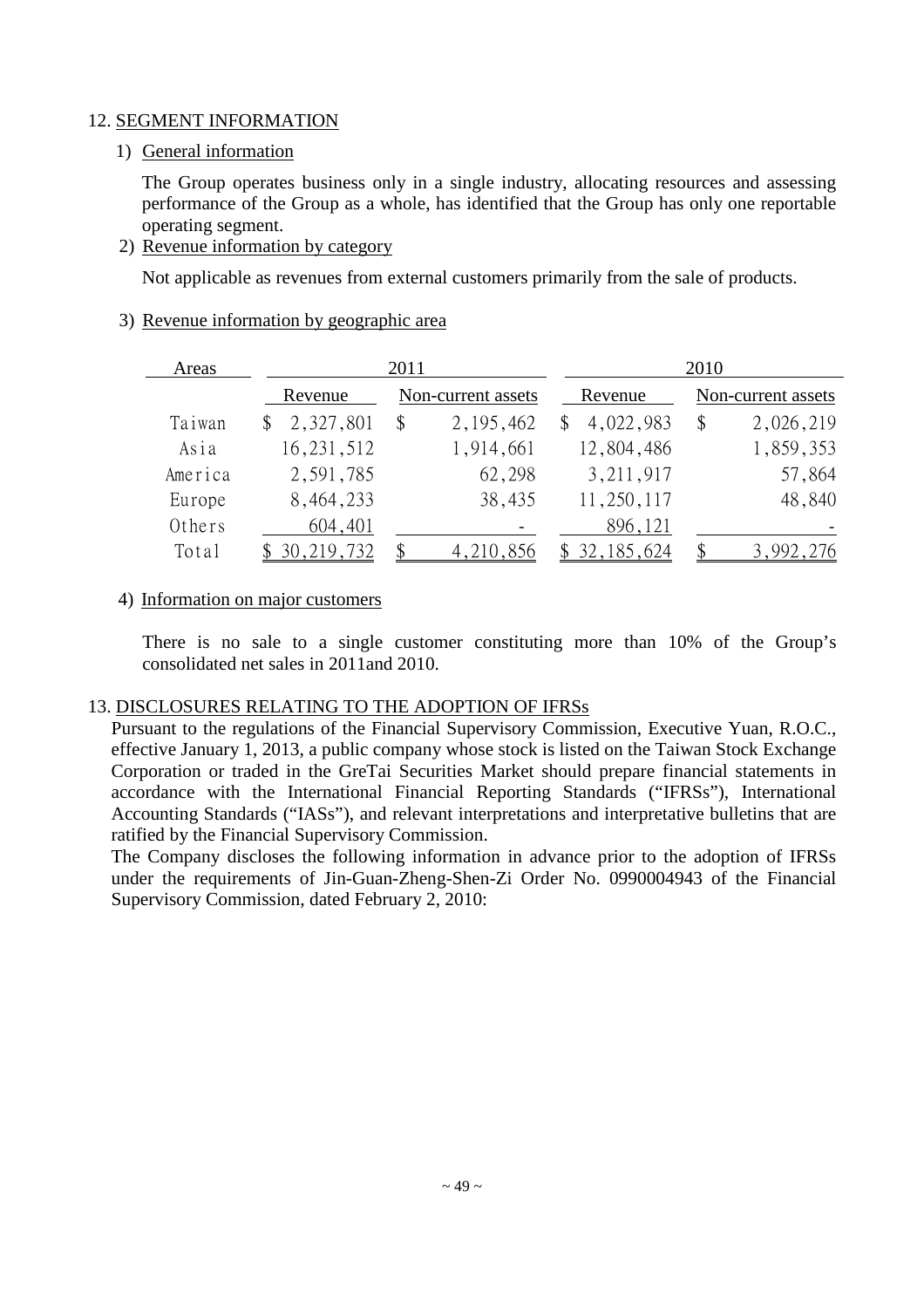- 1) Major contents and status of execution of the Company's plan for IFRSs adoption:
	- A. The Company has formed an IFRSs group headed by the Company's general manager, which is responsible for setting up a plan relative to the Company's transition to IFRSs. The major contents and status of execution of this plan are outlined below:

|                | Working Items for IFRSs Adoption                                                                                                                                           | Status of Execution                                                    |
|----------------|----------------------------------------------------------------------------------------------------------------------------------------------------------------------------|------------------------------------------------------------------------|
| a.             | Formation of an IFRSs group                                                                                                                                                | It had been reported to the Board of Directors on October 28,<br>2009. |
| $\mathbf{b}$ . | Setting up a plan relative to the<br>Company's transition to IFRSs                                                                                                         | It had been reported to the Board of Directors on October 27,<br>2010. |
| $c_{\cdot}$    | Identification of the differences<br>between current accounting<br>policies and IFRSs                                                                                      | It had been reported to the Board of Directors on March 28,<br>2011.   |
| d.             | Identification of consolidated<br>entities under the IFRSs<br>framework                                                                                                    | It had been identified on October, 2011.                               |
| e.             | Evaluation of the impact of each<br>exemption and option on the<br>Company under IFRS 1 - First-<br>time Adoption of International<br><b>Financial Reporting Standards</b> | It had been evaluated on October, 2011.                                |
| f.             | Evaluation of needed information<br>system adjustments                                                                                                                     | It had been evaluated on October, 2011.                                |
| g.             | Evaluation of needed internal<br>control adjustments                                                                                                                       | It had been evaluated on October, 2011.                                |
| h.             | Establish IFRSs accounting<br>policies                                                                                                                                     | It had been finished on December, 2011.                                |
| i.             | Selection of exemptions and<br>options available under IFRS 1-<br>First-time Adoption of<br><b>International Financial Reporting</b><br><b>Standards</b>                   | It had been finished on December, 2011.                                |
| j <sub>1</sub> | Preparation of statement of<br>financial position on the date of<br>transition to IFRSs                                                                                    | It will be prepared on March, 2012.                                    |
| k.             | Preparation of IFRSs<br>comparative financial<br>information for 2012                                                                                                      | It will be prepared from April, 2013 to March, 2014.                   |
| 1.             | Completion of relevant internal<br>control (including financial<br>reporting process and relevant<br>information system) adjustments                                       | It will be prepared from March, 2012 to March, 2014.                   |

B Material differences that may arise between current accounting policies used in the preparation of financial statements and IFRSs and "Rules Governing the Preparation of Financial Statements by Securities Issuers" that will be used in the preparation of financial statements in the future:

The Company uses the IFRSs already ratified currently by the Financial Supervisory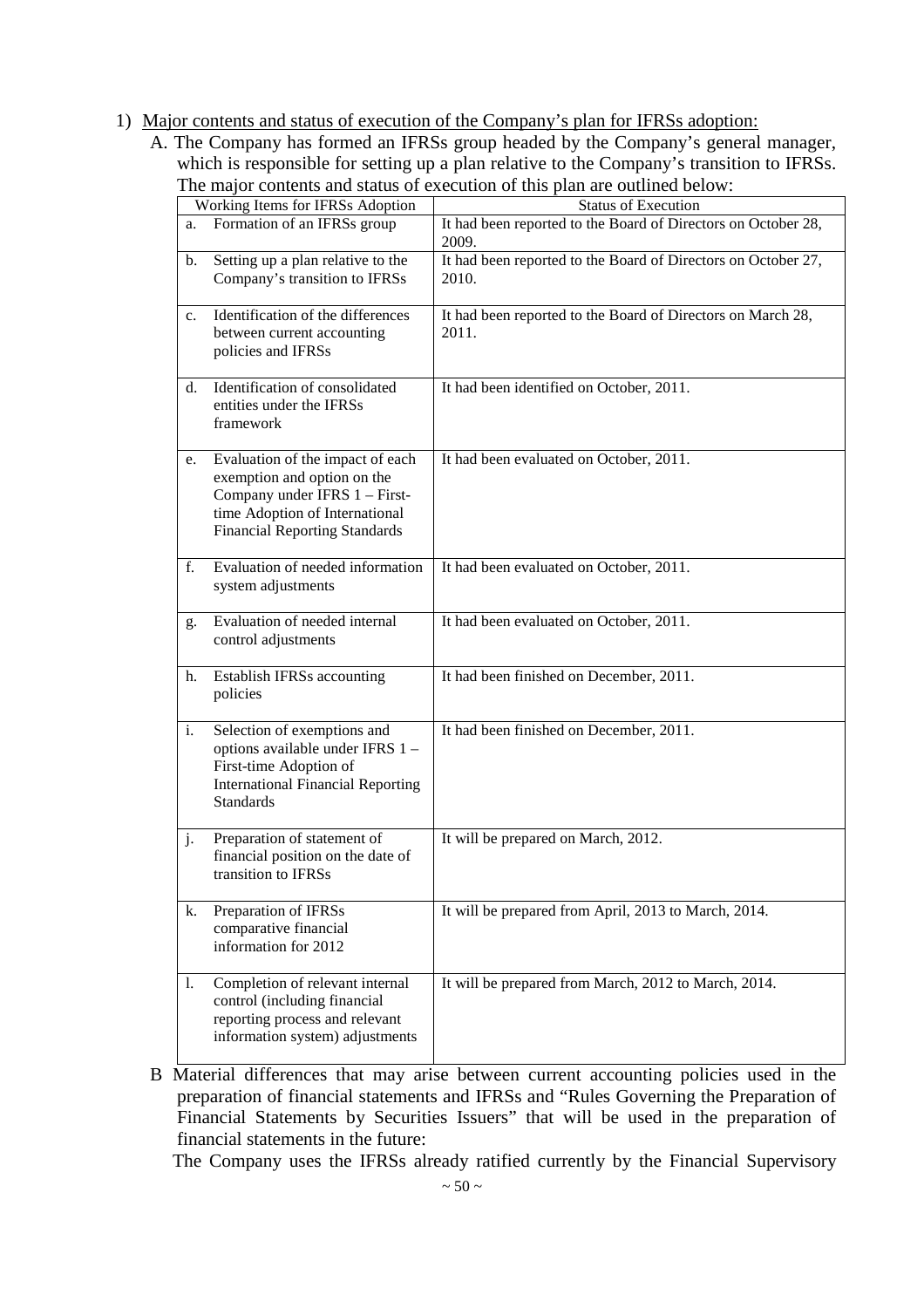Commission and the "Rules Governing the Preparation of Financial Statements by Securities Issuers" that will be applied in 2013 as the basis for evaluation of material differences in accounting policies as mentioned above. However, the Company's current evaluation results may be different from the actual differences that may arise when new issuances of or amendments to IFRSs are subsequently ratified by the Financial Supervisory Commission or relevant interpretations or amendments to the "Rules Governing the Preparation of Financial Statements by Securities Issuers" come in the future.

Material differences identified by the Company that may arise between current accounting policies used in the preparation of financial statements and IFRSs and "Rules Governing the Preparation of Financial Statements by Securities Issuers" that will be used in the preparation of financial statements in the future are set forth below:

a) Financial assets: equity instruments

In accordance with the amended "Rules Governing the Preparation of Financial Statements by Securities Issuers", dated July 7, 2011, unlisted stocks and emerging stocks held by the Company should be measured at cost and recognized in "Financial assets carried at cost". However, in accordance with IAS 39, "Financial Instruments: Recognition and Measurement", investments in equity instruments without an active market but with reliable fair value measurement (i.e. the variability of the estimation interval of reasonable fair values of such equity instruments is insignificant, or the probability for these estimates can be made reliably) should be measured at fair value.

b) Investment property

In accordance with current accounting standards in R.O.C., the Company's investment property is presented in the 'Property, Plant and Equipment' account. In accordance with IAS 40, "Investment Property", property that meets the definition of investment property is classified and accounted for as 'Investment property'.

- c) Pensions
	- i. The discount rate used to calculate pensions shall be determined with reference to the factors specified in R.O.C. SFAS 18, paragraph 23. However, IAS 19, "Employee Benefits", requires an entity to determine the rate used to discount employee benefits with reference to market yields on high quality corporate bonds that match the currency at the end day of the reporting period and duration of its pension plan; when there is no deep market in corporate bonds, an entity is required to use market yields on government bonds (at the end day of the reporting period) instead.
	- ii. In accordance with current accounting standards in R.O.C., the unrecognized transitional net benefit obligation should be amortized on a straight-line basis over the average remaining service period of employees still in service and expected to receive benefits. However, in accordance with IAS 19, "Employee Benefits", the unrecognized transitional net benefit obligation should be recognized as an expense immediately at the date of adoption.
	- iii. In accordance with current accounting standards in R.O.C., the excess of the accumulated benefit obligation over the fair value of the pension plan (fund) assets at the balance sheet date is the minimum amount of pension liability that is required to be recognized on the balance sheet ("minimum pension liability").